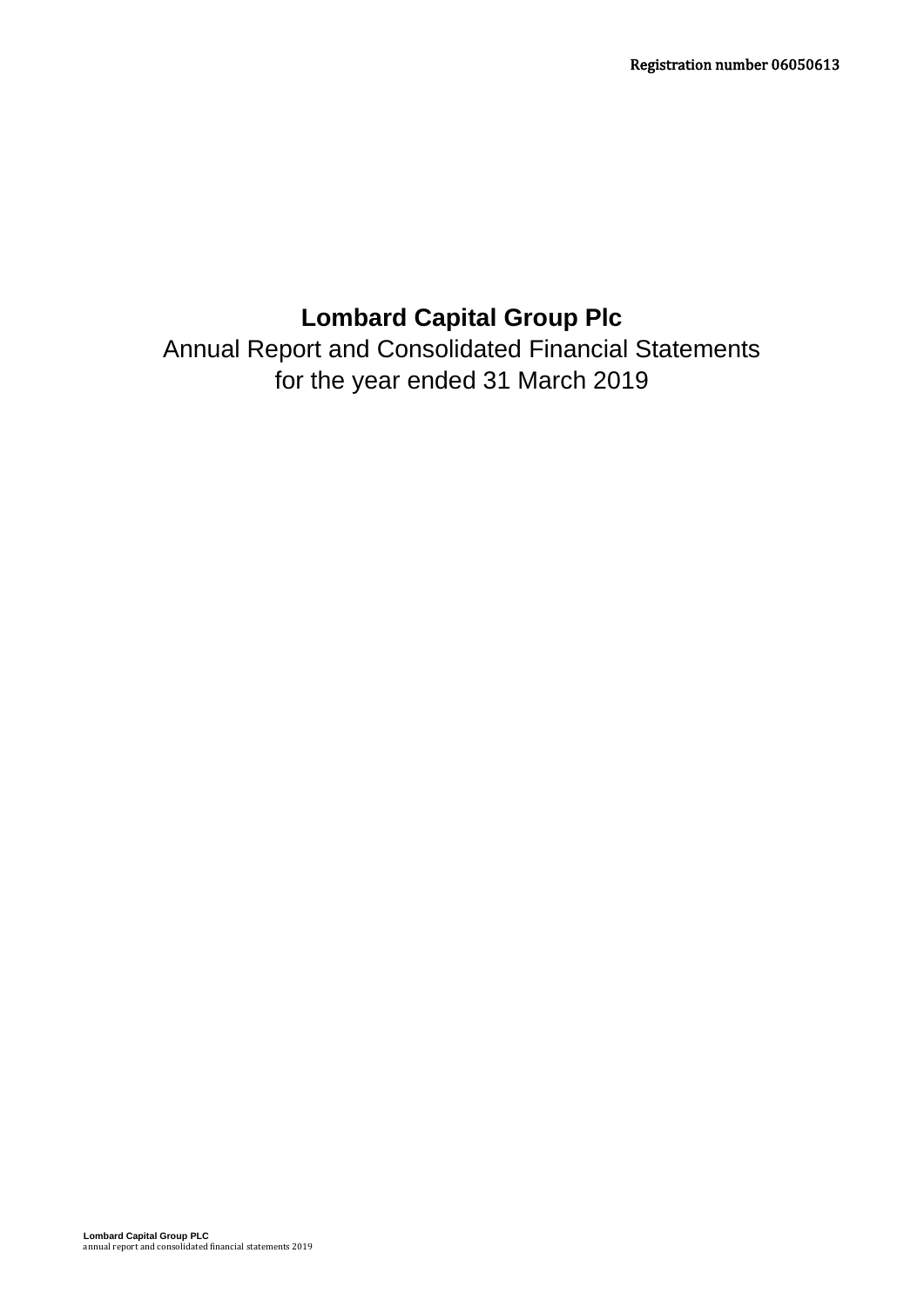# **Table of Contents**

# Pages

- Chairman's Statement
- Strategic Report
- Directors' Report
- Independent Auditor's Report

Consolidated Financial Statements

- Income Statement and Statement of Comprehensive Income
- Statement of Financial Position
- Statement of Cashflows
- Statement of Changes in Equity
- Notes to the Financial Statements

Company Financial Statements

- Independent Auditor's Report
- Income Statement and Statement of Comprehensive Income
- Statement of Financial Position
- Statement of Cashflows
- Statement of Changes in Equity
- Notes to the Financial Statements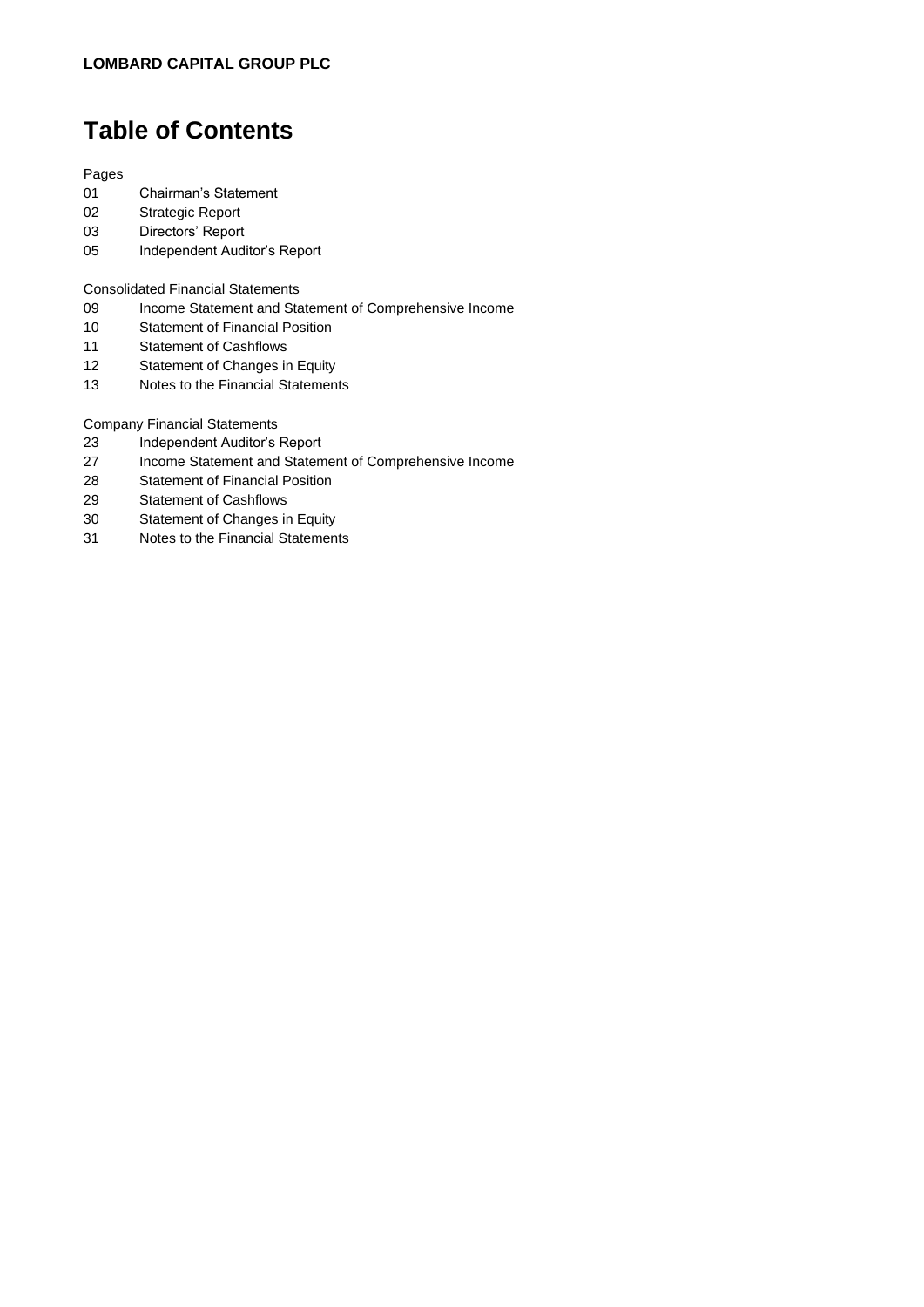# **Group Information**

| Directors:                    | David William Grierson<br>Nigel Brent Fitzpatrick (Non-Executive)                                         |
|-------------------------------|-----------------------------------------------------------------------------------------------------------|
| Registered office:            | <b>Steve Monico Limited</b><br>19 Goldington Road<br><b>Bedford</b><br><b>MK40 3JY</b>                    |
| Company number:               | 06050613                                                                                                  |
| Secretary:                    | <b>Steve Monico Limited</b>                                                                               |
| <b>NEX Corporate Adviser:</b> | Alfred Henry Corporate Finance Ltd<br>5-7 Cranwood Street<br>London<br>EC1V 9EE                           |
| Registrars:                   | <b>Share Registrars Limited</b><br><b>The Courtyard</b><br>17 West Street<br>Farnham<br>Surrey<br>GU9 7DR |
| Independent Auditor:          | Jeffreys Henry LLP<br>5-7 Cranwood Street<br>London<br>EC <sub>1V</sub> 9EE                               |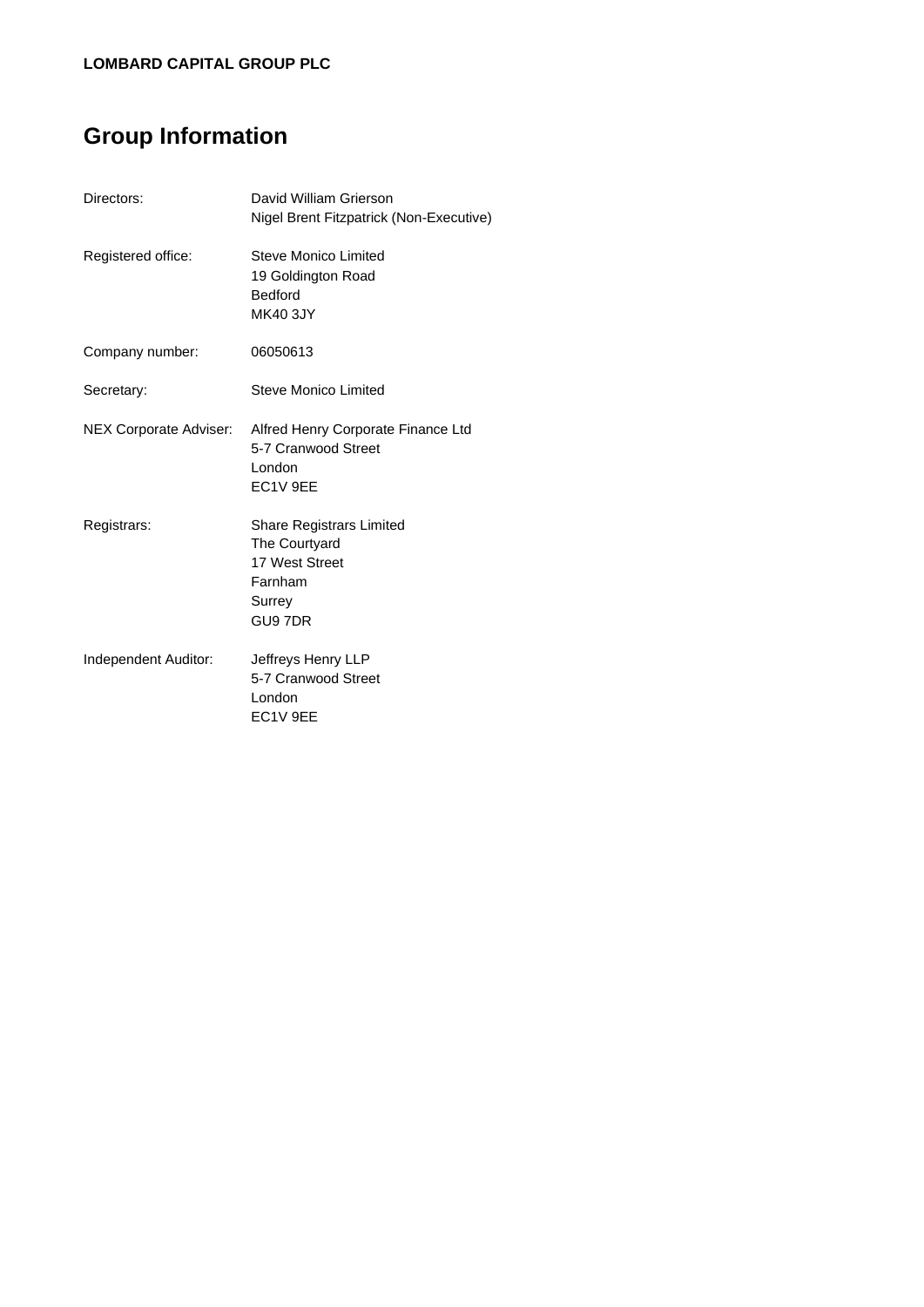# **Chairman's Statement**

**for the year ended 31 March 2019**

Dear Shareholders

During the year under review your Board has continued working towards producing secure bond investments where the instrument will be fully secured by tangible assets. Up to the year end £750,000 Nominal of 4% Bonds 2022 have been placed. Since the balance sheet date, a further £220,000 Nominal of 4% Bonds 2022 have been placed and your Board continues to work towards raising further funds in order to complete asset purchases. Your Board expects to be able to make an announcement in the second or third quarter of the new financial year.

I look forward to the future with enthusiasm and thank all my colleagues and our professionals for their support and advice.

I also thank you all as shareholders for your continuing support.

Waring

D. W. Grierson Chairman Lombard Capital PLC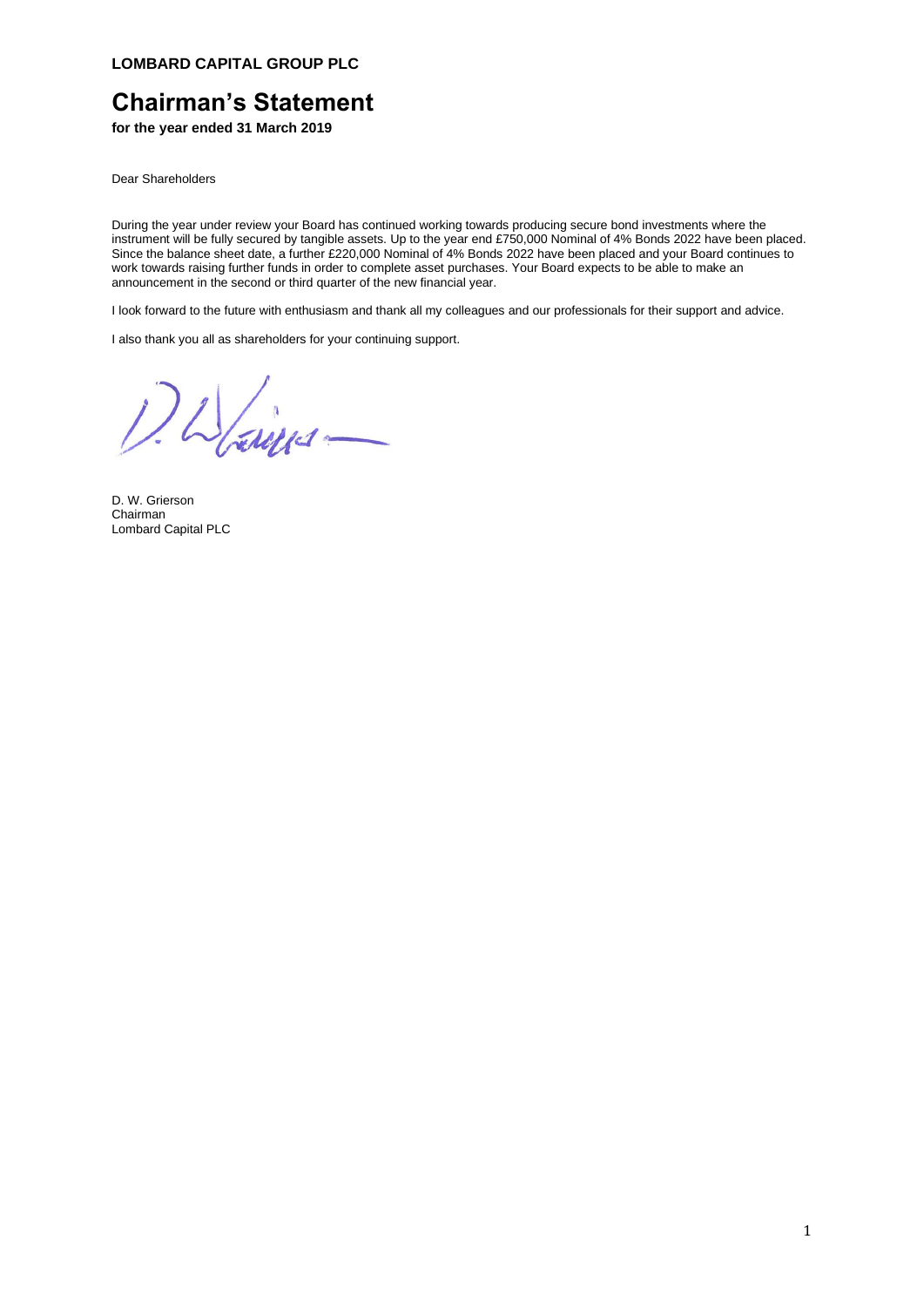# **Strategic Report**

# **for the year ended 31 March 2019**

The directors present their strategic report for the year ended 31 March 2019.

# **Business review**

During the year under review the directors have continued to focus the Group on developing secure bond investments where the instrument is fully secured by tangible assets.

### **Future developments**

The Group is expecting to provide a secured bond investment to provide investors with stable income and without risk to capital. The Group expects to make an announcement in the near future.

### **Results and dividends**

For the year ended 31 March 2019, the Group's loss after taxation from continuing operations was £321,806 (2018: £384,658 loss) and the loss per share was 9.3p (2018: 11.1p). The directors do not recommend the payment of a dividend (2018: NIL).

# **Key performance indicators**

The key performance indicators are set out below:

| <b>Group Statistics</b>                 | 2019             | 2018             | Change %   |
|-----------------------------------------|------------------|------------------|------------|
| Net (liability) / asset value           | (E537, 351)      | (E234, 295)      | $-129.3%$  |
| Net (liability) / asset value per share | (12.7p)          | (6.8p)           | $-86.8%$   |
| Closing share price                     | 4.0 <sub>D</sub> | 9.0 <sub>p</sub> | $-55.56\%$ |
| <b>Market Capitalisation</b>            | £168,766         | £379,724         | $-55.56\%$ |

#### **Key business risks**

The main business risk that the Group faces is the generation of funds to have satisfactory cash resources to carry out its business plan and also cover the overhead expenses required for the continuing success of the Group.

#### **Going concern**

During the period, the Group made a loss of £321,806 and at the year-end had current liabilities of £537,351. The cash balance at the year end was £12,059.

The Chairman's statement has explained the current fundraising activities, therefore, the directors have formed the opinion that with the revenue streams from bond issuances, the eradication of debt and the inflow of funds from the conversion of warrants, the Group will secure adequate funds for the working capital requirements of for the Group in the foreseeable future. Further, this will ensure that adequate arrangements will be in place to enable the settlement of their financial commitments as and when they fall due.

For this reason, the directors continue to adopt the going concern basis in preparing the financial statements. Whilst there are inherent uncertainties in relation to future events, and therefore no certainty over the outcome of the matters described, the directors consider that, based on financial projections and dependent on the success of their efforts to complete these activities, the Group will be a going concern for the next 12 months.

For and on behalf of the Board

ains.

D.W. Grierson 30 August 2019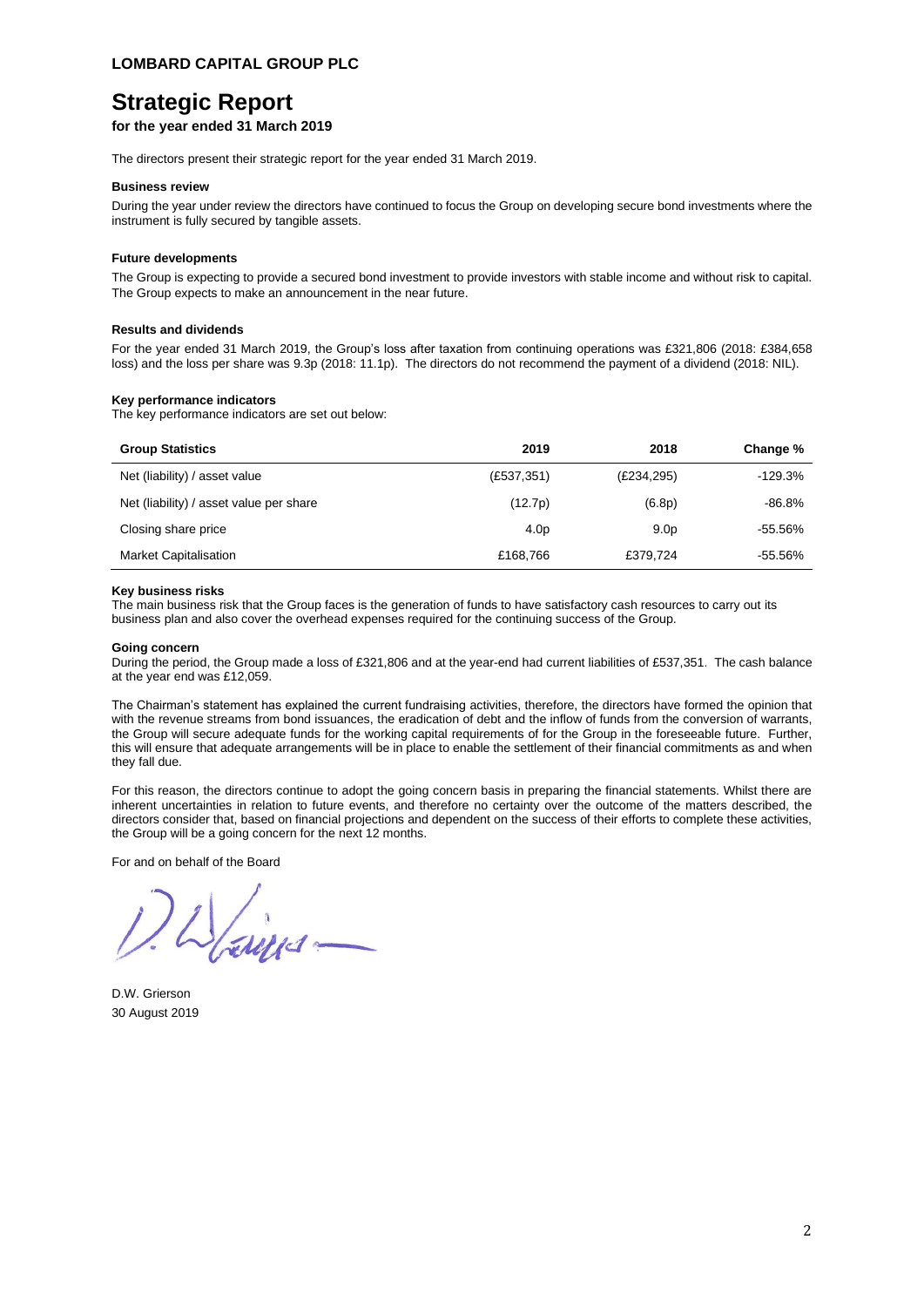# **Directors' Report**

# **for the year ended 31 March 2019**

The directors present their report together with the audited financial statements for the year ended 31 March 2019.

# **Principal activity**

The principal activity of the Group has been developing secure bond investments where the instrument is fully secured by tangible assets. The work continues to progress and your board expects to be able to make an announcement in the second or third quarter of the new financial year.

# **Financial risk management objectives and policies**

Details of the financial risk management objectives and policies are provided in note 14 to the financial statements.

# **Post balance sheet events**

Details of post balance sheet events are provided in note 19 to the financial statements.

# **Directors**

The directors of the Group during the year and subsequently are set out below:

David William Grierson Nigel Brent Fitzpatrick

#### **Substantial shareholders**

The only interests in excess of 3% of the issued share capital of the Group which have been notified to the Group as at 20 August 2019 were as follows:

|                                             | Shareholding | %     |
|---------------------------------------------|--------------|-------|
| <b>Platform Securities Nominees Limited</b> | 1,426,000    | 33.80 |
| Mr Barry Fromson                            | 793,643      | 18.81 |
| <b>Sunvest Corporation Limited</b>          | 455,000      | 10.78 |
| <b>Harewood Nominees Limited</b>            | 383,500      | 9.09  |
| Winterflood Securities Limited              | 230,165      | 5.46  |
| Religare Capital Markets (Europe) Limited   | 214,000      | 5.07  |
| <b>Ferlim Nominees Limited</b>              | 207,187      | 4.91  |
| Lynchwood Nominees Limited                  | 201,677      | 4.78  |

D W Grierson, a director of the Group, holds 665,000 of the 1,426,000 shares held under Platform Securities Nominees Limited.

# **Directors remuneration**

Details of directors' remuneration is set out in note 4 to the financial statements.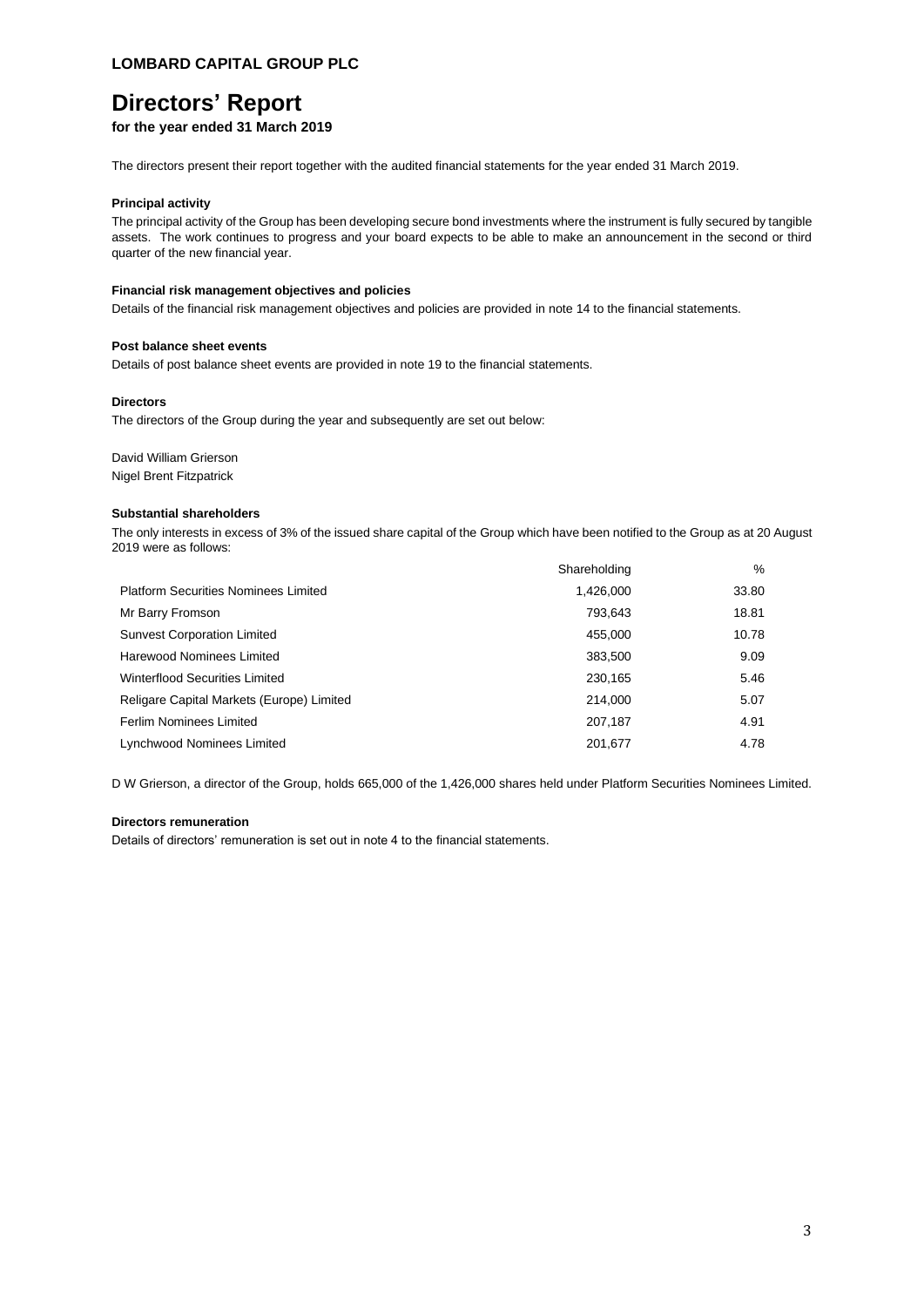# **Directors' Report continued**

**for the year ended 31 March 2019**

# **Directors' responsibilities statement**

The directors are responsible for preparing the Strategic Report and Report of the directors and the financial statements in accordance with applicable law and regulations.

Company law requires the directors to prepare financial statements for each financial year. Under that law the directors have elected to prepare the financial statements in accordance with International Financial Reporting Standards as adopted by the European Union (IFRS). Under Company law the directors must not approve the financial statements unless they are satisfied that they give a true and fair view of the state of affairs and profit or loss of the Group for that period. In preparing these financial statements, the directors are required to:

- **•** select suitable accounting policies and then apply them consistently;
- **•** make judgments and accounting estimates that are reasonable and prudent;
- **•** state whether applicable IFRS have been followed, subject to any material departures disclosed and explained in the financial statements; and
- **•** prepare the financial statements on the going concern basis unless it is inappropriate to presume that the Group will continue in business.

The directors confirm that that they have complied with the above requirements in preparing the Financial Statements.

The directors are responsible for keeping adequate accounting records that are sufficient to show and explain the Group's transactions and disclose with reasonable accuracy at any time the financial position of the Group and enable them to ensure that the financial statements comply with the Companies Act 2006 and they are also responsible for safeguarding the assets of the Group and hence for taking reasonable steps for the prevention and detection of fraud and other irregularities. Insofar as each of the directors is aware:

- **•** there is no relevant audit information of which the Group's auditors are unaware; and
- **•** the directors have taken all steps that they ought to have taken to make themselves aware of any relevant audit information and to establish that the auditors are aware of that information.

This confirmation is given and should be interpreted in accordance with the provisions of s418 of the Companies Act 2006.

# **Auditors**

A resolution that the auditors Jeffreys Henry LLP will be reappointed will be proposed at the Annual General Meeting.

On behalf of the Board

D. Whereford-

D.W. Grierson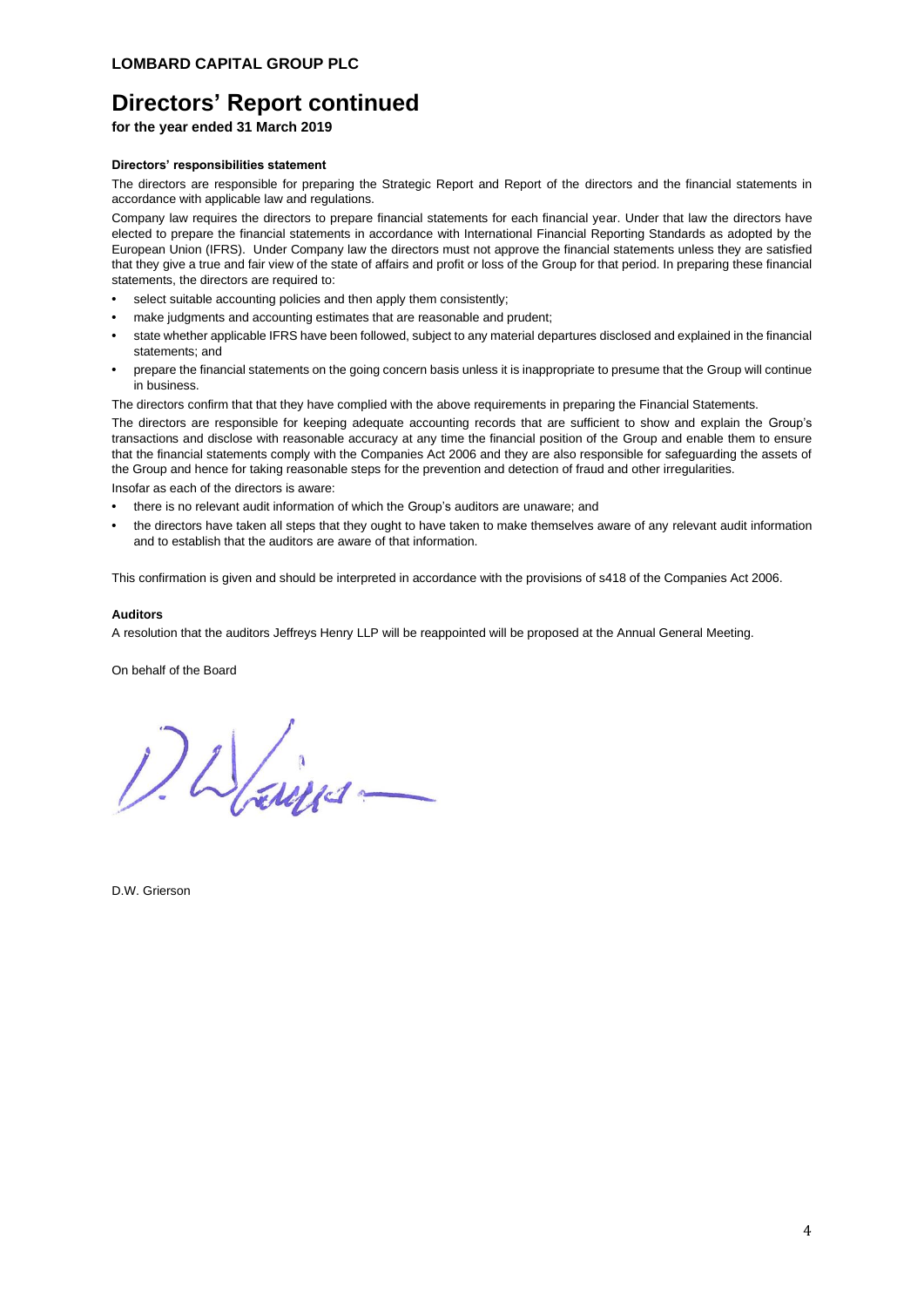*for the year ended 31 March 2019*

# **Qualified Opinion**

We have audited the financial statements of Lombard Capital Plc (the 'Group') for the year ended 31 March 2019 which comprise the statement of income and other comprehensive income, the statement of financial position, the statement of cash flows, the statement of changes in equity and notes to the financial statements, including a summary of significant accounting policies. The financial reporting framework that has been applied in the preparation of the financial statements is applicable law and International Financial Reporting Standards (IFRSs) as adopted by the European Union.

In our opinion, except for the possible effects of the matter described in the Basis for Qualified Opinion section of our report:

- the financial statements give a true and fair view of the state of the Group's affairs as at 31 March 2019 and of the Group's loss for the year then ended;
- the financial statements have been properly prepared in accordance with IFRSs as adopted by the European Union; and
- the financial statements have been prepared in accordance with the requirements of the Companies Act 2006.

#### **Basis for qualified opinion**

The Group's investments at amortised cost represent loans advanced during the year and are carried at £700,700 on the consolidated statement of financial position as at 31 March 2019, we were unable to obtain sufficient appropriate audit evidence about these carrying amounts or whether any impairments were required. Consequently, we were unable to determine whether any adjustments to these amounts were necessary.

We conducted our audit in accordance with International Standards on Auditing (UK) (ISAs (UK)) and applicable law. Our responsibilities under those standards are further described in the Auditor's responsibilities for the audit of the financial statements section of our report. We are independent of the Group in accordance with the ethical requirements that are relevant to our audit of the financial statements in the UK, including the FRC's Ethical Standard as applied to listed entities, and we have fulfilled our other ethical responsibilities in accordance with these requirements. We believe that the audit evidence we have obtained is sufficient and appropriate to provide a basis for our qualified opinion.

# **Material uncertainty related to going concern**

We draw attention to note 2 in the financial statements, which explains that the group is dependent upon ongoing fundraising and forecast revenue streams to commercialise and develop its core businesses. In addition, the group has bonds due to be paid in 31 March 2020 as explained in Note 11. These events or conditions along with other matters as set forth in note 2, indicate that a material uncertainty exists that may cast doubt on the Group's ability to continue as a going concern.

### **Our audit approach**

### **Overview**

#### *Key audit matters*

Key audit matters are those matters that, in our professional judgment, were of most significance in our audit of the financial statements of the current period and include the most significant assessed risks of material misstatement (whether or not due to fraud) we identified, including those which had the greatest effect on: the overall audit strategy, the allocation of resources in the audit; and directing the efforts of the engagement team. These matters were addressed in the context of our audit of the financial statements as a whole, and in forming our opinion thereon, and we do not provide a separate opinion on these matters. This is not a complete list of all risks identified by our audit.

- Going concern issues
- Recoverability of financial assets at amortised cost

#### These are explained in more detail below

#### *Audit scope*

- We conducted audits of the complete financial information of Lombard Capital Plc.
- We performed specified procedures over certain account balances and transaction classes.
- We performed audit procedures that accounted for 100% of the absolute profit before tax.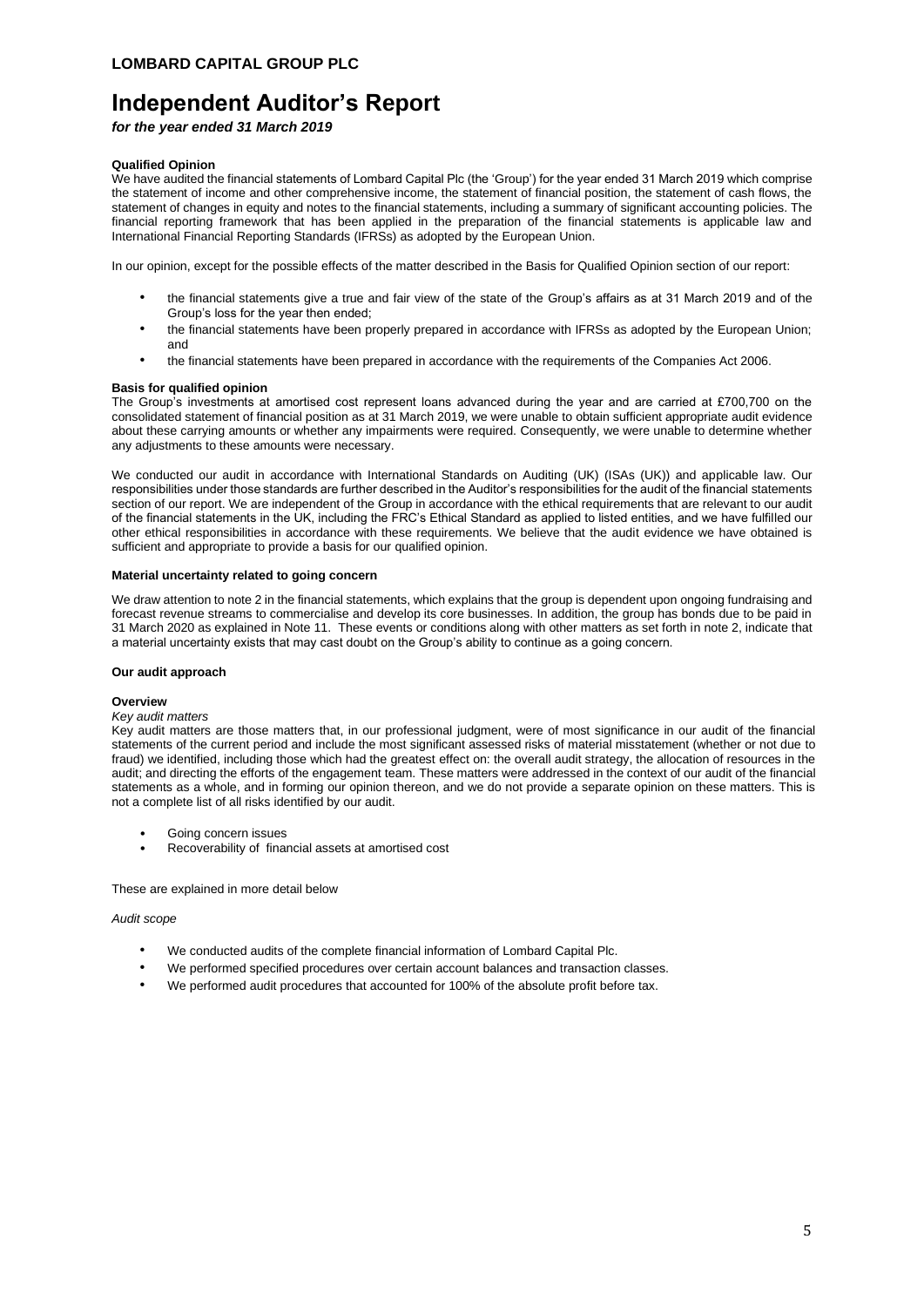*for the year ended 31 March 2019*

**Key audit matters**

| Key audit matter                                                                                                                                | How our audit addressed the key audit matter                                                                                                                                                                                                                                                             |
|-------------------------------------------------------------------------------------------------------------------------------------------------|----------------------------------------------------------------------------------------------------------------------------------------------------------------------------------------------------------------------------------------------------------------------------------------------------------|
| Going concern assumption                                                                                                                        | Evaluated the suitability of management's model for the<br>forecast.                                                                                                                                                                                                                                     |
| The Group is dependent upon its ability to generate sufficient<br>cash flows to meet continued operational costs and hence<br>continue trading. | The forecast includes a number of assumptions related to<br>future cash flows and associated risks. Our audit work has<br>focused on evaluating and challenging the reasonableness of<br>these assumptions and their impact on the forecast period.                                                      |
| Given the scale of cash outflows, the Group needs to be<br>generating sufficient revenues to sustain its position.                              | Specifically, we obtained, challenged and assessed<br>managements going concern forecast and performed<br>procedures including:                                                                                                                                                                          |
|                                                                                                                                                 | Verifying the consistency of key inputs relating to<br>future sales and costs to other financial and<br>operational information obtained during the audit;<br>Assessed the reasonableness of expenses and<br>٠<br>costs established:<br>Corroborated with management relating to future<br>cash inflows. |
|                                                                                                                                                 | We reviewed the latest management accounts to gauge the<br>financial position.                                                                                                                                                                                                                           |
| Recoverability of Financial asset at amortised cost                                                                                             |                                                                                                                                                                                                                                                                                                          |
| The Group advanced the amount of £700,700 to two entities<br>which is valued at cost.                                                           | We obtained, challenged and assessed managements<br>valuation of loan advanced to other entities. We obtained a<br>confirmation from the borrower of Loan Advances from<br>relevant parties.                                                                                                             |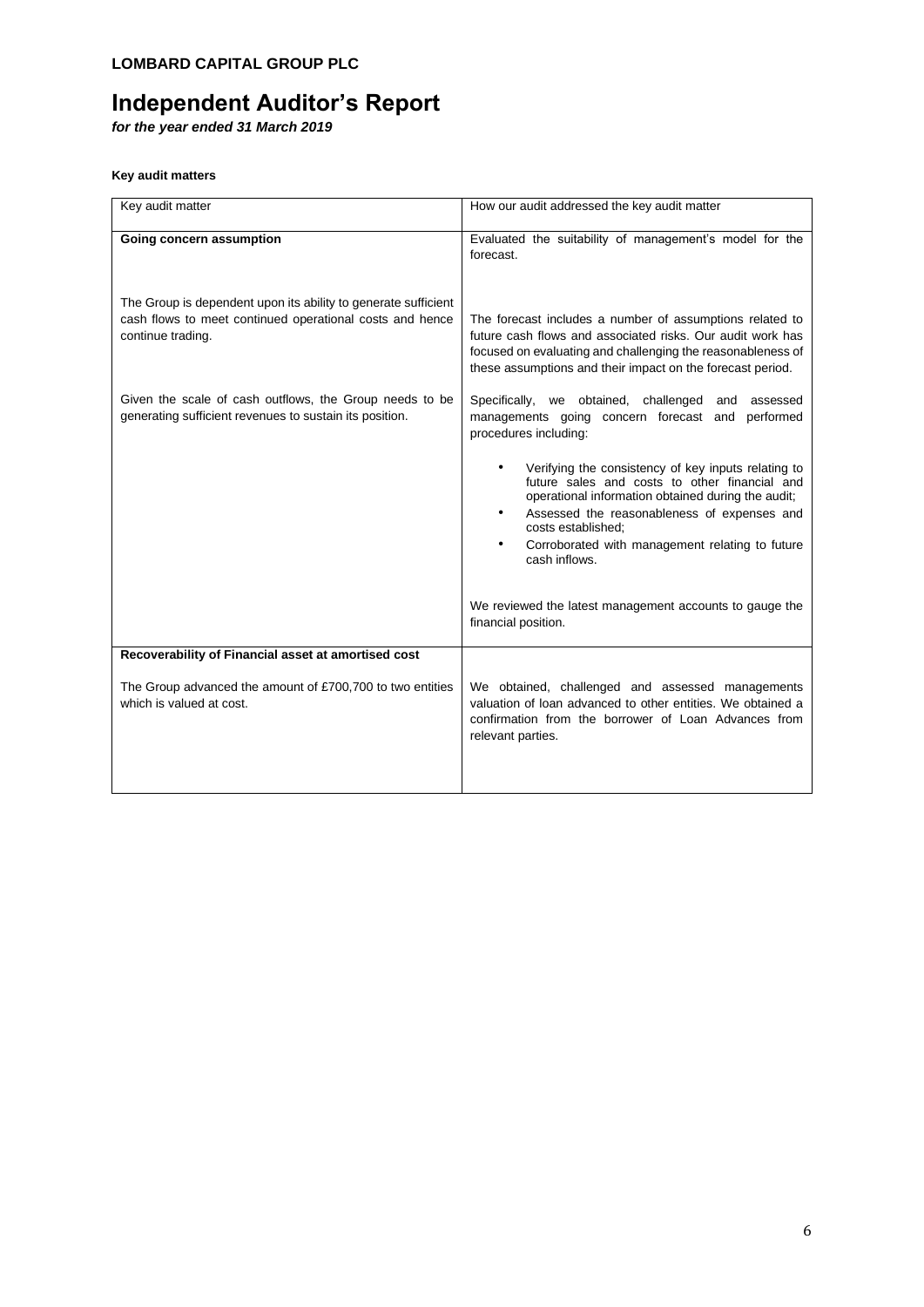*for the year ended 31 March 2019*

# **Our application of materiality**

The scope of our audit was influenced by our application of materiality. We set certain quantitative thresholds for materiality. These, together with qualitative considerations, helped us to determine the scope of our audit and the nature, timing and extent of our audit procedures on the individual financial statement line items and disclosures and in evaluating the effect of misstatements, both individually and in aggregate on the financial statements as a whole.

Based on our professional judgment, we determined materiality for the financial statements as a whole as follows:

|                      | Group financial statements                                                                                                                                       |
|----------------------|------------------------------------------------------------------------------------------------------------------------------------------------------------------|
| Overall materiality  | £24,000 (31 March 2018: £18,700).                                                                                                                                |
| How we determined it | The average of 10% of loss before tax and 3% of gross assets.                                                                                                    |
| Rationale for        | We believe that loss before tax is a primary measure used by shareholders in<br>assessing the performance of the Group whilst gross asset values and revenue are |
| benchmark applied    | a representation of the size of the Group; all are generally accepted auditing<br>benchmarks.                                                                    |

We agreed with the board of directors that we would report to them misstatements identified during our audit above £1,200 (Group audit) (31 March 2018: £900) as well as misstatements below those amounts that, in our view, warranted reporting for qualitative reasons.

#### **An overview of the scope of our audit**

As part of designing our audit, we determined materiality and assessed the risks of material misstatement in the financial statements. In particular, we looked at where the directors made subjective judgments, for example in respect of significant accounting estimates that involved making assumptions and considering future events that are inherently uncertain. As in all of our audits we also addressed the risk of management override of internal controls, including evaluating whether there was evidence of bias by the directors that represented a risk of material misstatement due to fraud.

#### **How we tailored the audit scope**

We tailored the scope of our audit to ensure that we performed enough work to be able to give an opinion on the financial statements as a whole, taking into account the Group, the accounting processes and controls, and the industry in which they operate.

#### **Other information**

The directors are responsible for the other information. The other information comprises the information included in the annual report, other than the financial statements and our auditor's report thereon. Our opinion on the financial statements does not cover the other information and, except to the extent otherwise explicitly stated in our report, we do not express any form of assurance conclusion thereon.

In connection with our audit of the financial statements, our responsibility is to read the other information and, in doing so, consider whether the other information is materially inconsistent with the financial statements or our knowledge obtained in the audit or otherwise appears to be materially misstated. If we identify such material inconsistencies or apparent material misstatements, we are required to determine whether there is a material misstatement in the financial statements or a material misstatement of the other information. If, based on the work we have performed, we conclude that there is a material misstatement of this other information, we are required to report that fact. We have nothing to report in this regard.

### **Opinions on other matters prescribed by the Companies Act 2006**

In our opinion, based on the work undertaken in the course of the audit:

- the information given in the strategic report and the directors' report for the financial year for which the financial statements are prepared is consistent with the financial statements; and
- the strategic report and the directors' report have been prepared in accordance with applicable legal requirements.

#### **Matters on which we are required to report by exception**

In the light of the knowledge and understanding of the Group and its environment obtained in the course of the audit, we have not identified material misstatements in the strategic report or the directors' report.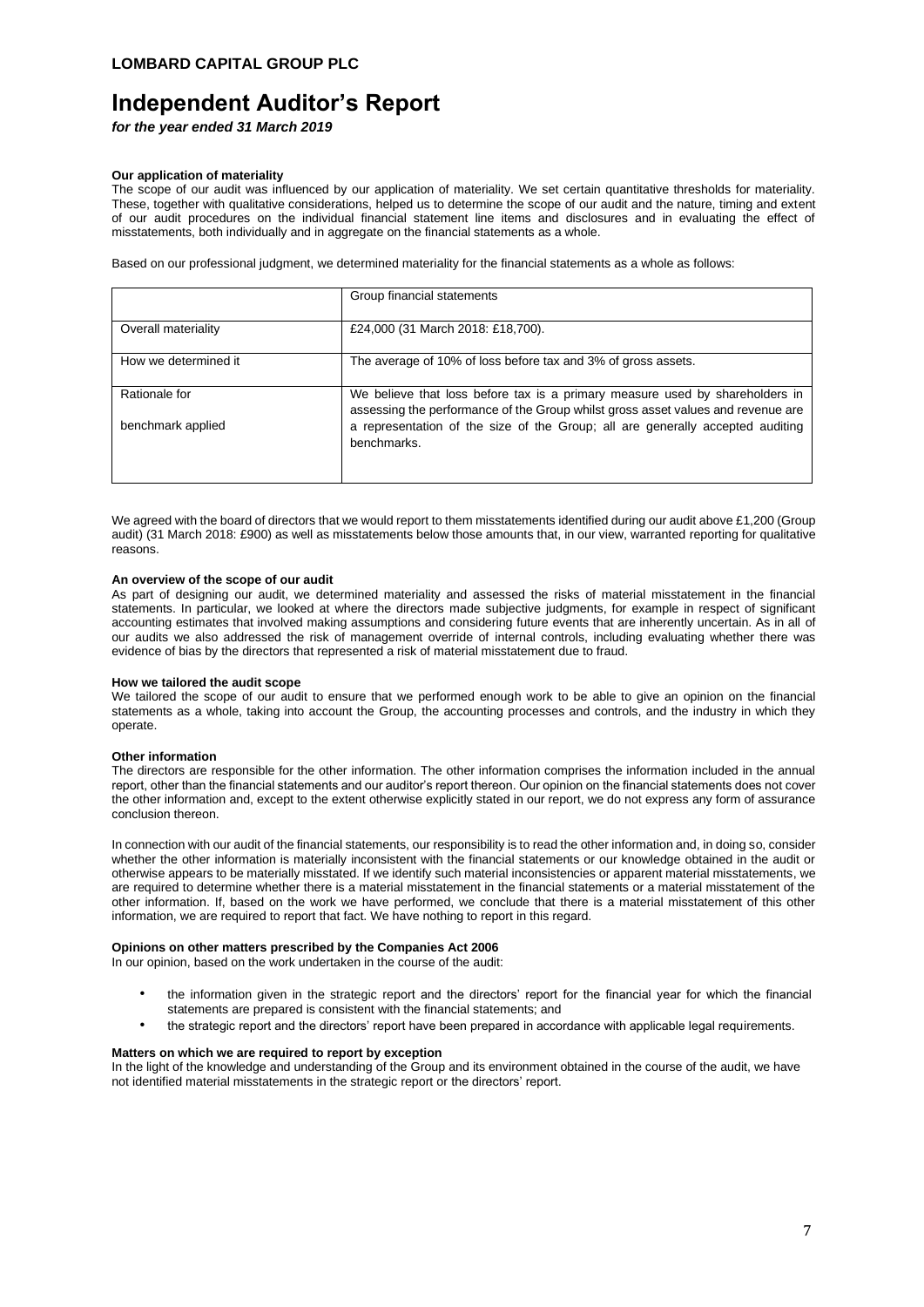*for the year ended 31 March 2019*

We have nothing to report in respect of the following matters in relation to which the Companies Act 2006 requires us to report to you if, in our opinion:

- adequate accounting records have not been kept by the Group, or returns adequate for our audit have not been received from branches not visited by us; or
- the Group financial statements [and the part of the directors' remuneration report to be audited] are not in agreement with the accounting records and returns; or
- certain disclosures of directors' remuneration specified by law are not made; or
- we have not received all the information and explanations we require for our audit.

### **Responsibilities of directors**

As explained more fully in the directors' responsibilities statement [set out on page 4], the directors are responsible for the preparation of the financial statements and for being satisfied that they give a true and fair view, and for such internal control as the directors determine is necessary to enable the preparation of financial statements that are free from material misstatement, whether due to fraud or error.

In preparing the financial statements, the directors are responsible for assessing the Group's ability to continue as a going concern, disclosing, as applicable, matters related to going concern and using the going concern basis of accounting unless the directors either intend to liquidate the Group or to cease operations, or have no realistic alternative but to do so.

#### **Auditor's responsibilities for the audit of the financial statements**

Our objectives are to obtain reasonable assurance about whether the financial statements as a whole are free from material misstatement, whether due to fraud or error, and to issue an auditor's report that includes our opinion. Reasonable assurance is a high level of assurance but is not a guarantee that an audit conducted in accordance with ISAs (UK) will always detect a material misstatement when it exists. Misstatements can arise from fraud or error and are considered material if, individually or in the aggregate, they could reasonably be expected to influence the economic decisions of users taken on the basis of these financial statements.

A further description of our responsibilities for the audit of the financial statements is located on the Financial Reporting Council's website at:

www.frc.org.uk/auditorsresponsibilities. This description forms part of our auditor's report.

### **Other matters which we are required to address**

The non-audit services prohibited by the FRC's Ethical Standard were not provided to the Group and we remain independent of the Group in conducting our audit. Our audit opinion is consistent with the additional report to the audit committee.

#### **Use of this report**

This report is made solely to the Group's members, as a body, in accordance with Chapter 3 of Part 16 of the Companies Act 2006. Our audit work has been undertaken so that we might state to the Group's members those matters we are required to state to them in an auditor's report and for no other purpose. To the fullest extent permitted by law, we do not accept or assume responsibility to anyone other than the Group and the Group's members as a body, for our audit work, for this report, or for the opinions we have formed.

Sanjay Parmar (Senior Statutory Auditor)

**For and on behalf of Jeffreys Henry LLP (Statutory Auditors)** Finsgate 5-7 Cranwood Street London EC1V 9EE

30 August 2019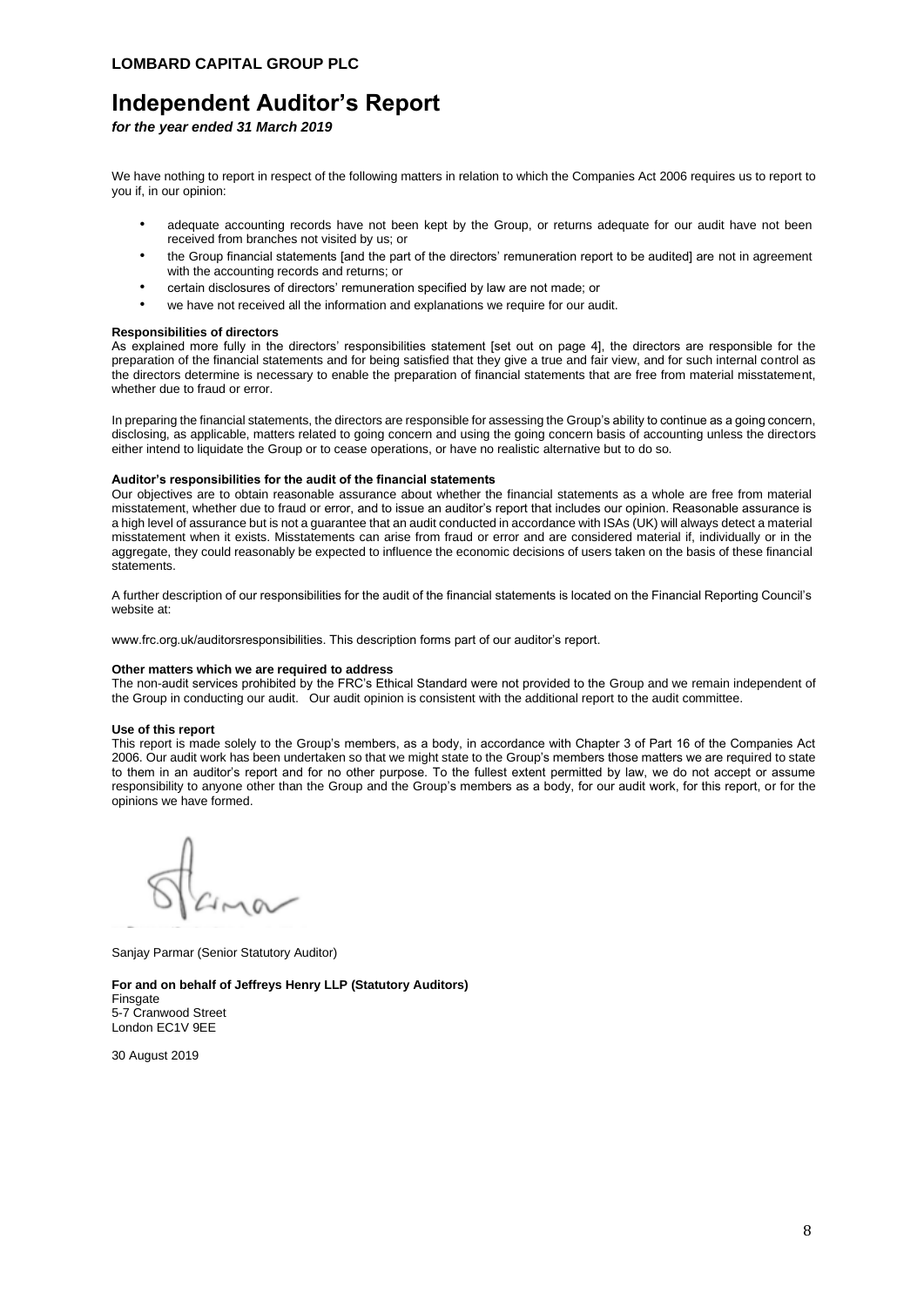# **Consolidated Income Statement**

**for the year ended 31 March 2019**

|                                                                       |              | 2019         | 2018       |
|-----------------------------------------------------------------------|--------------|--------------|------------|
|                                                                       |              | £            | £          |
|                                                                       | <b>Notes</b> |              |            |
| <b>Continuing operations:</b>                                         |              |              |            |
|                                                                       |              |              |            |
| Operating expenses                                                    |              | (292, 337)   | (340, 268) |
| Share based payments                                                  |              |              | (44, 390)  |
| Operating loss                                                        | 3            | (292, 337)   | (384, 658) |
| <b>Finance Charges</b>                                                |              | (29, 469)    |            |
|                                                                       |              |              |            |
| Loss before taxation                                                  |              | (321, 806)   | (384, 658) |
|                                                                       |              |              |            |
| Taxation expense                                                      | 5            |              |            |
|                                                                       |              |              |            |
| Loss for the year, attributable to owners of the Group                |              | (321, 806)   | (384,658)  |
|                                                                       |              |              |            |
| Loss per share attributable to owners of the Group during the<br>year |              | <b>Pence</b> | pence      |
| Basic and diluted                                                     |              |              |            |
| Total and continuing operations                                       | 6            | (9.3)        | (11.1)     |

# **Consolidated Statement of Changes in Comprehensive Income**

**for the year ended 31 March 2019**

|                                         | 2019       | 2018      |
|-----------------------------------------|------------|-----------|
|                                         |            |           |
| Loss for the financial year             | (321, 806) | (384.658) |
| Other comprehensive income:             |            |           |
| Changes in valuation of investment      | 18.750     |           |
| Total comprehensive income for the year | (303,056)  | (384,658) |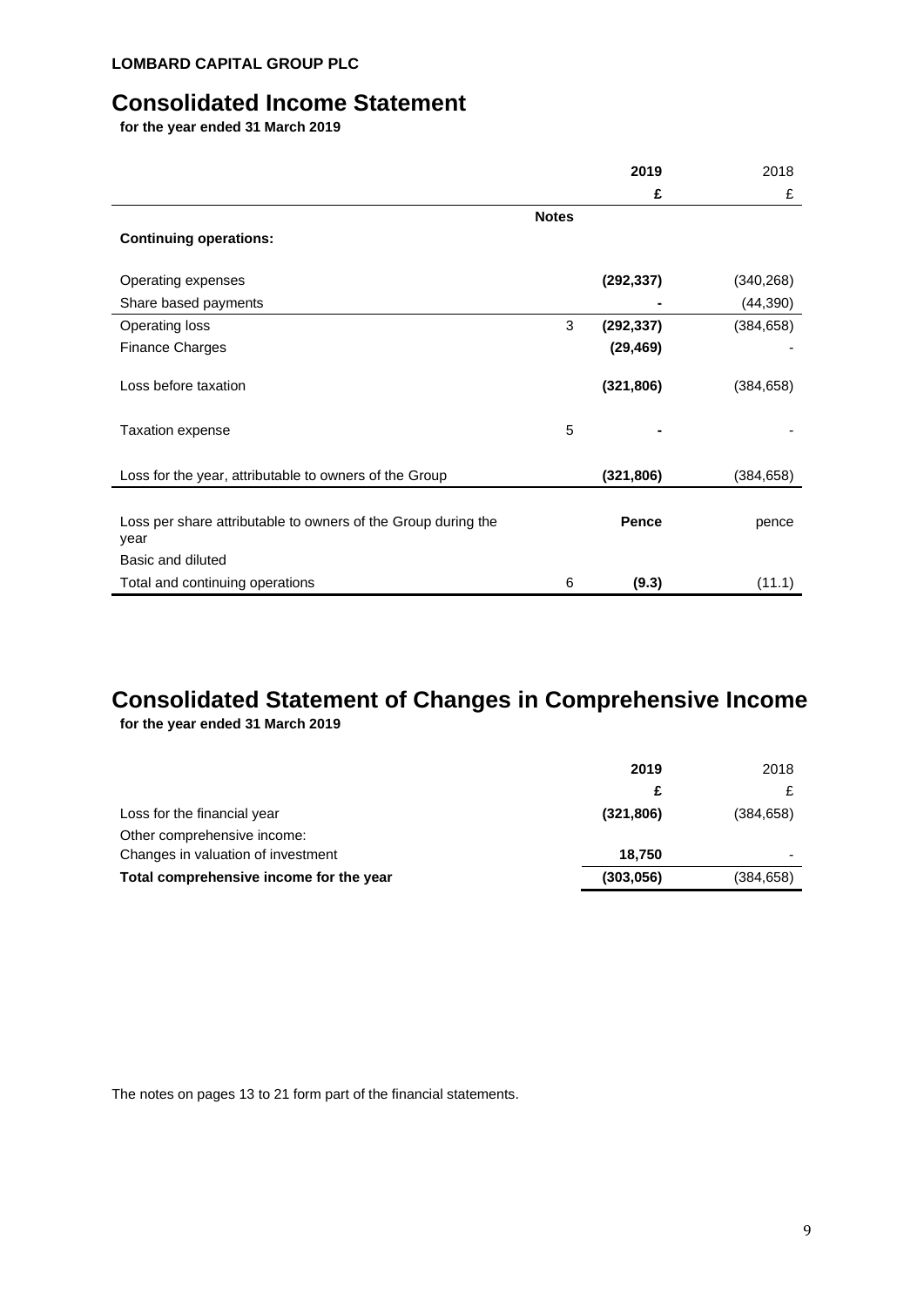# **Consolidated Statement of Financial Position**

**as at 31 March 2019**

|                                                                      |                | 2019        | 2018        |
|----------------------------------------------------------------------|----------------|-------------|-------------|
|                                                                      | <b>Notes</b>   | £           | £           |
| <b>Non-current assets</b>                                            |                |             |             |
| Financial assets at fair value through other comprehensive<br>income | 7              | 131,250     | 112,500     |
| Financial Assets at amortised cost                                   | $\overline{7}$ | 700,700     |             |
| <b>Total non-current assets</b>                                      |                | 831,950     | 112,500     |
|                                                                      |                |             |             |
| <b>Current assets</b>                                                |                |             |             |
| Trade and other receivables                                          | 8              | 41,296      |             |
| Cash and cash equivalents                                            | 9              | 12,059      | 2,154       |
| <b>Total current assets</b>                                          |                | 53,355      | 2,154       |
|                                                                      |                |             |             |
| <b>Total assets</b>                                                  |                | 885,305     | 114,654     |
|                                                                      |                |             |             |
| <b>Equity</b>                                                        |                |             |             |
| Share capital                                                        | 12             | 194,116     | 194,116     |
| Share premium                                                        |                | 954,574     | 954,574     |
| Share option reserve                                                 |                | 80,300      | 80,300      |
| Investment revaluation reserve                                       |                | 118,934     | 100,184     |
| Retained earnings                                                    |                | (1,885,275) | (1,563,469) |
| Equity attributable to owners of the Group and total<br>equity       |                | (537, 351)  | (234, 295)  |
|                                                                      |                |             |             |
| <b>Current liabilities</b>                                           |                |             |             |
| Trade and other payables                                             | 10             | 672,656     | 348,949     |
| Loans and other borrowings                                           | 11             | 750,000     |             |
|                                                                      |                |             |             |
| <b>Total equity and liabilities</b>                                  |                | 885,305     | 114,654     |

These financial statements were approved by the Board, authorised for issue and signed on their behalf on 30 August 2019 by:

*Lique* 

D.W. Grierson **Company registration number: 06050613 (England & Wales)**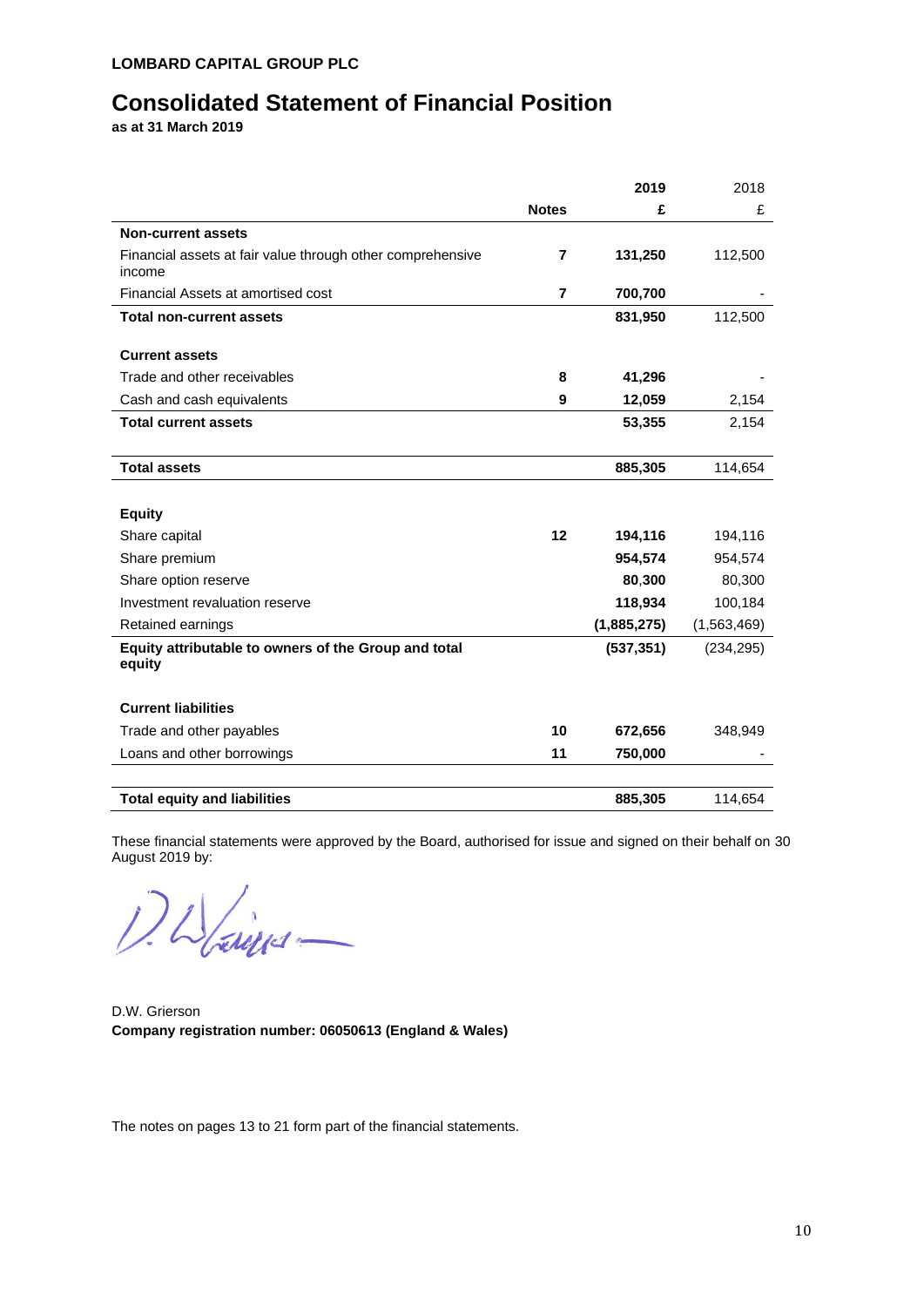# **Consolidated Statement of Cashflows**

**for the year ended 31 March 2019**

|                                                            |              | 2019       | 2018       |
|------------------------------------------------------------|--------------|------------|------------|
|                                                            | <b>Notes</b> | £          | £          |
| <b>Operating activities</b>                                |              |            |            |
| Loss before tax                                            | 5            | (321, 806) | (384, 658) |
| Adjustment for: Expenses and retention related to bond     |              | 120,000    |            |
| Share based payment                                        |              |            | 67,140     |
| (Increase)/decrease in trade and other receivables         | 8            | (41, 296)  | 7,800      |
| Increase/(decrease) in trade and other payables            | 10           | 323,707    | 221,886    |
| Net cash flow from operating activities                    |              | 80,605     | (87, 832)  |
|                                                            |              |            |            |
| <b>Investing activities</b>                                |              |            |            |
| Loan advanced                                              |              | (700, 700) |            |
| Net cash flow from investing activities                    |              | (700, 700) |            |
|                                                            |              |            |            |
| <b>Financing activities</b>                                |              |            |            |
| Proceeds from issue of shares                              |              |            | 89,364     |
| Cash received from the Issuance of bonds                   | 11           | 630,000    |            |
| Net cash flow from financing activities                    |              | 630,000    | 89,364     |
|                                                            |              |            |            |
| Net increase / (decrease) in cash and cash equivalents     | 9            | 9,905      | 1,532      |
| Cash and cash equivalents at start of year                 | 9            | 2,154      | 622        |
| Cash and cash equivalents at the end of the<br>year/period |              | 12,059     | 2,154      |
|                                                            |              |            |            |
| Cash and cash equivalents comprise:                        |              |            |            |
| Cash and cash in bank                                      | 9            | 12,059     | 2,154      |
| Cash and cash equivalents at end of year/period            |              | 12,059     | 2,154      |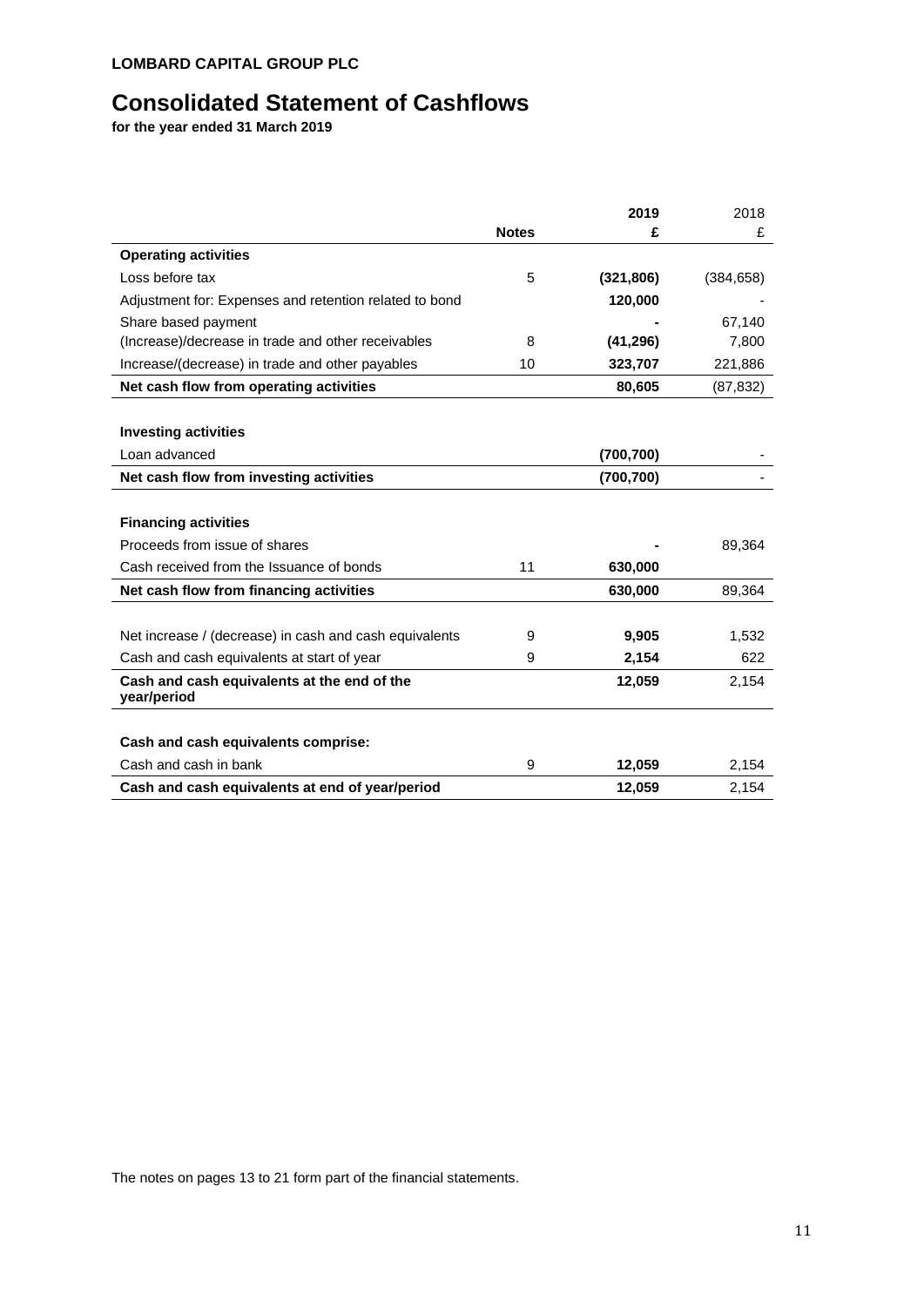# **Consolidated Statement of Changes in Equity**

**for the year ended 31 March 2019**

|                                        |              |                | <b>Share</b>   | <b>Investment</b>  |                          |               |
|----------------------------------------|--------------|----------------|----------------|--------------------|--------------------------|---------------|
|                                        | <b>Share</b> | <b>Share</b>   | <b>Option</b>  | <b>Revaluation</b> | <b>Retained</b>          | Total         |
|                                        | Capital      | <b>Premium</b> | <b>Reserve</b> | <b>Reserve</b>     | <b>Earnings</b>          | <b>Equity</b> |
|                                        | £            | £              | £              | £                  | £                        | £             |
| Balance at 1 April 2017                | 193,223      | 866,103        | 13,160         | 100,184            | (1, 178, 811)            | (6, 141)      |
| Loss for the year                      |              |                |                | ٠                  | (384, 658)               | (384,658)     |
| Issue of shares                        | 893          | 88,471         |                |                    | $\overline{\phantom{0}}$ | 89,364        |
| Share based payment                    |              |                | 44,390         |                    | ٠                        | 44,390        |
| Issue of warrants                      |              |                | 22,750         |                    | $\overline{\phantom{0}}$ | 22,750        |
| Balance at 31 March 2018               | 194,116      | 954,574        | 80,300         | 100,184            | (1,563,469)              | (234,295)     |
|                                        |              |                |                |                    |                          |               |
| Balance at 1 April 2018                | 194,116      | 954,574        | 80,300         | 100,184            | (1,563,469)              | (234,295)     |
| Loss for the year                      |              |                |                |                    | (321, 806)               | (321,806)     |
| Revaluation of assets held for<br>sale |              |                |                | 18,750             |                          | 18,750        |
| Balance at 31 March 2019               | 194,116      | 954,574        | 80,300         | 118,934            | (1,885,275)              | (537,351)     |

Share capital is the amount subscribed for shares at nominal value.

Share premium is the amount subscribed for share capital in excess of nominal value.

Share option reserve relates to share-based payment charges recognised.

Investment revaluation reserve represents the temporary movement in fair value of available-for-sale investments.

Retained earnings represents accumulated profit or loss to date.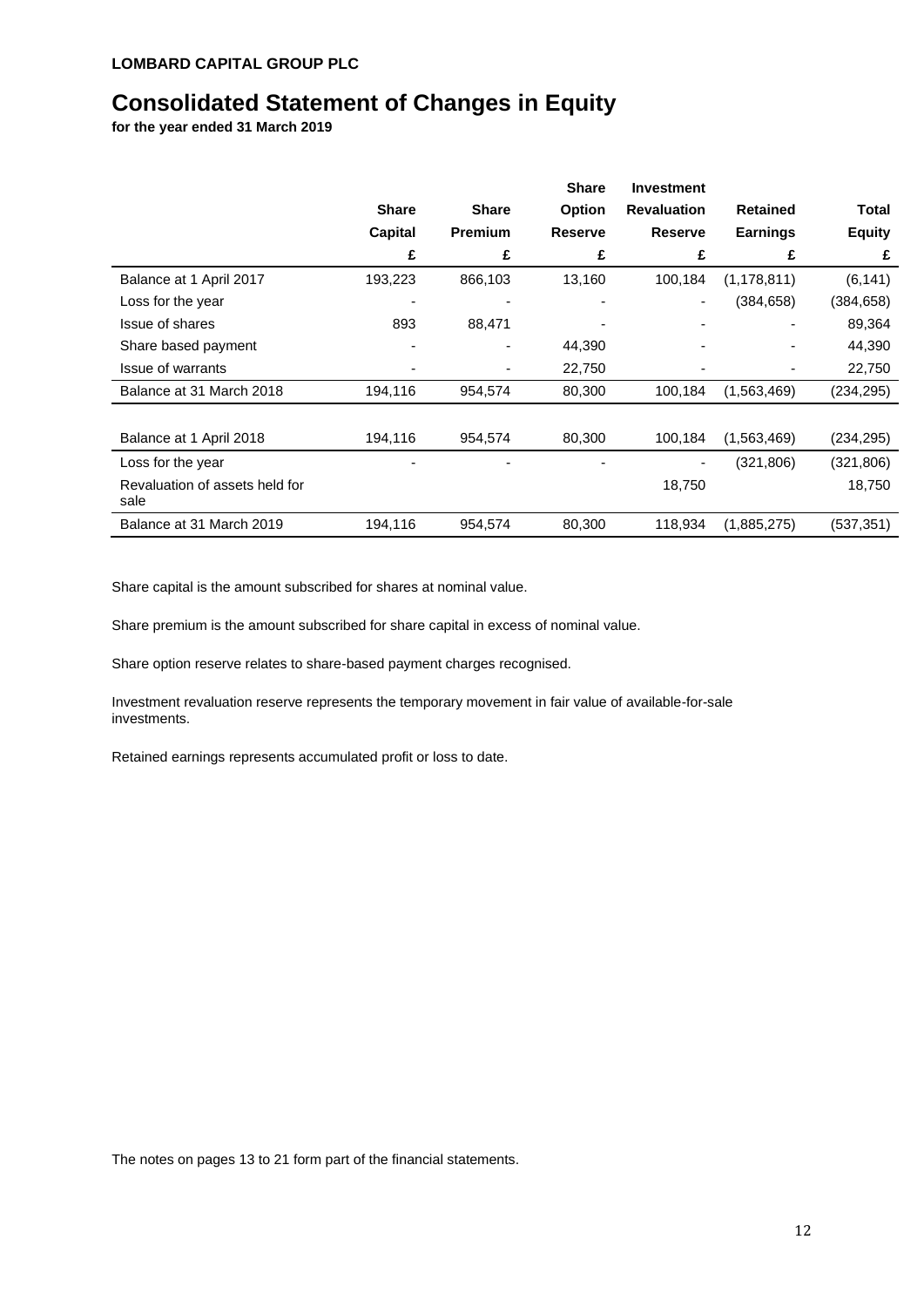**for the year ended 31 March 2019**

# **1 General information**

Lombard Capital Plc is a limited Company incorporated and domiciled in the United Kingdom. The registered office is 19 Goldington Road, Bedford, MK40 3JY.

# **2 Principal accounting policies**

The principal Accounting Policies applied in the preparation of these Financial Statements are set out below. These policies have been consistently applied to all the periods presented, unless otherwise stated.

### **Basis of preparation**

The financial statements of the Group have been prepared in accordance with International Financial Reporting Standards (IFRS), and IFRIC interpretations as adopted in the European Union and as applied in accordance with the provisions of the Companies Act 2006, and under the historical cost convention.

The preparation of financial statements in conformity with IFRSs requires the use of certain critical accounting estimates. It also requires management to exercise its judgement in the process of applying the Group's accounting policies. The areas involving a higher degree of judgement or complexity, or areas where assumption and estimates are significant to the Financial Statements, are disclosed later in these accounting policies.

The financial statements are presented in sterling  $(E)$ .

# **Going concern**

During the period, the Group made a loss of £321,806 and at the year-end had net current liabilities of £1,369,301. The cash balance at the year-end was £12,059.

The Chairman's statement has explained the current fundraising activities, therefore, the directors have formed the opinion that with the revenue streams from bond issuances, the eradication of debt and the inflow of funds from the conversion of warrants, the Group will secure adequate funds for the working capital requirements of the Group in the foreseeable future. Further, this will ensure that adequate arrangements will be in place to enable the settlement of their financial commitments as and when they fall due.

For this reason, the directors continue to adopt the going concern basis in preparing the financial statements. Whilst there are inherent uncertainties in relation to future events, and therefore no certainty over the outcome of the matters described, the directors consider that, based on financial projections and dependent on the success of their efforts to complete these activities, the Group will be a going concern for the next 12 months.

#### **Changes in accounting policy**

During the financial year, the Group has adopted the following new and amended IFRS and IFRIC interpretations that are mandatory for current financial year:

| Amendments to IAS 7                               | Disclosure Initiative                                          |
|---------------------------------------------------|----------------------------------------------------------------|
| Amendments to IAS 12                              | Recognition of Deferred Tax Assets for Unrealised Losses       |
| Annual Improvements to<br>IFRS standard 2014-2016 | Amendments to IFRS 12 Disclosure of Interest in Other Entities |

The impact of adopting the above amendments had no material impact on the financial statements of the Group.

The following standards, amendments and interpretations applicable to the Group are in issue but are not yet effective and have not been early adopted in these financial statements. They may result in consequential changes to the accounting policies and other note disclosures. We do not expect the impact of such changes on the financial statements to be material. These are outlined in the table below:

| IFRS <sub>5</sub>     | Non-current assets held for sale and discontinued operations |
|-----------------------|--------------------------------------------------------------|
| <b>IFRS7</b>          | <b>Financial instruments</b>                                 |
| IFRS 9                | <b>Financial instruments</b>                                 |
| IFRS 10<br>(amended)  | <b>Consolidated Financial Statements</b>                     |
| IFRS 11<br>(amended)  | Joint Arrangements                                           |
| IFRS 12 (amended)     | Disclosure of Interests in Other Entities                    |
| <b>IFRS 14</b>        | Regulatory deferral accounts                                 |
| IFRS 15               | Revenue from Contracts with Customers                        |
| IFRS 16               | Leases                                                       |
| IFRS 17               | Insurance Contracts                                          |
| IAS 1 (amended)       | Presentation of Items of Other Comprehensive Income          |
| IAS 16 & 41 (amended) | Property, Plant and Equipment                                |
| <b>IAS 19</b>         | Employee benefits                                            |
|                       |                                                              |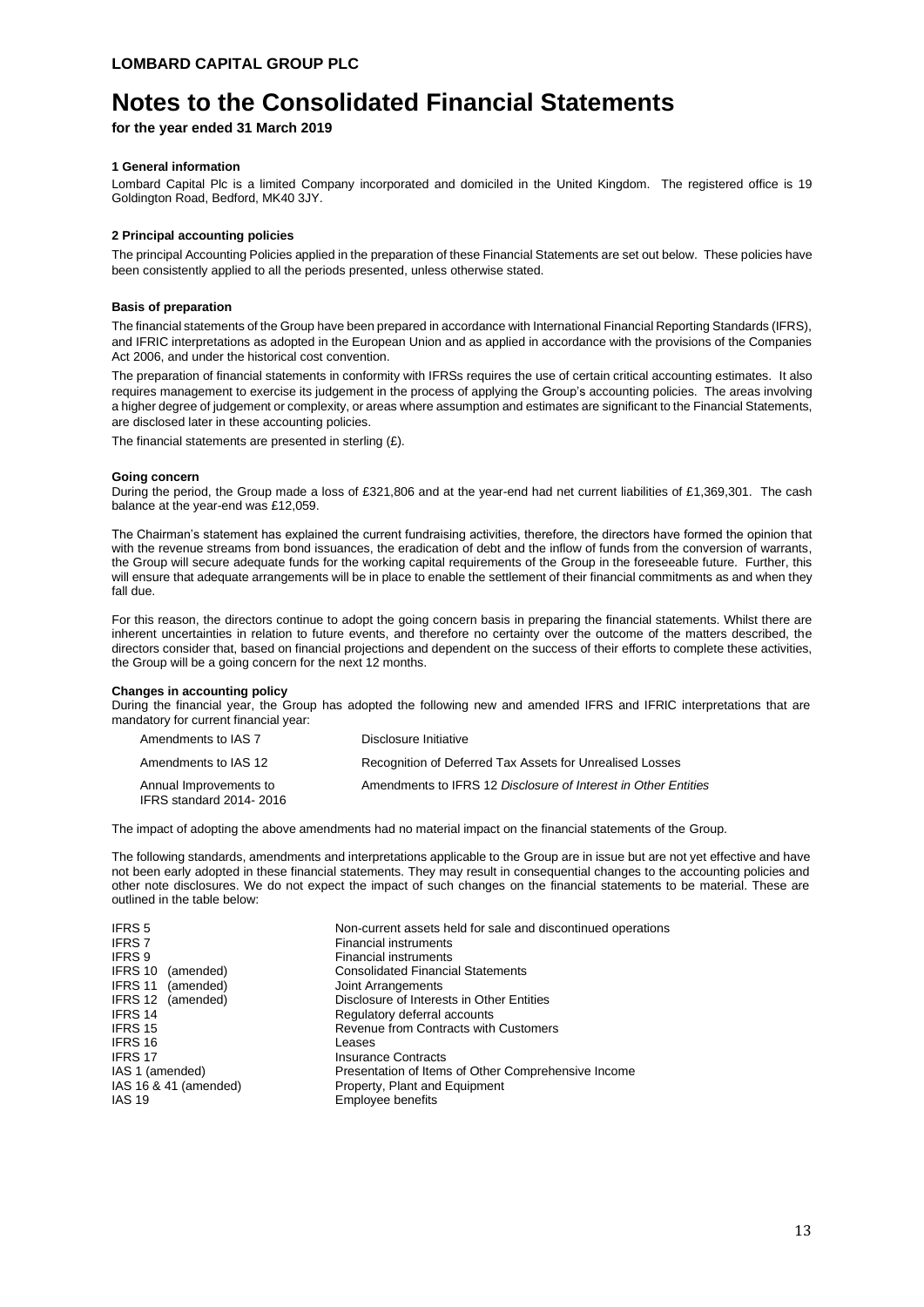**for the year ended 31 March 2019**

**Changes in accounting policy continued**

| Separate Financial Statements                |
|----------------------------------------------|
| Investments in Associates and Joint Ventures |
| Intangible assets                            |
| Interim financial reporting                  |
|                                              |

In addition, there are certain requirements of Improvements to IFRSs which are not yet effective.

**IFRS 9 – Financial Instruments** IFRS 9 replaced the classification and measurement models for financial instruments contained in IAS 39 Financial Instruments: Recognition and Measurement and is effective for accounting periods beginning on or after 1 January 2018.

The directors anticipate that the adoption of these standards and interpretations in future periods will have no material impact on the financial statements of the Group.

# **Key estimates and assumptions**

The Group makes estimates and assumptions concerning the future. The resulting accounting estimates will, by definition, seldom equal the related actual results.

The only estimates and assumptions that may cause material adjustment to the carrying value of assets and liabilities relate to the valuation of unquoted investments. These are valued in accordance with the techniques set out in the accounting policy for 'Financial Assets and Liabilities' on page 15.

# **Taxation**

The tax expense represents the sum of the tax currently payable and deferred tax.

Current tax is the tax currently payable based on taxable profit for the period. Taxable profit differs from net profit as reported in the income statement because it excludes items of income or expenses that are taxable or deductible in other years and it further excludes items that are never taxable or deductible. The Group's liability for current tax is calculated using tax rates that have been enacted or substantively enacted by the balance sheet date.

Deferred tax is the tax expected to be payable or recoverable on differences between the carrying amounts of assets and liabilities in the financial statements and the corresponding tax bases used in the computation of taxable profit and is accounted for using the balance sheet liability method. Deferred tax liabilities are generally recognised for all taxable temporary differences and deferred tax assets are recognised to the extent that it is probable that taxable profits will be available against which deductible temporary differences can be utilised. Such assets and liabilities are not recognised if the temporary difference arises from the initial recognition of goodwill or from the initial recognition (other than in a business combination) of other assets and liabilities in a transaction that affects neither the taxable profit nor the accounting profit.

Deferred tax liabilities are recognised for taxable temporary differences arising on investments in subsidiaries and associates, and interest in joint ventures, except where the group is able to control the reversal of the temporary difference and it I probable that the temporary difference will not reverse in the foreseeable future.

The carrying amount of deferred tax assets is reviewed at each balance sheet date and reduced to the extent that it is no longer probable that the temporary difference will not reverse in the foreseeable future.

Current and deferred tax assets and liabilities are calculated at tax rates that are expected to apply to their respective period of realisation, provided they are enacted or substantively enacted at the balance sheet date. Changes in deferred tax assets or liabilities are recognised as a component of tax expense in the profit or loss income statement, except where they relate to items that are recognised in other comprehensive income in which case the related deferred tax is also charged or credited directly to equity.

#### **Segmental reporting**

A segment is a distinguishable component of the Group's activities from which it may earn revenues and incur expenses, whose operating results are regularly reviewed by the Group's chief operating decision maker to make decisions about the allocation of resources and assessment of performance and about which discrete financial information is available.

As the chief operating decision maker reviews financial information for and makes decisions about the Group's investment activities as a while, the directors have identified a single operating segment, that of developing secure bond investment.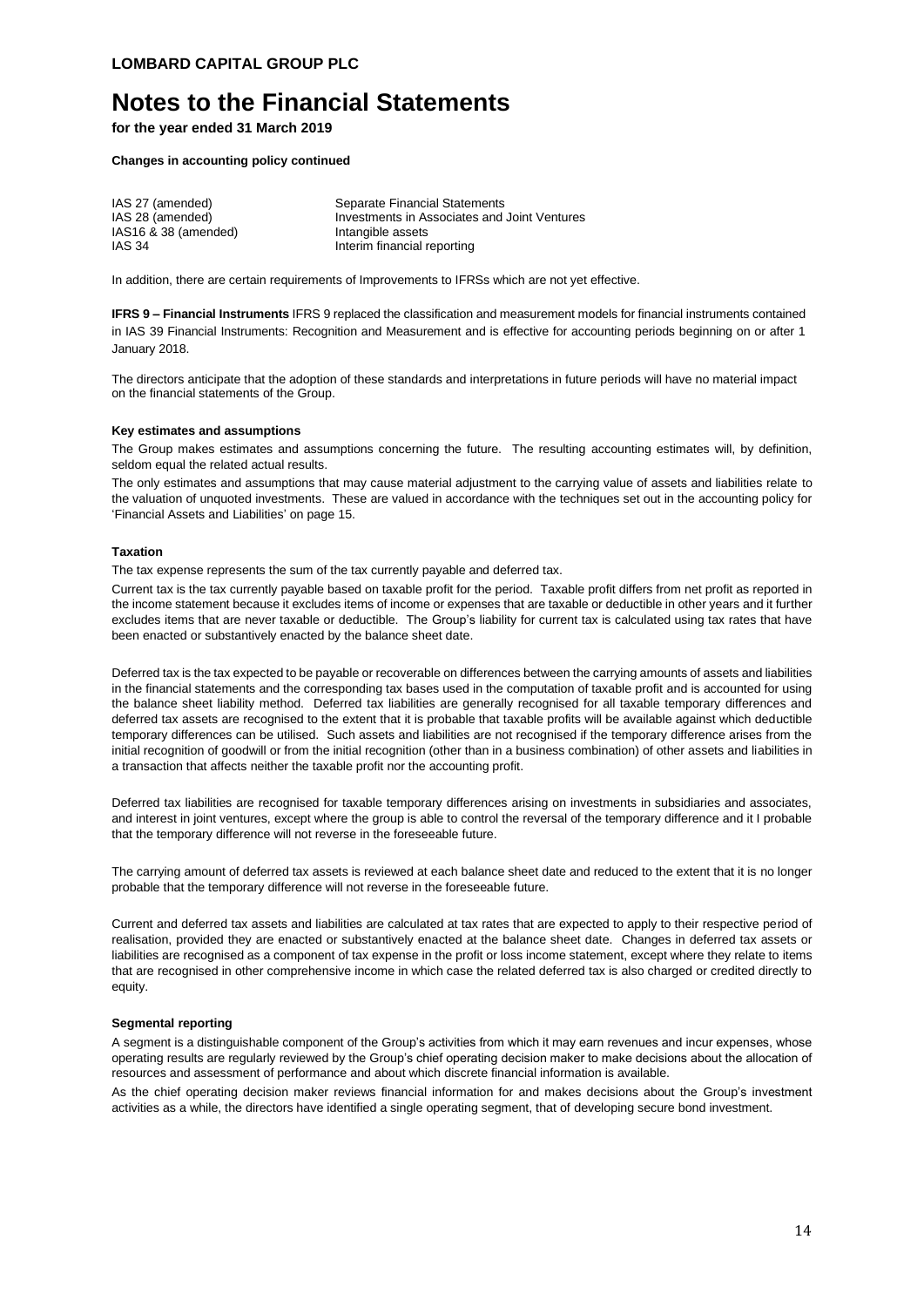**for the year ended 31 March 2019**

# **Financial assets and liabilities**

*i. Recognition and initial measurement*

The Group initially recognises loans and advances, trade and other receivables/payables, and borrowings plus or minus transactions costs when and only when the Group becomes party to the contractual provisions of the instruments.

#### *Financial assets at amortised cost*

The Group's financial assets at amortised cost comprise trade and other receivables. These represent debt instruments with fixed or determinable payments that represent principal or interest and where the intention is to hold to collect these contractual cash flows.

They are initially recognised at fair value, included in current and non-current assets, depending on the nature of the transaction, and are subsequently measured at amortised cost using the effective interest method less any provision for impairment

*Financial assets at fair value through other comprehensive income*

(i) Classification of financial assets at fair value through other comprehensive income

Financial assets at fair value through other comprehensive income (FVOCI) comprise:

Equity securities which are not held for trading, and which the group has irrevocably elected at initial recognition to recognise in this category. These are strategic investments and the group considers this classification to be more relevant.

Debt securities where the contractual cash flows are solely principal and interest and the objective of the group's business model is achieved both by collecting contractual cash flows and selling financial assets.

(ii) Equity investments at fair value through other comprehensive income

#### *Financial liabilities at amortised cost*

Financial liabilities at amortised cost comprise trade and other payables. They are classified as current and non-current liabilities depending on the nature of the transaction, are subsequently measured at amortised cost using the effective interest method.

#### *Financial assets*

The Group derecognises a financial asset when the contractual rights to the cash flows from the financial asset expire, or when it transfers the rights to receive the contractual cash flows in a transaction in which substantially all of the risks and rewards of ownership of the financial asset are transferred or in which the Group neither transfers nor retains substantially all of the risks and rewards of ownership and it does not retain control of the financial asset.

On derecognition of a financial asset, the difference between the carrying amount of the asset (or the carrying amount allocated to the portion of the asset derecognised) and the sum of (i) the consideration received (including any new asset obtained less any new liability assumed) and (ii) any cumulative gain or loss that had been recognised in OCI is recognised in profit or loss.

### **Cash and cash equivalents**

Cash and cash equivalents comprise cash in hand and current and deposit balances deposits at banks, together with other shortterm highly liquid investments that are readily convertible into known amounts of cash and which are subject to an insignificant risk of changes in value.

#### **Equity**

An equity instrument is any contract that evidences a residual interest in the assets of the Group after deducting all of its liabilities. Equity instruments issued by the Group are recorded at the proceeds received net of direct issue costs.

The share premium account represents premiums received on the initial issuing of the share capital. Any transaction costs associated with the issuing of shares are deducted from share premium, net of any related income tax benefits.

The investment revaluation reserve represents the difference between the purchase costs of the available-for-sale investments less any impairment charge and the market value of those investments at the accounting date.

Retained earnings include all current and prior period results as disclosed in the statement of comprehensive income.

#### **Financial liabilities**

Financial liabilities are recognised in the Group's balance sheet when the Group becomes a party to the contractual provisions of the instrument. All interest related charges are recognised as an expense in finance cost in the income statement using the effective interest rate method. The Group's financial liabilities comprise trade and other payables.

The Group derecognises a financial liability when its contractual obligations are discharged, cancelled or expire.

Trade payables are recognised initially at their fair value and subsequently measured at amortised cost less settlement payments.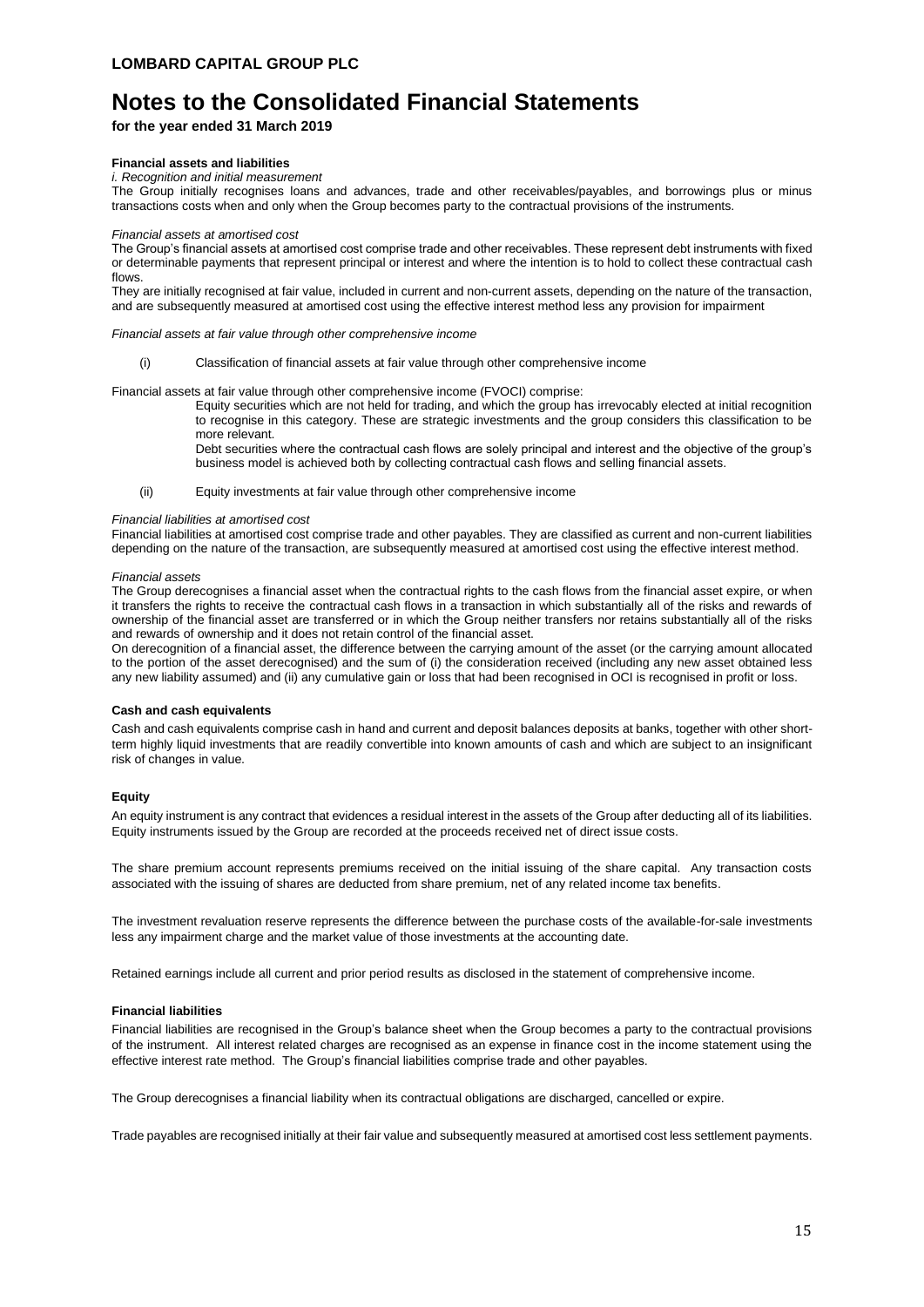**for the year ended 31 March 2019**

# **3 Loss from operations**

Loss from operations is stated after charging:

|                                                 | 2019   | 2018   |
|-------------------------------------------------|--------|--------|
|                                                 |        |        |
| Auditors' remuneration for auditing of accounts | 11.000 | 14.400 |

### **4 Directors remuneration**

The Group had no employees in the year under review, or the prior year. During the year there has been one executive director and one non-executive director.

|                                 | 2019<br>No. | 2018<br>No. |
|---------------------------------|-------------|-------------|
| Administration                  | 1           |             |
|                                 |             |             |
|                                 | 2019        | 2018        |
|                                 | £           | £           |
| Director's remuneration - fees: |             |             |
| N Brent Fitzpatrick             | 15,000      | 12,000      |
| David Grierson                  | 60,000      | 48,000      |
|                                 | 75,000      | 60,000      |

The highest paid director was not granted, nor did he exercise any share options during the year. The highest paid director did not receive any shares in respect of qualifying services under a long-term incentive scheme.

Warrants have been issued for services, to directors. Please refer to note 15.

#### **5 Taxation**

|                    | 2019 | 2018                     |
|--------------------|------|--------------------------|
|                    |      |                          |
| UK corporation tax | ۰    |                          |
| Deferred tax       | ۰    | $\overline{\phantom{a}}$ |
| Tax charge         | ۰    | -                        |

*Tax reconciliation* 

|                                           | 2019       | 2018       |
|-------------------------------------------|------------|------------|
|                                           | £          |            |
| Loss before tax                           | (321, 806) | (384, 658) |
| Tax at 19% (2018: 20%) on loss before tax | (61, 143)  | (76, 932)  |
| Effects of:                               |            |            |
| Add back disallowable expenses            |            |            |
| Unrelieved losses carried forward         | 61,143     | 76,932     |
| Total tax (credit)/expense                |            |            |

The unutilised tax losses of the Group available for set off against future taxable profits are estimated to be £140,000 (2018: £80,000). The Group has not recognised a deferred tax asset in respect of these losses as there is insufficient evidence of future taxable profits.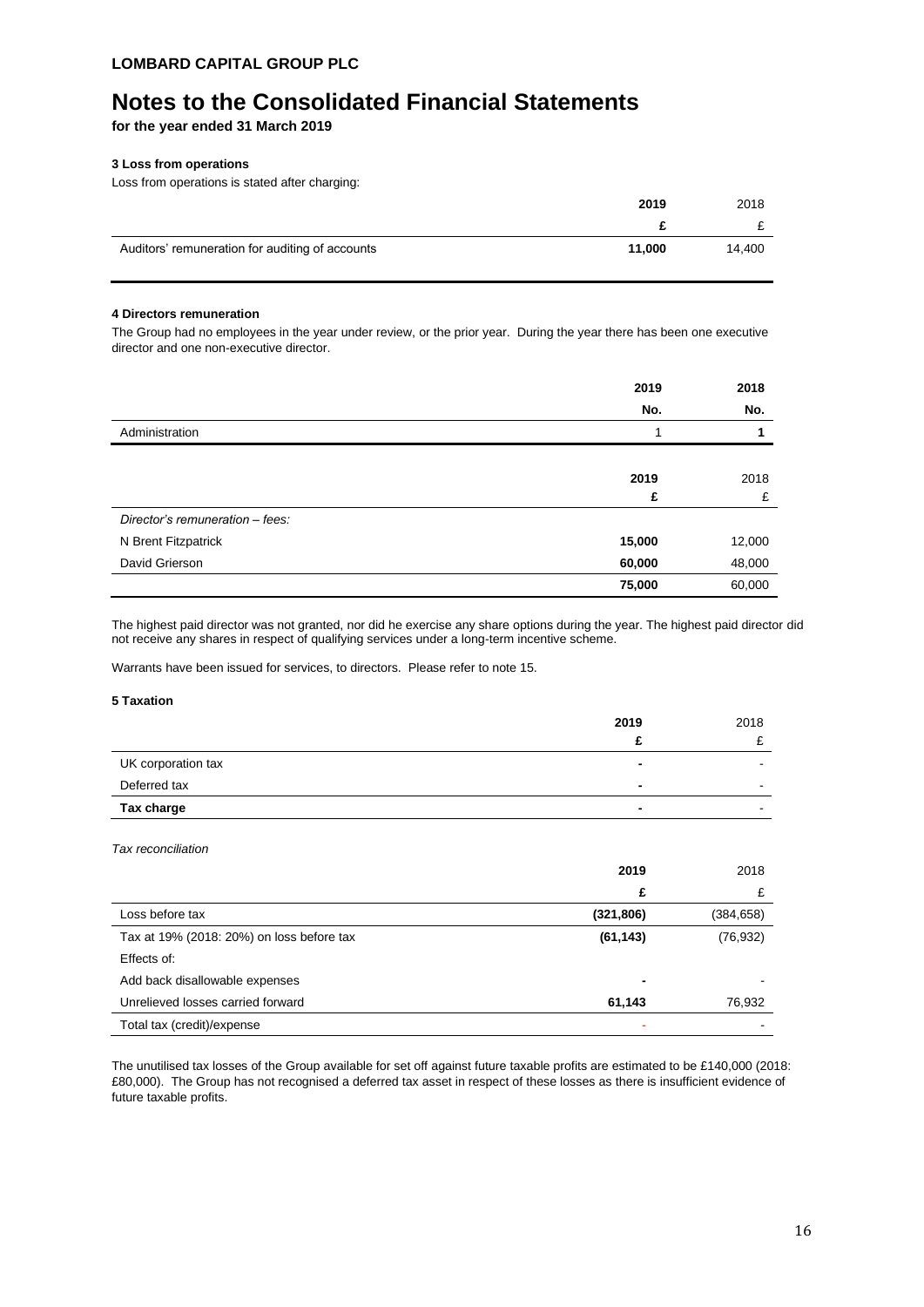**for the year ended 31 March 2019**

# **6 Earnings per share**

The basic and diluted earnings per share is calculated by dividing the loss attributable to owners of the Group by the weighted average number of ordinary shares in issue during the year.

|                                                                           | 2019       | 2018      |
|---------------------------------------------------------------------------|------------|-----------|
|                                                                           | £          | £         |
| Earnings                                                                  |            |           |
| Loss for the purposes of basic and fully diluted loss per share           | (321, 806) | (384,658) |
| Number of shares                                                          |            |           |
| Weighted average number of shares for calculating basic and fully diluted |            |           |
| earnings per share                                                        | 3,455,865  | 3,455,865 |
|                                                                           | 2019       | 2018      |
|                                                                           | Pence      | Pence     |
| Earnings per share                                                        |            |           |
| Basic and fully diluted loss per share                                    | (9.3)      | (11.1)    |

In 2017 the Group issued up to £100,000 warrants, during 2018 the Group received notice from the holders of 75,000 warrants to convert them into 75,000 ordinary shares for a consideration of £7,500.

# **7 Financial Assets**

### **Financial assets at fair value through other comprehensive income**

Equity investments at fair value through other comprehensive income comprises following individual investments:

| <b>Unlisted Securities</b> | 2019    | 2018    |
|----------------------------|---------|---------|
|                            | £       | £       |
| Prego International        | 112,500 | 112,500 |
| <b>Listed Securities</b>   | 2019    | 2018    |
|                            | £       | £       |
| <b>BWA Group Plc</b>       | 18,750  | $\,$    |

Valuation techniques used by the Group are explained on page 15.

The value of £112,500 relates to shares held in Prego International Limited which have been placed on the JP Jenkins matched-bargain platform and the valuation is based on the indicative price, which is based on buy and sell limits from brokers.

#### **Financial Assets at amortised cost**

Financial assets at amortised cost include the following debt investments:

Unsecured Loans to related parties

|                                           | 2019<br><b>Current</b> | 2019<br><b>Non-Current</b> | 2019<br><b>Total</b> | 2018 |
|-------------------------------------------|------------------------|----------------------------|----------------------|------|
|                                           | £                      | £                          | £                    | £    |
|                                           |                        |                            |                      |      |
| <b>Specialist Design Services Limited</b> | $\,$                   | 224,500                    | 224,500              |      |
| Capital Protection Program Limited        | $\blacksquare$         | 476,200                    | 476,200              |      |
|                                           |                        | 700,700                    | 700,700              |      |

Both loans are advanced to the above entities are unsecured and interest free.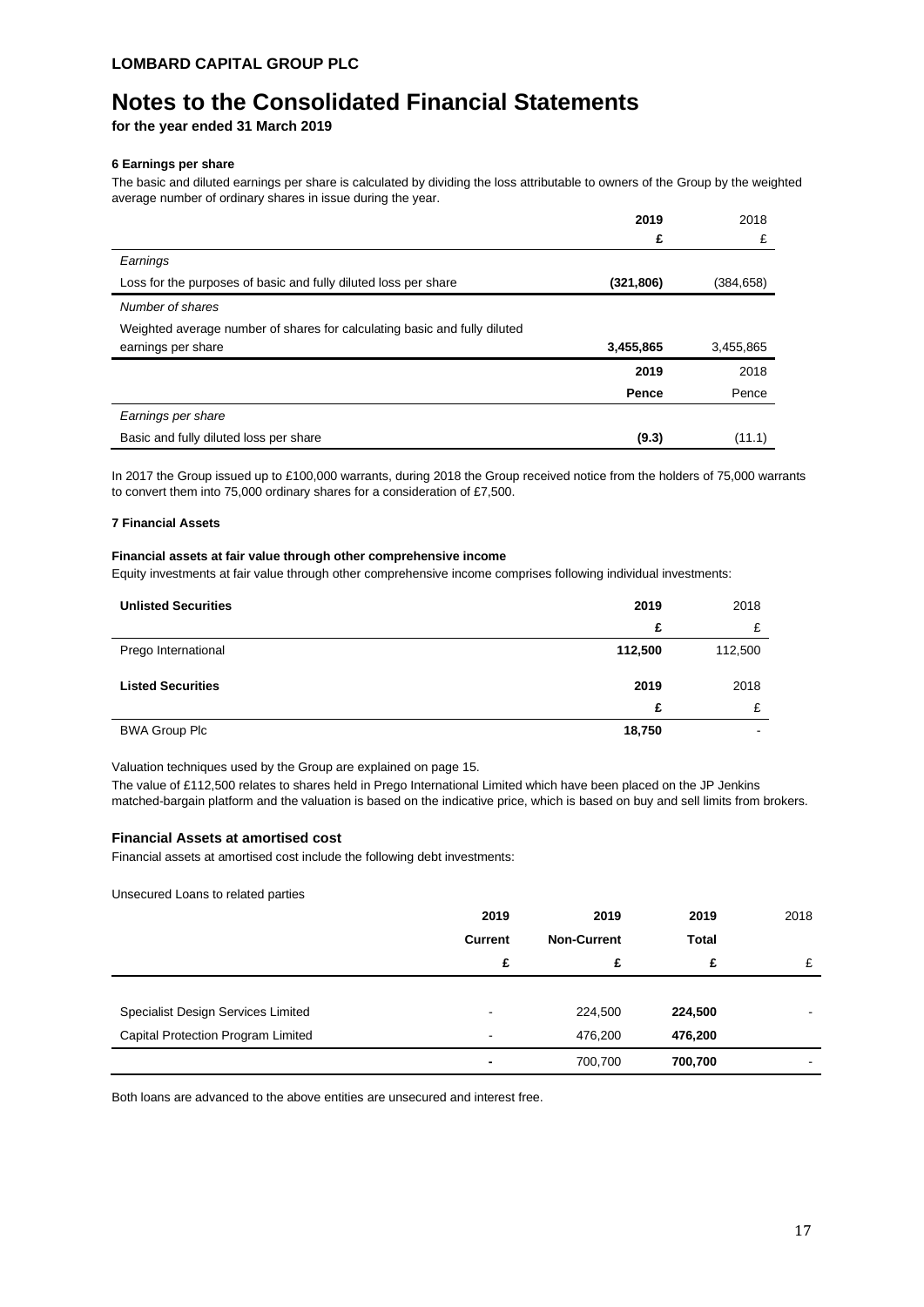**for the year ended 31 March 2019**

# **8 Trade and other receivables**

|               | 2019   | 2018 |
|---------------|--------|------|
|               | £      |      |
| Prepayments   | 4,670  |      |
| Other debtors | 36,626 |      |
|               | 41,296 |      |

The fair value of trade and other receivables is considered by the directors not to be materially different to the carrying amounts.

# **9 Cash and cash equivalent**

|                                 | 2019    | 2018    |
|---------------------------------|---------|---------|
|                                 | £       | £       |
| Cash at banks                   | 12,059  | 2,154   |
|                                 | 12,059  | 2,154   |
| 10 Trade and other payables     |         |         |
|                                 | 2019    | 2018    |
|                                 | £       | £       |
| Trade payables                  | 760     | 31,468  |
| Other taxes and social security | ٠       | 1,383   |
| Unsecured loans                 | 417,250 | 152,250 |
| Accrued charges                 | 254,646 | 163,848 |
|                                 | 672,656 | 348,949 |

The fair value of trade and other payables is considered by the directors not to be materially different to the carrying amounts.

# **11 Loans and other borrowings**

|              | 2019    | 2018 |
|--------------|---------|------|
|              |         |      |
| Bonds issued | 750,000 |      |
|              | 750,000 | -    |

On 11 March 2019, 25 March 2019 & 29 March 2019, the Company launched the issue of secured bonds of £100,000, £150,000 and £500,000 respectively to raise £750,000 for the Company. The Bonds have a coupon of 10% and a term of 1 year with full repayment in cash of the principal amount of the Bonds due at maturity. The Bonds are due for repayment on 31 March 2020.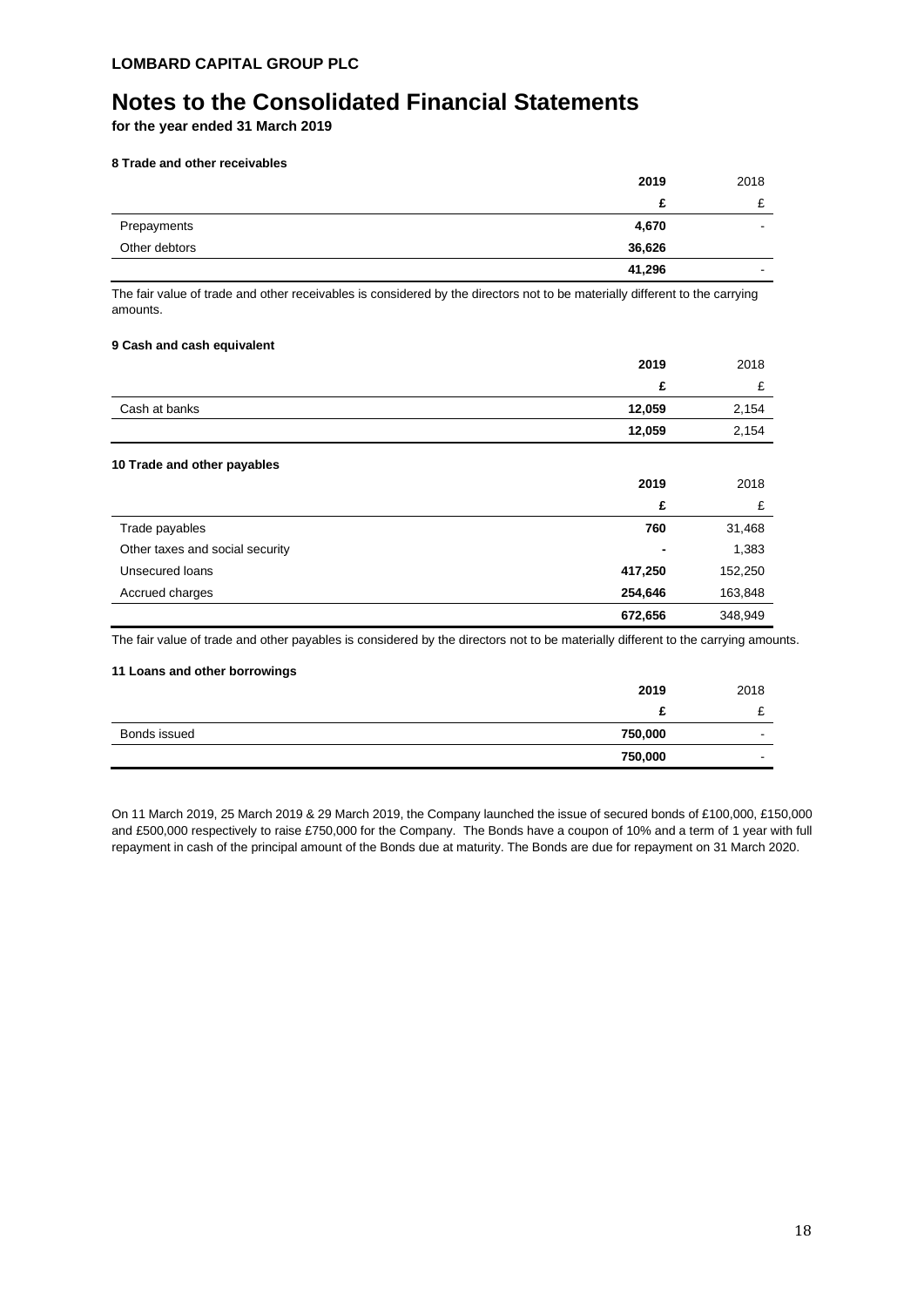**for the year ended 31 March 2019**

# **12 Share capital**

|                                          | 2019    | 2018    |
|------------------------------------------|---------|---------|
|                                          | £       | £       |
| Authorised capital                       |         |         |
| 500,000,000 ordinary shares of 0.1p each | 500,000 | 500,000 |
| 2,000,000 redeemable shares of 1p each   | 20,000  | 20,000  |
|                                          | 520,000 | 520,000 |
| Issued and fully paid                    |         |         |
| 4,219,157 new ordinary shares of 0.1p    | 4,219   | 4,219   |
| 1,918,150 deferred shares of 9.9p        | 189,897 | 189,897 |
|                                          | 194,116 | 194.116 |

The ordinary shares have attached to them full voting, dividend and capital distribution (including on winding up) rights; they do not confer any rights of redemption.

#### **13 Investment revaluation reserve**

|                                 | 2019    | 2018    |
|---------------------------------|---------|---------|
|                                 | £       |         |
| Balance brought forward         | 100,184 | 100.184 |
| Market value adjustment in year | 18.750  | -       |
| Balance carried forward         | 118,934 | 100,184 |
|                                 |         |         |

# **14 Risk management objectives and policies**

The Group is exposed to a variety of financial risks which result from both its operating and investing activities. The Group's risk management is coordinated by the board of directors and focuses on actively securing the Group's short to medium term cash flows by minimising the exposure to financial markets.

#### *Capital risk management*

The Group's objectives when managing capital are:

- to safeguard the Group's ability to continue as a going concern, so that it can improve returns and benefits for shareholders
- to support the Group's growth: and
- to provide capital for the purpose of strengthening the Group's risk management capability.

The Group actively and regularly reviews and manages the capital structure to ensure an optimal capital structure and equity holder returns, taking into consideration the future capital requirements of the Group and capital efficiency, prevailing and projected profitability, projected operating cash flows, projected capital expenditures and projected strategic investment opportunities. Management regards total equity as capital and reserves, for capital management purposes. There have been no changes in this since the previous reporting date.

# *Credit risk*

The Group's financial instruments, that are subject to credit risk, are cash and cash equivalents. The credit risk for cash and cash equivalents is considered negligible since the counterparties are reputable financial institutions.

The Group's maximum exposure to credit risk is £12,059 (2018: £2,154) comprising cash and cash equivalents.

# *Liquidity risk*

Liquidity risk is managed by means of ensuring sufficient cash and cash equivalents are held to meet the Group's payment obligations arising from administrative expenses. The cash and cash equivalents are invested such that the maximum available interest rate is achieved with minimal risk.

Financial assets comprise, cash of £12,059 and are available on demand. Financial liabilities comprise trade payables of £760 which are all payable within 3 months.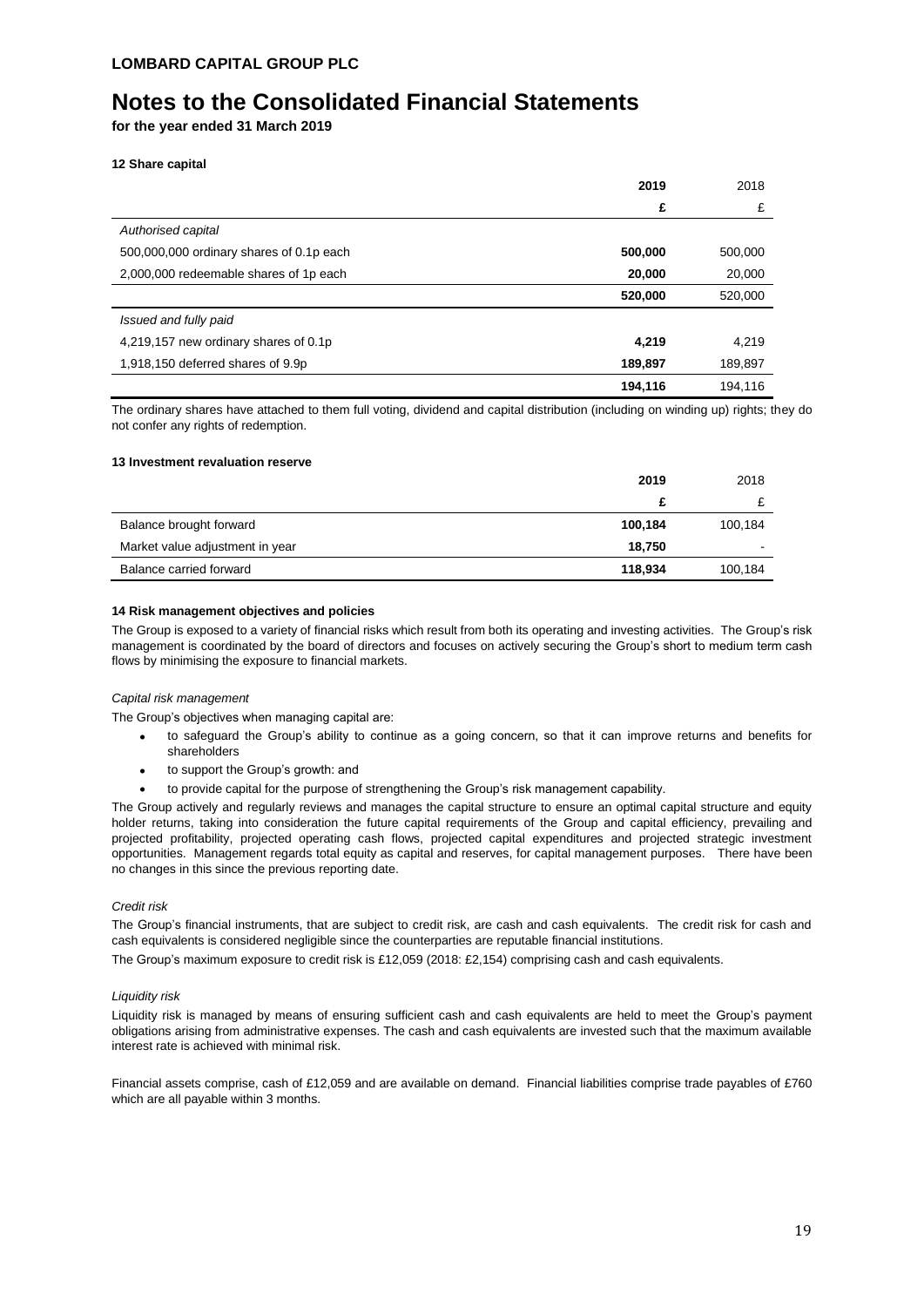**for the year ended 31 March 2019**

# **14 Risk management objectives and policies continued**

# *Market price risk*

The Group's exposure to market price risk mainly arises from potential movements in the fair value of its investments. The Group manages this price risk within its long-term investment strategy to manage a diversified exposure to the market. If each of the Group's equity investments were to experience a rise of fall of 10% in their fair value, this would result in the Group's net asset value increasing or decreasing by £13,125 (2018: £11,250).

#### *Financial assets by category*

The IAS 39 categories of financial assets included in the balance sheet and the headings in which they are included are as follows:

|                                                                   | 2019    | 2018    |
|-------------------------------------------------------------------|---------|---------|
|                                                                   | £       | £       |
| Financial assets:                                                 |         |         |
| Financial assets at fair value through other comprehensive income | 131,250 | 112.500 |
| Financial assets at amortised cost                                | 700,700 |         |
| Trade and other receivables                                       | 41,296  |         |
| Cash and cash equivalents                                         | 12.059  | 2.154   |
|                                                                   | 885.305 | 114.654 |

# *Financial liabilities by category*

The IAS 39 categories of financial liability included in the balance sheet and the headings in which they are included are as follows:

|                                          | 2019      | 2018    |
|------------------------------------------|-----------|---------|
|                                          | £         | ¢       |
| Financial liabilities at amortised cost: |           |         |
| Trade and other payables                 | 1,422,656 | 348,949 |
|                                          | 1,422,656 | 348,949 |

### **15 Share-based payments**

The amount of remuneration expense in respect of the share options granted amounts to £NIL (period ended 31 March 2018: £44,390).

The options for 350,000 shares held by D W Grierson have not been exercised and remain outstanding at the reporting date.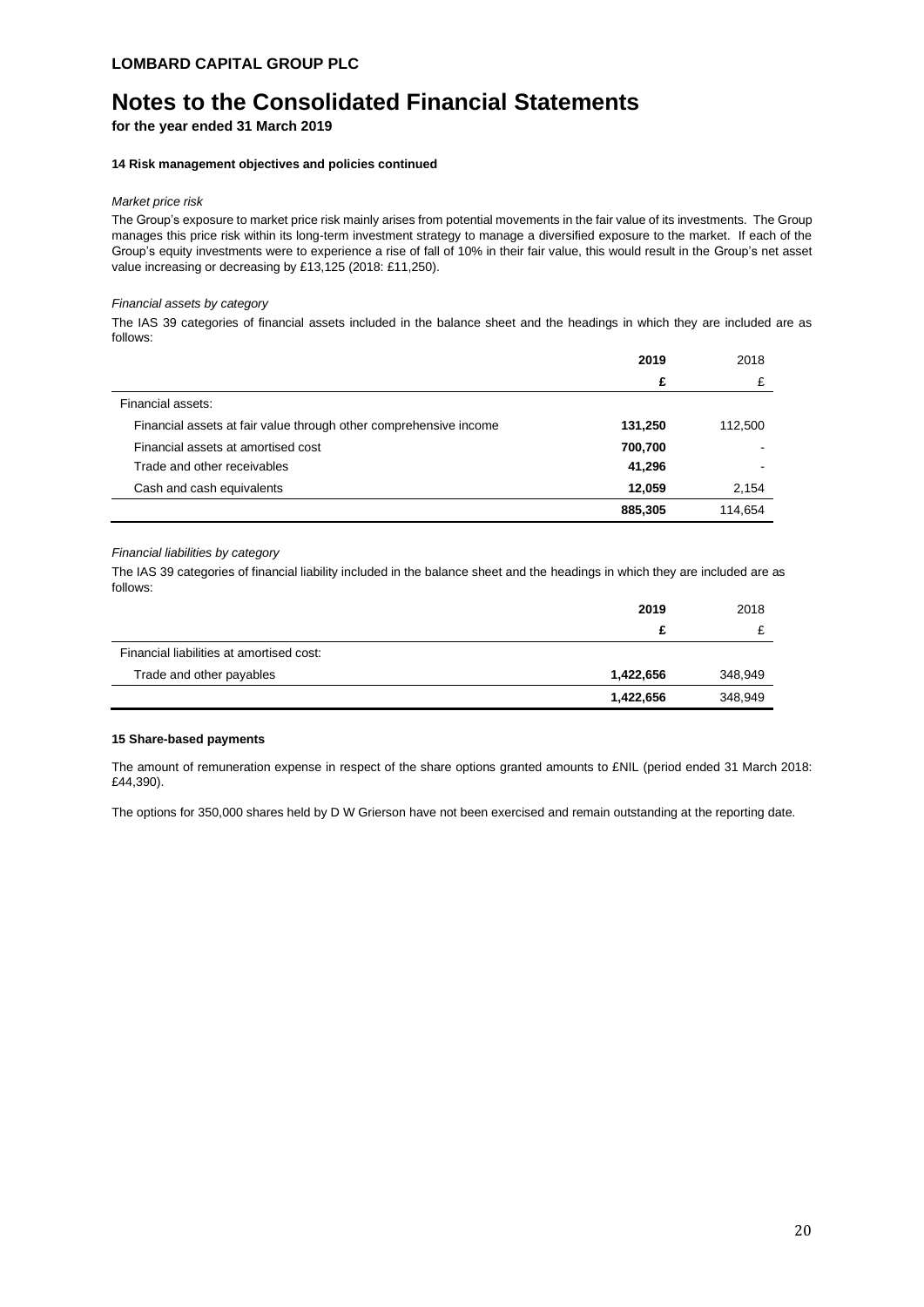**for the year ended 31 March 2019**

# **16 Convertible Instruments**

*Convertible unsecured loan notes 2018*

On 3 May 2016 it was agreed that up to £100,000 of 7.5 per cent Convertible Unsecured Loan Notes 2018 would be issued. A convertible loan note instrument would be issued.

#### Warrants extended to May 2019.

Warrants would be issued to those that subscribe for these loan notes carrying the right to subscribe for new Ordinary Shares of £0.001 each. These warrants entitle holders of £100 convertible notes to subscribe for 1,000 new ordinary shares. Each warrant has a right to buy the same amount of ordinary shares at a price of 10 pence. These warrants expired on 1 May 2019.

The following warrants were issued to related parties:

| Date of issue | Held by                                       | No of<br>warrants | <b>Reason for issue</b>                |
|---------------|-----------------------------------------------|-------------------|----------------------------------------|
| 30-Jun-16     | D W Grierson (director)                       | 100,000           | Issue of warrants                      |
| 30-Jun-16     | N B Fitzpatrick (non-executive director)      | 100,000           | Issue of warrants                      |
| 21-Feb-18     | David Grierson (director)                     | 900,000           | For introductions, services and advice |
| 21-Feb-18     | Brent Fitzpatrick (non-executive<br>director) | 100,000           | For introductions, services and advice |
| 26-Jul-18     | David Grierson (director)                     | 1,500,000         | Issue of warrants                      |
| 26-Jul-18     | N B Fitzpatrick (non-executive director)      | 250,000           | Issue of warrants                      |
| 26-Jul-18     | Steve Monico Ltd (company secretary)          | 250,000           | For secretarial services               |

On 8 September 2016 the Group announced that it had received notice from all of the holders of the convertible loan notes, issued in the year, to convert them into 450,000 ordinary shares. The total amount outstanding was £45,000. Furthermore, an additional 7,364 ordinary shares were issued to the holders of the loan notes in respect of interest due.

On 4 November 2016 the Group received notices from holders of 250,000 of warrants to convert to 250,000 shares for a consideration of £25,000.

On 21 February 2018 the Group agreed that 1,250,000 warrants be issued which will be exercisable at a price of 10p per ordinary share up to 1 March 2020. The following warrants were issued:

On 5 October 2018, the Group issued warrants of up to 6,500,000 ordinary shares of 0.001 each.

#### **17 Contingent liabilities**

There were no contingent liabilities as at 31 March 2018 or 31 March 2019.

# **18 Capital commitments**

There were no capital commitments authorised by the directors or contracted for at 31 March 2018 or 31 March 2019.

### **19 Post balance sheet events**

There were no post balance sheets events.

#### **20 Related party transactions**

The remuneration paid to the directors is set out in Note 4 to the financial statements.

The loans, which are included in other debtors, have been advanced to Specialist Design Services Limited and Capital Protection Program Limited are Companies which are owned by Barry Fromson, a significant shareholder of the Group and director of the subsidiary.

#### **21 Controlling party**

As at 31 March 2019 and at the reporting date, the Group had no controlling party.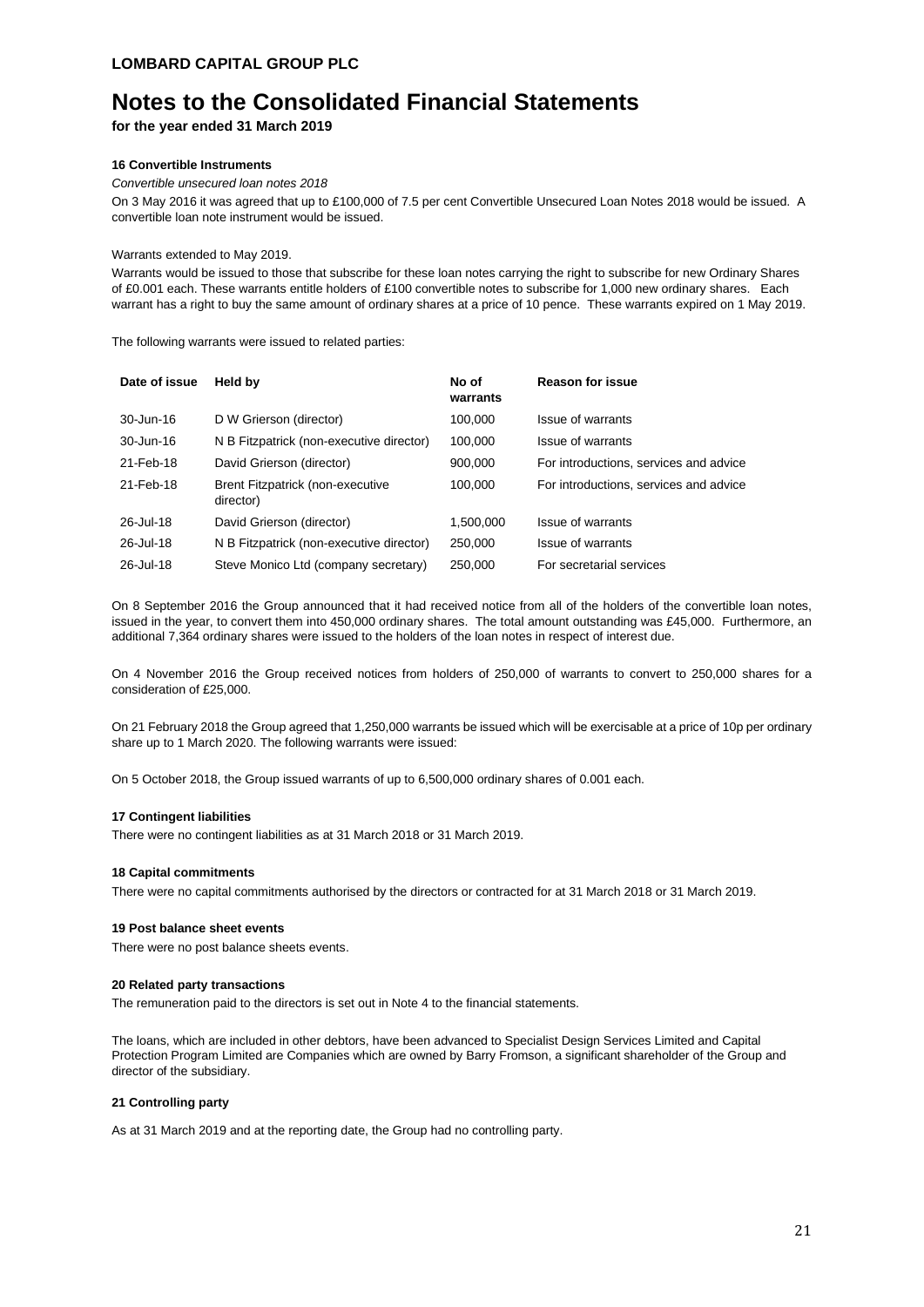# **Lombard Capital Group Plc**

Annual Report and Consolidated Financial Statements for the year ended 31 March 2019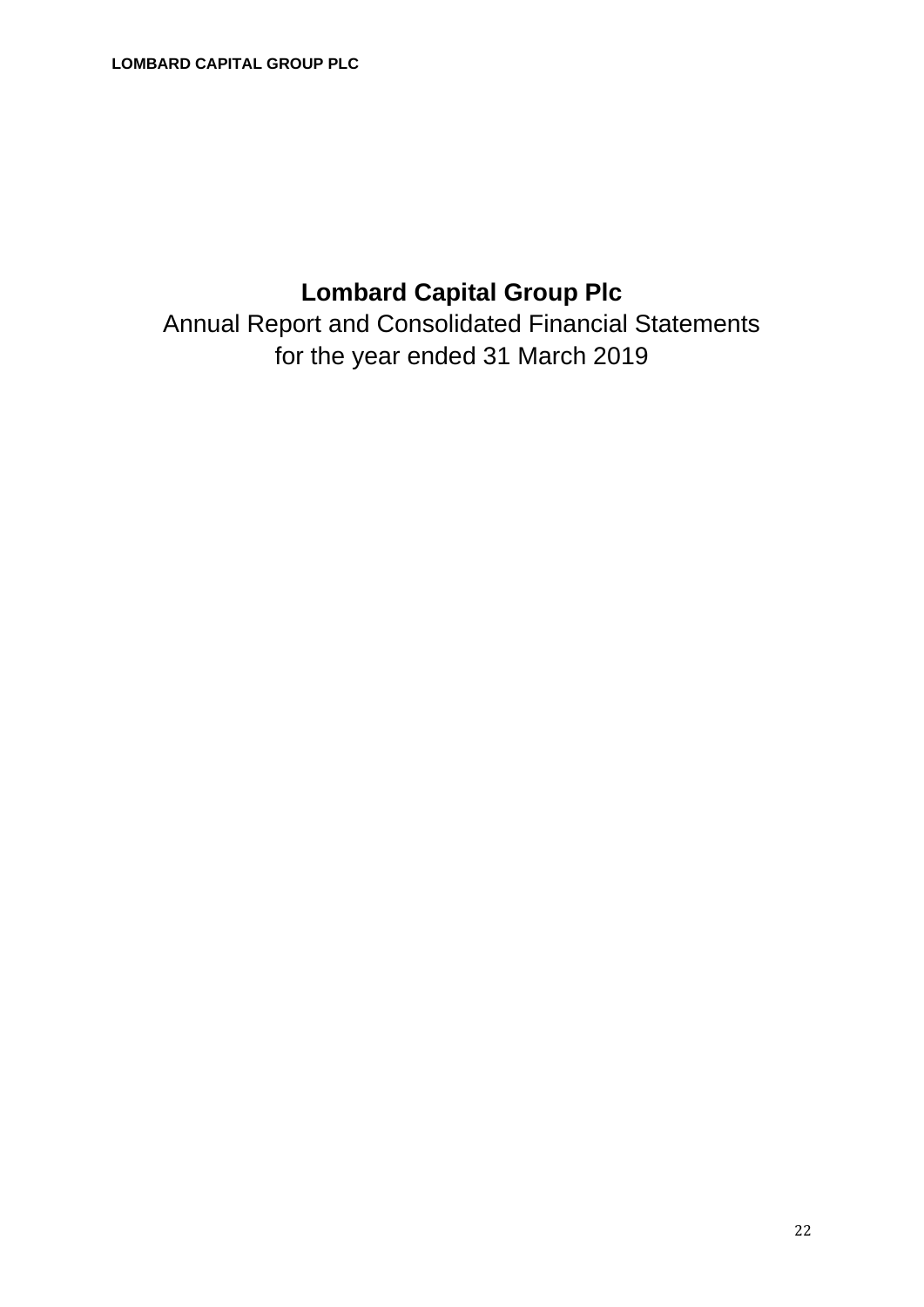*for the year ended 31 March 2019*

# **Qualified Opinion**

We have audited the financial statements of Lombard Capital Plc (the 'Company') for the year ended 31 March 2019 which comprise the statement of income and other comprehensive income, the statement of financial position, the statement of cash flows, the statement of changes in equity and notes to the financial statements, including a summary of significant accounting policies. The financial reporting framework that has been applied in the preparation of the financial statements is applicable law and International Financial Reporting Standards (IFRSs) as adopted by the European Union.

In our opinion, except for the possible effects of the matter described in the basis for qualified opinion section of our report:

- the financial statements give a true and fair view of the state of the Company's affairs as at 31 March 2019 and of the Company's loss for the year then ended;
- the financial statements have been properly prepared in accordance with IFRSs as adopted by the European Union; and
- the financial statements have been prepared in accordance with the requirements of the Companies Act 2006.

# **Basis for qualified opinion**

The Company's investments at amortised cost represent loans advanced during the year and are carried at £700,700 on the consolidated statement of financial position as at 31 March 2019, we were unable to obtain sufficient appropriate audit evidence about these carrying amounts or whether any impairments were required. Consequently, we were unable to determine whether any adjustments to these amounts were necessary.

We conducted our audit in accordance with International Standards on Auditing (UK) (ISAs (UK)) and applicable law. Our responsibilities under those standards are further described in the Auditor's responsibilities for the audit of the financial statements section of our report. We are independent of the Group in accordance with the ethical requirements that are relevant to our audit of the financial statements in the UK, including the FRC's Ethical Standard as applied to listed entities, and we have fulfilled our other ethical responsibilities in accordance with these requirements. We believe that the audit evidence we have obtained is sufficient and appropriate to provide a basis for our qualified opinion.

#### **Material uncertainty related to going concern**

We draw attention to note 2 in the financial statements, which explains that the Company is dependent upon ongoing fundraising and forecast revenue streams to commercialise and develop its core businesses. These events or conditions along with other matters as set forth in note 2, indicate that a material uncertainty exists that may cast doubt on the Company's ability to continue as a going concern.

### **Our audit approach**

### **Overview**

### *Key audit matters*

Key audit matters are those matters that, in our professional judgment, were of most significance in our audit of the financial statements of the current period and include the most significant assessed risks of material misstatement (whether or not due to fraud) we identified, including those which had the greatest effect on: the overall audit strategy, the allocation of resources in the audit; and directing the efforts of the engagement team. These matters were addressed in the context of our audit of the financial statements as a whole, and in forming our opinion thereon, and we do not provide a separate opinion on these matters. This is not a complete list of all risks identified by our audit.

- Going concern issues
- Recoverability of financial assets at amortised cost

These are explained in more detail below

# *Audit scope*

- We conducted audits of the complete financial information of Lombard Capital Plc.
- We performed specified procedures over certain account balances and transaction classes.
- We performed audit procedures that accounted for 100% of the absolute profit before tax.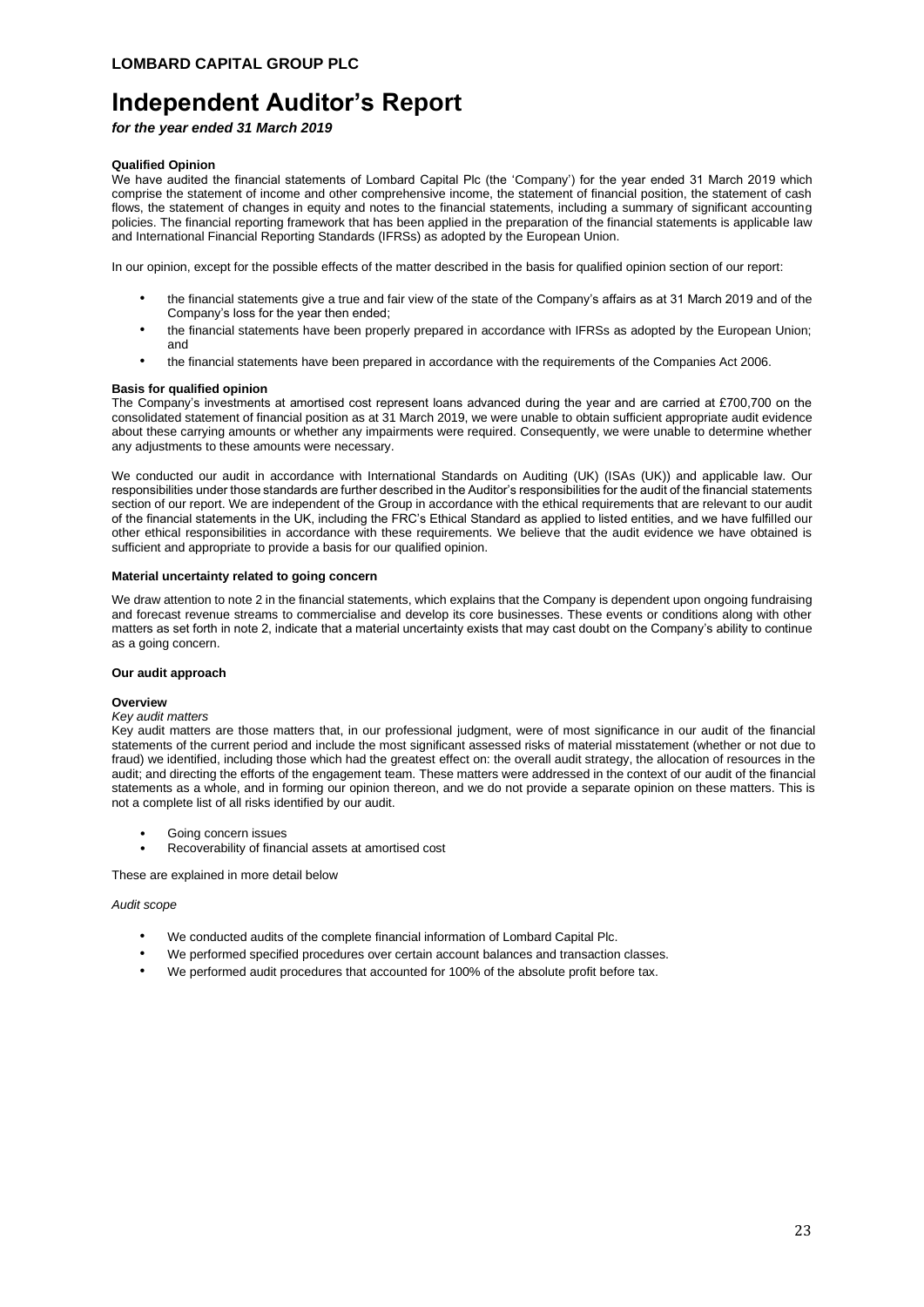*for the year ended 31 March 2019*

**Key audit matters**

| Key audit matter                                                                                                                               | How our audit addressed the key audit<br>matter                                                                                                                                                                                                                                                                                    |
|------------------------------------------------------------------------------------------------------------------------------------------------|------------------------------------------------------------------------------------------------------------------------------------------------------------------------------------------------------------------------------------------------------------------------------------------------------------------------------------|
| Going concern assumption                                                                                                                       | Evaluated the suitability of management's<br>model for the forecast.                                                                                                                                                                                                                                                               |
| The Company is dependent upon its ability to generate sufficient cash flows to<br>meet continued operational costs and hence continue trading. | The forecast includes a number of<br>assumptions related to future cash flows<br>and associated risks. Our audit work has<br>focused on evaluating and challenging the                                                                                                                                                             |
| Given the scale of cash outflows, the Company needs to be generating sufficient<br>revenues to sustain its position.                           | reasonableness of these assumptions and<br>their impact on the forecast period.                                                                                                                                                                                                                                                    |
|                                                                                                                                                | Specifically, we obtained, challenged and<br>assessed managements going concern<br>performed procedures<br>forecast<br>and<br>including:                                                                                                                                                                                           |
|                                                                                                                                                | Verifying the consistency of key<br>inputs relating to future sales<br>and costs to other financial and<br>operational information obtained<br>during the audit;<br>Assessed the reasonableness<br>$\bullet$<br>of<br>expenses<br>and<br>costs<br>established;<br>Corroborated with management<br>relating to future cash inflows. |
|                                                                                                                                                | We reviewed the latest management<br>accounts to gauge the financial position.                                                                                                                                                                                                                                                     |
| Recoverability of Financial asset at amortised cost                                                                                            |                                                                                                                                                                                                                                                                                                                                    |
| The Company advanced the amount of £700,700 to two entities which is valued<br>at cost.                                                        | We obtained, challenged and assessed<br>managements valuation of loan advanced<br>other entities. We obtained a<br>to<br>confirmation from the borrower of loan<br>advances from relevant parties.                                                                                                                                 |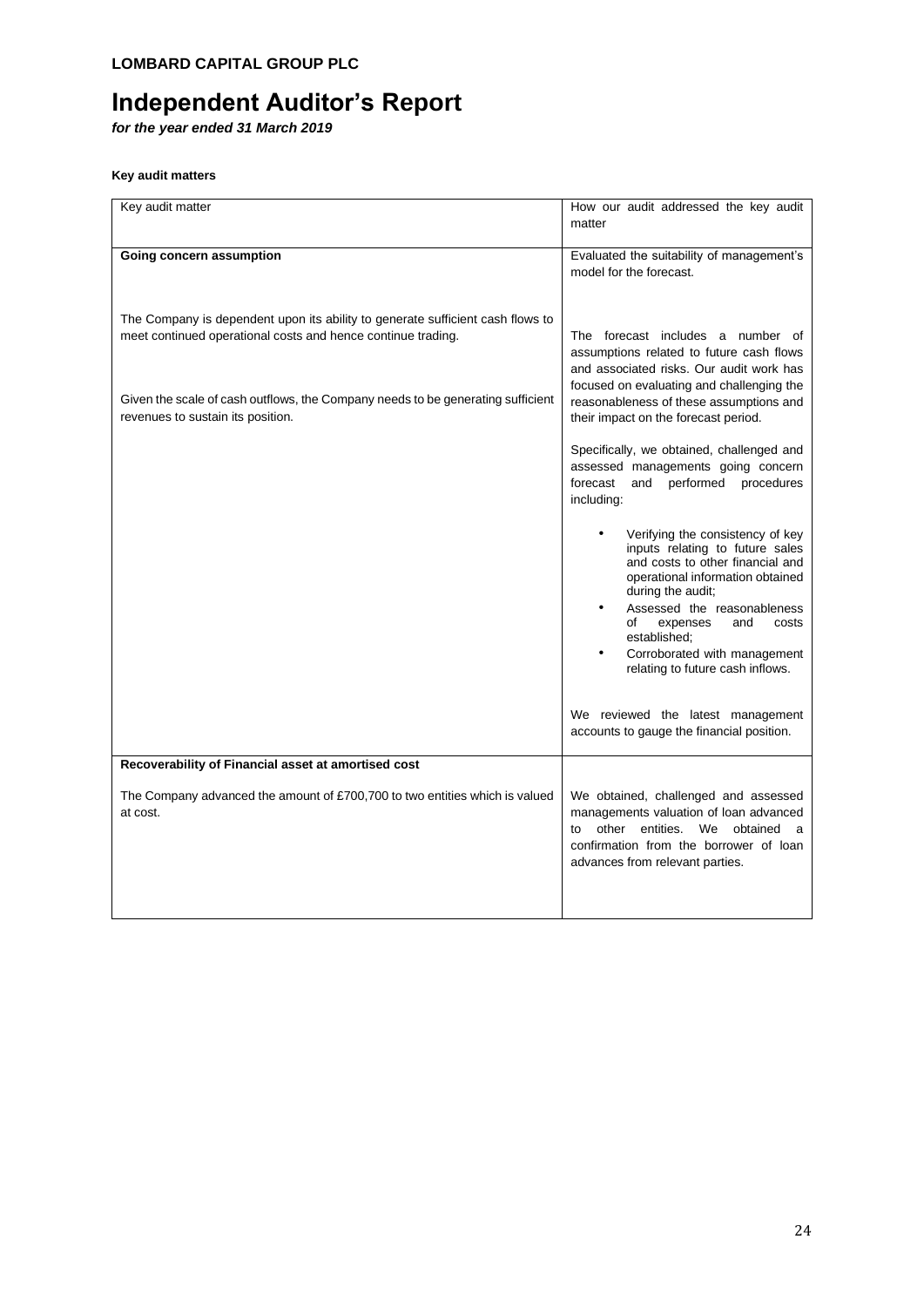*for the year ended 31 March 2019*

### **Our application of materiality**

The scope of our audit was influenced by our application of materiality. We set certain quantitative thresholds for materiality. These, together with qualitative considerations, helped us to determine the scope of our audit and the nature, timing and extent of our audit procedures on the individual financial statement line items and disclosures and in evaluating the effect of misstatements, both individually and in aggregate on the financial statements as a whole.

Based on our professional judgment, we determined materiality for the financial statements as a whole as follows:

|                                 | Company financial statements                                                                                                                                                                                                                                      |
|---------------------------------|-------------------------------------------------------------------------------------------------------------------------------------------------------------------------------------------------------------------------------------------------------------------|
|                                 |                                                                                                                                                                                                                                                                   |
| Overall materiality             | £24,000 (31 March 2018: £18,700).                                                                                                                                                                                                                                 |
| How we determined it            | The average of 10% of loss before tax and 3% of gross assets.                                                                                                                                                                                                     |
| Rationale for benchmark applied | We believe that loss before tax is a primary measure used by shareholders in<br>assessing the performance of the Group whilst gross asset values and revenue are<br>a representation of the size of the Group; all are generally accepted auditing<br>benchmarks. |

We agreed with the board of directors that we would report to them misstatements identified during our audit above £1,200 (Company audit) (31 March 2018: £900) as well as misstatements below those amounts that, in our view, warranted reporting for qualitative reasons.

#### **An overview of the scope of our audit**

As part of designing our audit, we determined materiality and assessed the risks of material misstatement in the financial statements. In particular, we looked at where the directors made subjective judgments, for example in respect of significant accounting estimates that involved making assumptions and considering future events that are inherently uncertain. As in all of our audits we also addressed the risk of management override of internal controls, including evaluating whether there was evidence of bias by the directors that represented a risk of material misstatement due to fraud.

#### **How we tailored the audit scope**

We tailored the scope of our audit to ensure that we performed enough work to be able to give an opinion on the financial statements as a whole, taking into account the Company, the accounting processes and controls, and the industry in which they operate.

#### **Other information**

The directors are responsible for the other information. The other information comprises the information included in the annual report, other than the financial statements and our auditor's report thereon. Our opinion on the financial statements does not cover the other information and, except to the extent otherwise explicitly stated in our report, we do not express any form of assurance conclusion thereon.

In connection with our audit of the financial statements, our responsibility is to read the other information and, in doing so, consider whether the other information is materially inconsistent with the financial statements or our knowledge obtained in the audit or otherwise appears to be materially misstated. If we identify such material inconsistencies or apparent material misstatements, we are required to determine whether there is a material misstatement in the financial statements or a material misstatement of the other information. If, based on the work we have performed, we conclude that there is a material misstatement of this other information, we are required to report that fact. We have nothing to report in this regard.

### **Opinions on other matters prescribed by the Companies Act 2006**

In our opinion, based on the work undertaken in the course of the audit:

- the information given in the strategic report and the directors' report for the financial year for which the financial statements are prepared is consistent with the financial statements; and
- the strategic report and the directors' report have been prepared in accordance with applicable legal requirements.

#### **Matters on which we are required to report by exception**

In the light of the knowledge and understanding of the Company and its environment obtained in the course of the audit, we have not identified material misstatements in the strategic report or the directors' report.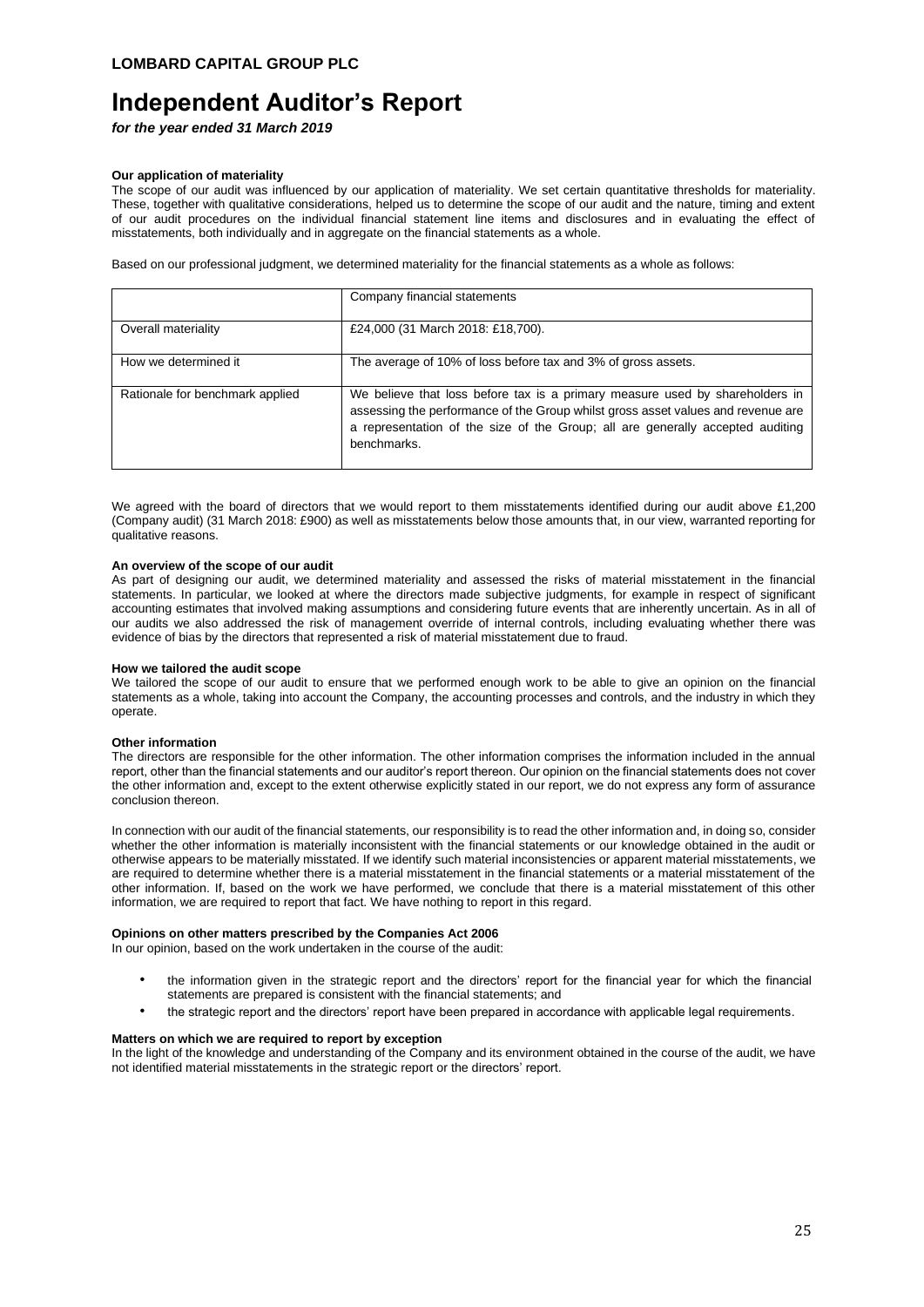*for the year ended 31 March 2019*

We have nothing to report in respect of the following matters in relation to which the Companies Act 2006 requires us to report to you if, in our opinion:

- adequate accounting records have not been kept by the Company, or returns adequate for our audit have not been received from branches not visited by us; or
- the Company financial statements [and the part of the directors' remuneration report to be audited] are not in agreement with the accounting records and returns; or
- certain disclosures of directors' remuneration specified by law are not made; or
- we have not received all the information and explanations we require for our audit.

### **Responsibilities of directors**

As explained more fully in the directors' responsibilities statement [set out on page 4], the directors are responsible for the preparation of the financial statements and for being satisfied that they give a true and fair view, and for such internal control as the directors determine is necessary to enable the preparation of financial statements that are free from material misstatement, whether due to fraud or error.

In preparing the financial statements, the directors are responsible for assessing the Company's ability to continue as a going concern, disclosing, as applicable, matters related to going concern and using the going concern basis of accounting unless the directors either intend to liquidate the Company or to cease operations, or have no realistic alternative but to do so.

# **Auditor's responsibilities for the audit of the financial statements**

Our objectives are to obtain reasonable assurance about whether the financial statements as a whole are free from material misstatement, whether due to fraud or error, and to issue an auditor's report that includes our opinion. Reasonable assurance is a high level of assurance but is not a guarantee that an audit conducted in accordance with ISAs (UK) will always detect a material misstatement when it exists. Misstatements can arise from fraud or error and are considered material if, individually or in the aggregate, they could reasonably be expected to influence the economic decisions of users taken on the basis of these financial statements.

A further description of our responsibilities for the audit of the financial statements is located on the Financial Reporting Council's website at:

www.frc.org.uk/auditorsresponsibilities. This description forms part of our auditor's report.

#### **Other matters which we are required to address**

The non-audit services prohibited by the FRC's Ethical Standard were not provided to the Company and we remain independent of the Company in conducting our audit. Our audit opinion is consistent with the additional report to the audit committee.

#### **Use of this report**

This report is made solely to the Company's members, as a body, in accordance with Chapter 3 of Part 16 of the Companies Act 2006. Our audit work has been undertaken so that we might state to the Company's members those matters we are required to state to them in an auditor's report and for no other purpose. To the fullest extent permitted by law, we do not accept or assume responsibility to anyone other than the Company and the Company's members as a body, for our audit work, for this report, or for the opinions we have formed.

Sanjay Parmar (Senior Statutory Auditor)

**For and on behalf of Jeffreys Henry LLP (Statutory Auditors)** Finsgate 5-7 Cranwood Street London EC1V 9EE

30 August 2019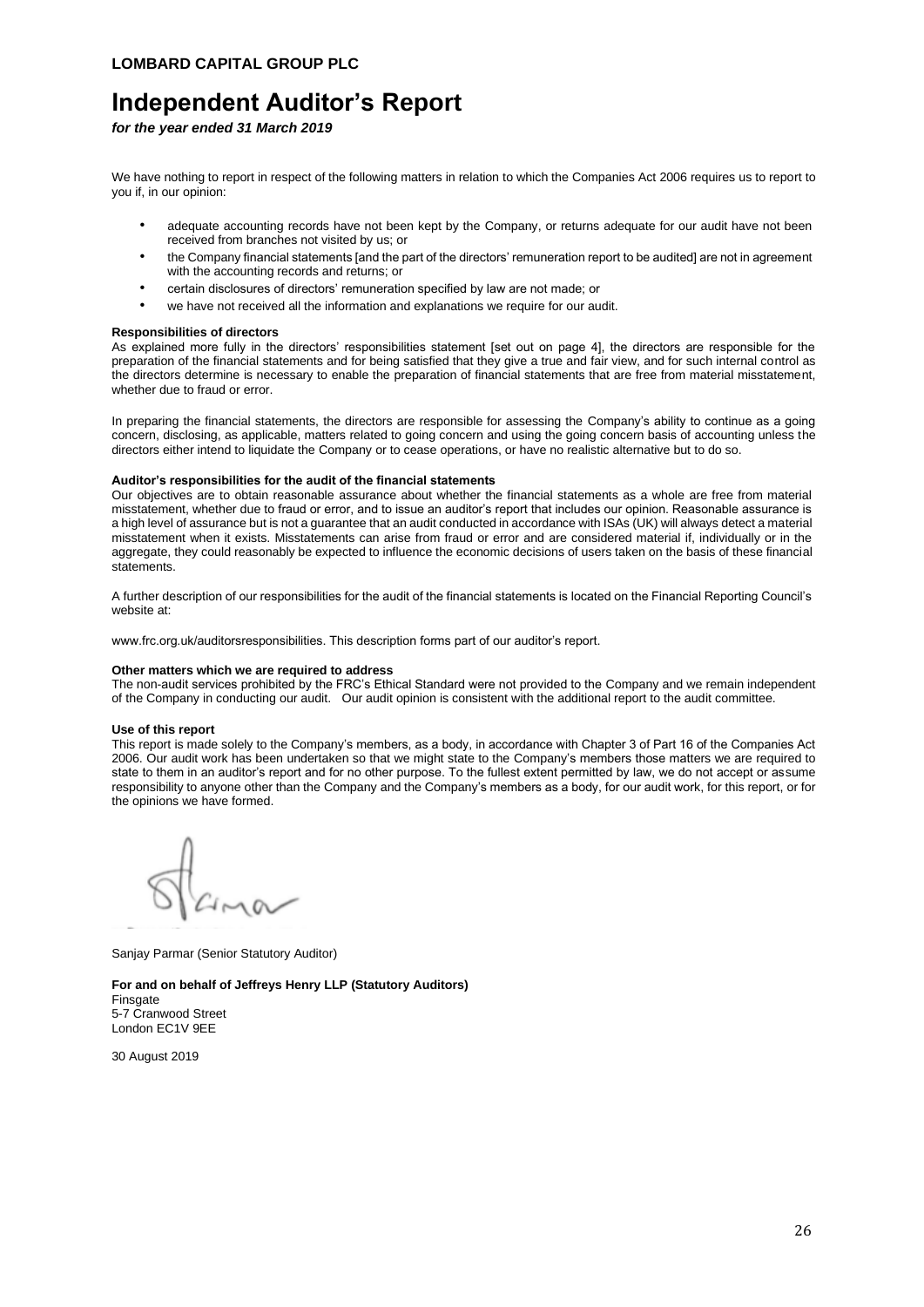# **Income Statement**

**for the year ended 31 March 2019**

|                                                                         |              | 2019         | 2018       |
|-------------------------------------------------------------------------|--------------|--------------|------------|
|                                                                         |              | £            | £          |
|                                                                         | <b>Notes</b> |              |            |
| <b>Continuing operations:</b>                                           |              |              |            |
|                                                                         |              |              |            |
| Operating expenses                                                      | 6            | (196, 337)   | (340, 268) |
| Share based payments                                                    |              |              | (44, 390)  |
| Operating loss                                                          |              | (196, 337)   | (384, 658) |
| Finance charge                                                          |              | (29, 469)    |            |
|                                                                         |              |              |            |
| Loss before taxation                                                    | 3            | (226, 806)   | (384, 658) |
| Taxation expense                                                        | 5            |              |            |
|                                                                         |              |              |            |
| Loss for the year, attributable to owners of the Company                |              | (226, 806)   | (384,658)  |
|                                                                         |              |              |            |
| Loss per share attributable to owners of the Company during<br>the year |              | <b>Pence</b> | pence      |
| Basic and diluted                                                       |              |              |            |
| Total and continuing operations                                         | 6            | (6.6)        | (11.1)     |

# **Statement of Changes in Comprehensive Income**

**for the year ended 31 March 2019**

|                                         | 2019       | 2018       |
|-----------------------------------------|------------|------------|
|                                         |            |            |
| Loss for the financial year             | (226, 806) | (384, 658) |
| Other comprehensive income:             |            |            |
| Changes in valuation of investment      | 18.750     |            |
| Total comprehensive income for the year | (208, 056) | (384, 658) |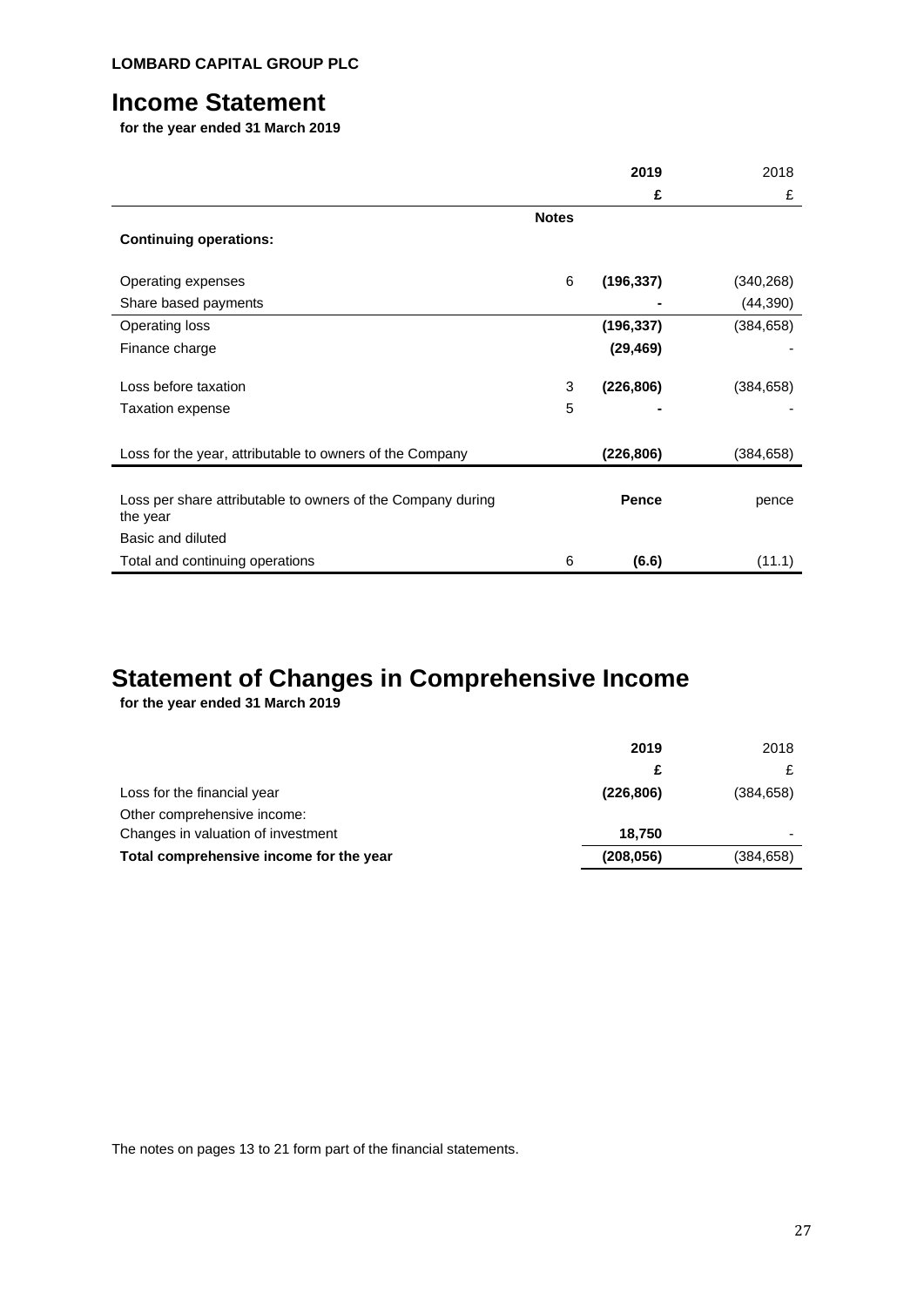# **Statement of Financial Position**

**as at 31 March 2019**

|                                                                  |                | 2019        | 2018        |
|------------------------------------------------------------------|----------------|-------------|-------------|
|                                                                  | <b>Notes</b>   | £           | £           |
| <b>Non-current assets</b>                                        |                |             |             |
| Financial assets at fair value through other comprehensive       | $\overline{7}$ | 131,250     | 112,500     |
| income                                                           |                |             |             |
| Financial Assets at amortised cost                               | $\overline{7}$ | 700,700     |             |
| Investments in subsidiary undertakings                           | 8              | 100         |             |
| <b>Total non-current assets</b>                                  |                | 832,050     | 112,500     |
| <b>Current assets</b>                                            |                |             |             |
|                                                                  |                |             |             |
| Trade and other receivables                                      | 9              | 11,296      |             |
| Cash and cash equivalents                                        | 10             | 12,059      | 2,154       |
| <b>Total current assets</b>                                      |                | 23,355      | 2,154       |
| <b>Total assets</b>                                              |                | 855,405     | 114,654     |
|                                                                  |                |             |             |
| <b>Equity</b>                                                    |                |             |             |
| Share capital                                                    | 12             | 194,116     | 194,116     |
| Share premium                                                    |                | 954,574     | 954,574     |
| Share option reserve                                             |                | 80,300      | 80,300      |
| Investment revaluation reserve                                   |                | 118,934     | 100,184     |
| Retained earnings                                                |                | (1,790,275) | (1,563,469) |
| Equity attributable to owners of the Company and total<br>equity |                | (442, 351)  | (234, 295)  |
|                                                                  |                |             |             |
| <b>Current liabilities</b>                                       |                |             |             |
| Trade and other payables                                         | 11             | 1,297,756   | 348,949     |
|                                                                  |                |             |             |
| <b>Total equity and liabilities</b>                              |                | (855, 405)  | (114, 654)  |

These financial statements were approved by the Board, authorised for issue and signed on their behalf on 30 August 2019 by:

Lains -

D.W. Grierson **Company registration number: 06050613 (England & Wales)**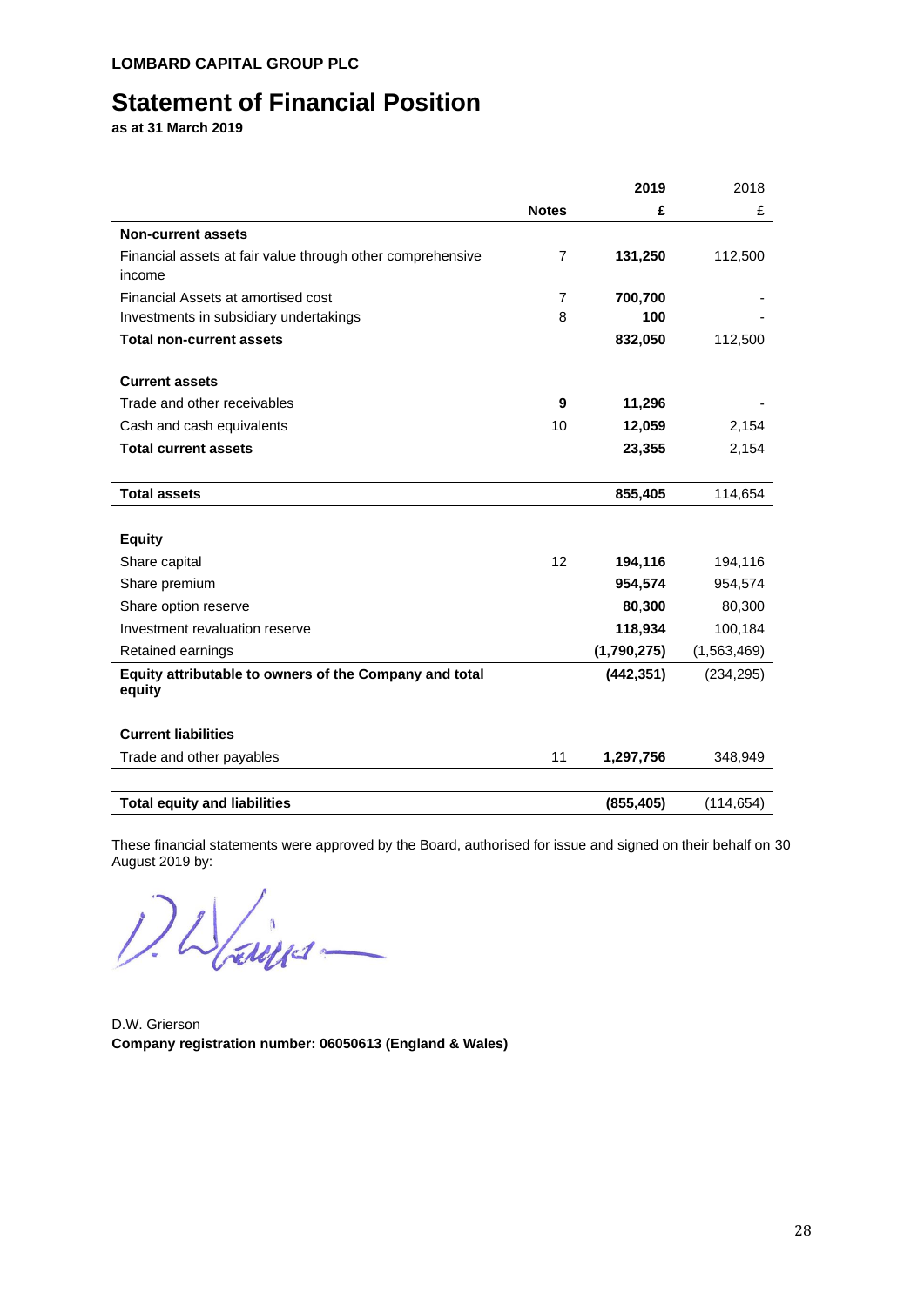# **Statement of Cashflows**

**for the year ended 31 March 2019**

|                                                            |              | 2019       | 2018       |
|------------------------------------------------------------|--------------|------------|------------|
|                                                            | <b>Notes</b> | £          | £          |
| <b>Operating activities</b>                                |              |            |            |
| Loss before tax                                            | 6            | (226, 806) | (384, 658) |
| Share based payment                                        |              |            | 67,140     |
| (Increase)/decrease in trade and other receivables         | 9            | (11, 296)  | 7,800      |
| Increase/(decrease) in trade and other payables            | 11           | 948,807    | 221,886    |
| Net cash flow from operating activities                    |              | 710,705    | (87, 832)  |
|                                                            |              |            |            |
| <b>Investing activities</b>                                |              |            |            |
| Payment for Loan Advances                                  |              | (700, 700) |            |
| Purchase of subsidiary                                     |              | (100)      |            |
| Net cash flow from investing activities                    |              | (700, 800) |            |
|                                                            |              |            |            |
| <b>Financing activities</b>                                |              |            |            |
| Proceeds from issue of shares                              |              |            | 89,364     |
| Net cash flow from financing activities                    |              |            | 89,364     |
|                                                            |              |            |            |
| Net increase / (decrease) in cash and cash equivalents     |              | 9,905      | 1,532      |
| Cash and cash equivalents at start of year                 |              | 2,154      | 622        |
| Cash and cash equivalents at the end of the<br>year/period | 10           | 12,059     | 2,154      |
|                                                            |              |            |            |
| Cash and cash equivalents comprise:                        |              |            |            |
| Cash and cash in bank                                      | 10           | 12,059     | 2,154      |
| Cash and cash equivalents at end of year/period            |              | 12,059     | 2,154      |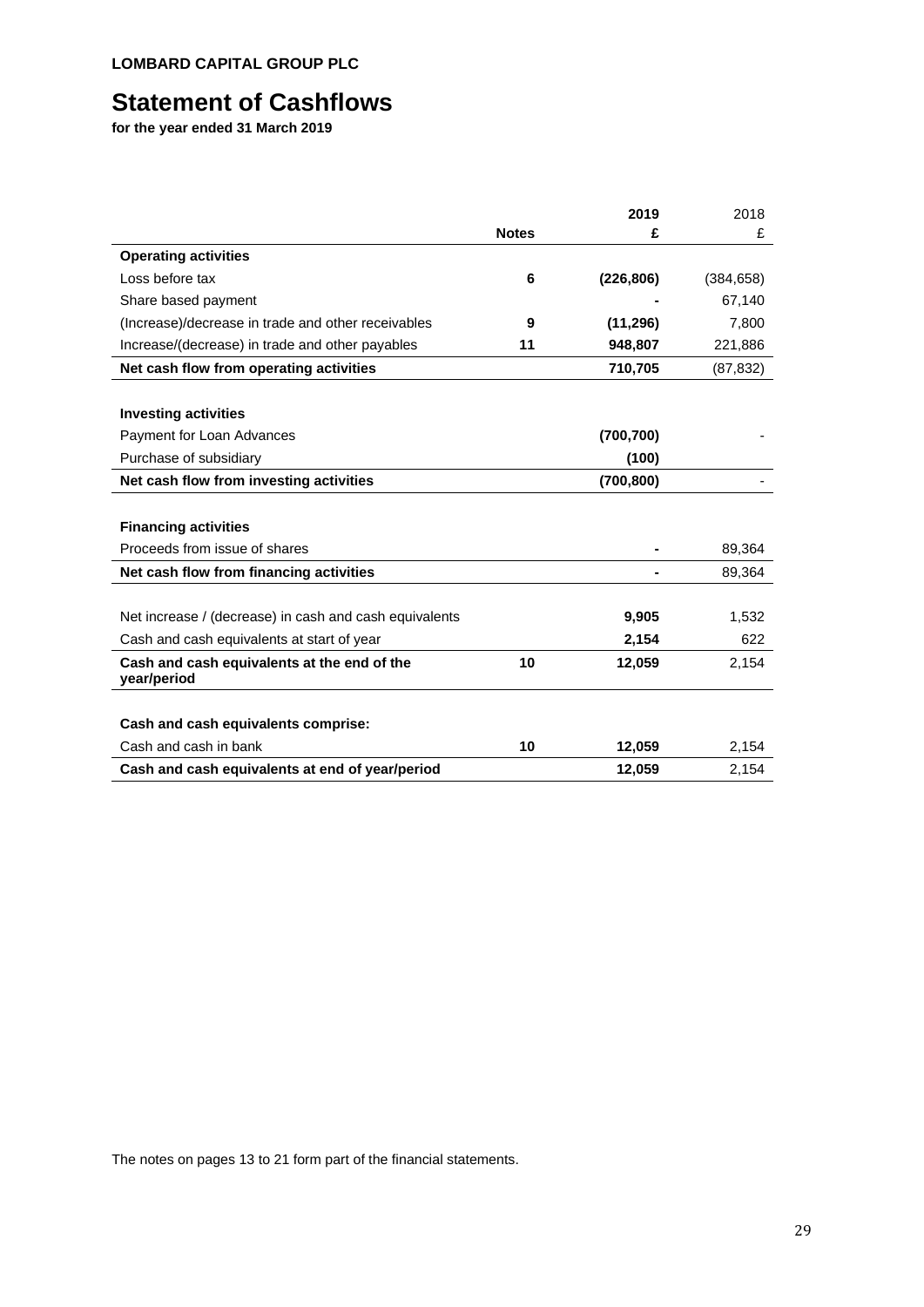# **Statement of Changes in Equity**

**for the year ended 31 March 2019**

|                                        |              |                | <b>Share</b>   | <b>Investment</b>  |                 |               |
|----------------------------------------|--------------|----------------|----------------|--------------------|-----------------|---------------|
|                                        | <b>Share</b> | <b>Share</b>   | <b>Option</b>  | <b>Revaluation</b> | <b>Retained</b> | Total         |
|                                        | Capital      | <b>Premium</b> | <b>Reserve</b> | <b>Reserve</b>     | <b>Earnings</b> | <b>Equity</b> |
|                                        | £            | £              | £              | £                  | £               | £             |
| Balance at 1 April 2017                | 193,223      | 866,103        | 13,160         | 100,184            | (1, 178, 811)   | (6, 141)      |
| Loss for the year                      |              |                |                |                    | (384, 658)      | (384, 658)    |
| Issue of shares                        | 893          | 88,471         |                |                    |                 | 89,364        |
| Share based payment                    |              |                | 44,390         |                    | $\blacksquare$  | 44,390        |
| Issue of warrants                      |              |                | 22,750         |                    |                 | 22,750        |
| Balance at 31 March 2018               | 194,116      | 954,574        | 80,300         | 100,184            | (1,563,469)     | (234, 295)    |
|                                        |              |                |                |                    |                 |               |
| Balance at 1 April 2018                | 194,116      | 954,574        | 80,300         | 100,184            | (1,563,469)     | (234,295)     |
| Loss for the year                      |              |                |                |                    | (226, 806)      | (226, 806)    |
| Revaluation of assets held for<br>sale |              |                |                | 18,750             |                 | 18,750        |
| Balance at 31 March 2019               | 194,116      | 954,574        | 80,300         | 118,934            | (1,790,275)     | (442,351)     |

Share capital is the amount subscribed for shares at nominal value.

Share premium is the amount subscribed for share capital in excess of nominal value.

Share option reserve relates to share-based payment charges recognised.

Investment revaluation reserve represents the temporary movement in fair value of available-for-sale investments.

Retained earnings represents accumulated profit or loss to date.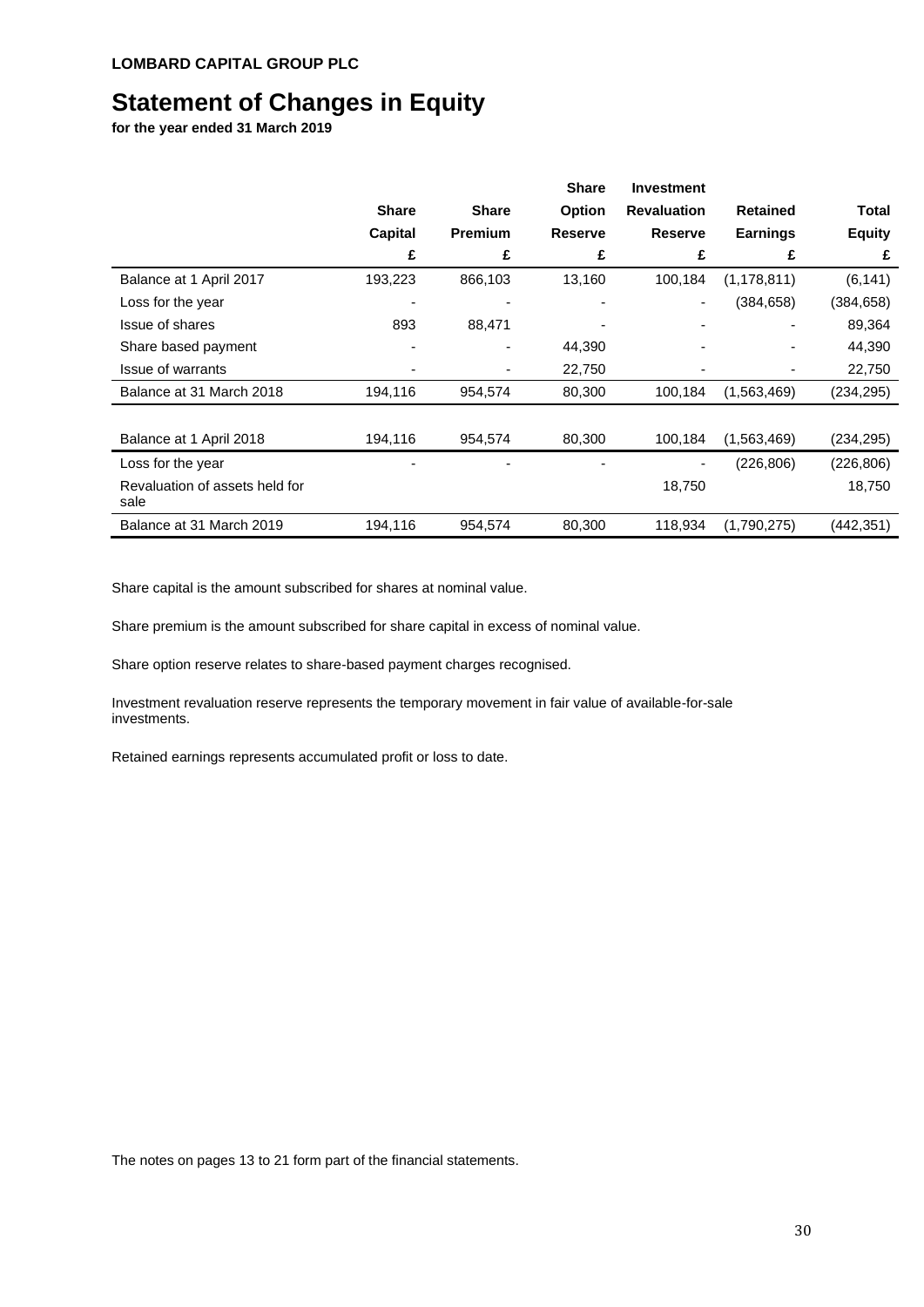**for the year ended 31 March 2019**

# **1 General information**

Lombard Capital Plc is a limited Company incorporated and domiciled in the United Kingdom. The registered office is 19 Goldington Road, Bedford, MK40 3JY.

### **2 Principal accounting policies**

The principal Accounting Policies applied in the preparation of these Financial Statements are set out below. These policies have been consistently applied to all the periods presented, unless otherwise stated.

### **Basis of preparation**

The financial statements of the Company have been prepared in accordance with International Financial Reporting Standards (IFRS), and IFRIC interpretations as adopted in the European Union and as applied in accordance with the provisions of the Companies Act 2006, and under the historical cost convention.

The preparation of financial statements in conformity with IFRSs requires the use of certain critical accounting estimates. It also requires management to exercise its judgement in the process of applying the Company's accounting policies. The areas involving a higher degree of judgement or complexity, or areas where assumption and estimates are significant to the Financial Statements, are disclosed later in these accounting policies.

The financial statements are presented in sterling  $(E)$ .

# **Going concern**

During the period, the Company made a loss of £226,806 and at the year-end had net current liabilities of £1,274,401. The cash balance at the year-end was £12,059.

The Chairman's statement has explained the current fundraising activities, therefore, the directors have formed the opinion that with the revenue streams from bond issuances, the eradication of debt and the inflow of funds from the conversion of warrants, the Company will secure adequate funds for the working capital requirements of the Company in the foreseeable future. Further, this will ensure that adequate arrangements will be in place to enable the settlement of their financial commitments as and when they fall due.

For this reason, the directors continue to adopt the going concern basis in preparing the financial statements. Whilst there are inherent uncertainties in relation to future events, and therefore no certainty over the outcome of the matters described, the directors consider that, based on financial projections and dependent on the success of their efforts to complete these activities, the Company will be a going concern for the next 12 months.

#### **Changes in accounting policy**

During the financial year, the Company has adopted the following new and amended IFRS and IFRIC interpretations that are mandatory for current financial year:

| Amendments to IAS 7                               | Disclosure Initiative                                          |
|---------------------------------------------------|----------------------------------------------------------------|
| Amendments to IAS 12                              | Recognition of Deferred Tax Assets for Unrealised Losses       |
| Annual Improvements to<br>IFRS standard 2014-2016 | Amendments to IFRS 12 Disclosure of Interest in Other Entities |

The impact of adopting the above amendments had no material impact on the financial statements of the Company.

The following standards, amendments and interpretations applicable to the Company are in issue but are not yet effective and have not been early adopted in these financial statements. They may result in consequential changes to the accounting policies and other note disclosures. We do not expect the impact of such changes on the financial statements to be material. These are outlined in the table below:

| IFRS <sub>5</sub>     | Non-current assets held for sale and discontinued operations |
|-----------------------|--------------------------------------------------------------|
| <b>IFRS7</b>          | <b>Financial instruments</b>                                 |
| IFRS 9                | <b>Financial instruments</b>                                 |
| IFRS 10 (amended)     | <b>Consolidated Financial Statements</b>                     |
| IFRS 11<br>(amended)  | Joint Arrangements                                           |
| IFRS 12 (amended)     | Disclosure of Interests in Other Entities                    |
| IFRS 14               | Regulatory deferral accounts                                 |
| IFRS 15               | Revenue from Contracts with Customers                        |
| IFRS 16               | Leases                                                       |
| IFRS 17               | Insurance Contracts                                          |
| IAS 1 (amended)       | Presentation of Items of Other Comprehensive Income          |
| IAS 16 & 41 (amended) | Property, Plant and Equipment                                |
| <b>IAS 19</b>         | Employee benefits                                            |
|                       |                                                              |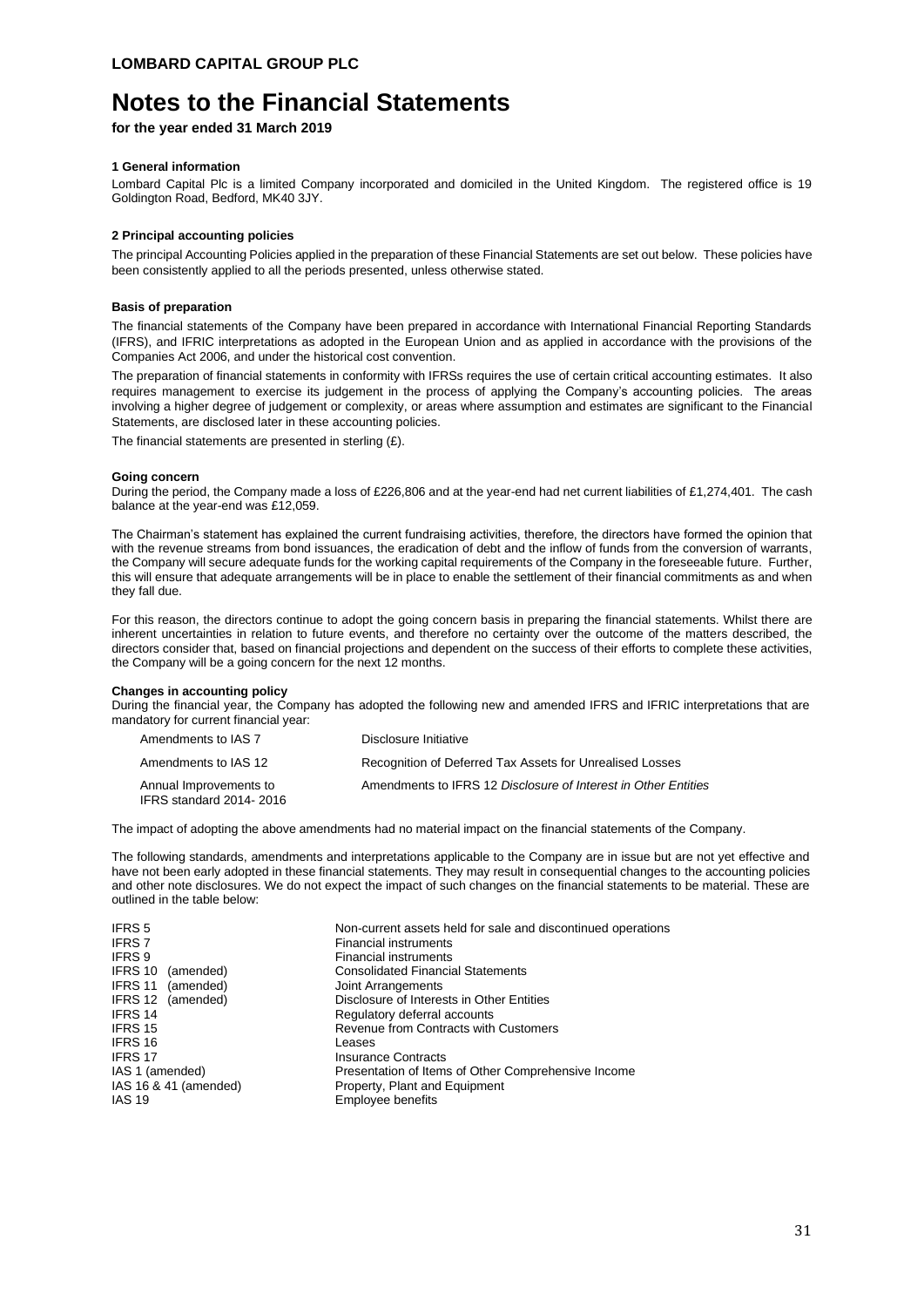**for the year ended 31 March 2019**

**Changes in accounting policy continued**

 $IAS16$  & 38 (amended)<br> $IAS34$ 

IAS 27 (amended) Separate Financial Statements Investments in Associates and Joint Ventures<br>Intangible assets Interim financial reporting

In addition, there are certain requirements of Improvements to IFRSs which are not yet effective.

### **IFRS 9 – Financial Instruments**

IFRS 9 replaced the classification and measurement models for financial instruments contained in IAS 39 Financial Instruments: Recognition and Measurement and is effective for accounting periods beginning on or after 1 January 2018.

The directors anticipate that the adoption of these standards and interpretations in future periods will have no material impact on the financial statements of the Company.

# **Key estimates and assumptions**

The Company makes estimates and assumptions concerning the future. The resulting accounting estimates will, by definition, seldom equal the related actual results.

The only estimates and assumptions that may cause material adjustment to the carrying value of assets and liabilities relate to the valuation of unquoted investments. These are valued in accordance with the techniques set out in the accounting policy for 'Financial asset investments' on page 15.

# **Taxation**

The tax expense represents the sum of the tax currently payable and deferred tax.

Current tax is the tax currently payable based on taxable profit for the period. Taxable profit differs from net profit as reported in the income statement because it excludes items of income or expenses that are taxable or deductible in other years and it further excludes items that are never taxable or deductible. The Company's liability for current tax is calculated using tax rates that have been enacted or substantively enacted by the balance sheet date.

Deferred tax is the tax expected to be payable or recoverable on differences between the carrying amounts of assets and liabilities in the financial statements and the corresponding tax bases used in the computation of taxable profit and is accounted for using the balance sheet liability method. Deferred tax liabilities are generally recognised for all taxable temporary differences and deferred tax assets are recognised to the extent that it is probable that taxable profits will be available against which deductible temporary differences can be utilised. Such assets and liabilities are not recognised if the temporary difference arises from the initial recognition of goodwill or from the initial recognition (other than in a business combination) of other assets and liabilities in a transaction that affects neither the taxable profit nor the accounting profit.

Deferred tax liabilities are recognised for taxable temporary differences arising on investments in subsidiaries and associates, and interest in joint ventures, except where the group is able to control the reversal of the temporary difference and it I probable that the temporary difference will not reverse in the foreseeable future.

The carrying amount of deferred tax assets is reviewed at each balance sheet date and reduced to the extent that it is no longer probable that the temporary difference will not reverse in the foreseeable future.

Current and deferred tax assets and liabilities are calculated at tax rates that are expected to apply to their respective period of realisation, provided they are enacted or substantively enacted at the balance sheet date. Changes in deferred tax assets or liabilities are recognised as a component of tax expense in the profit or loss income statement, except where they relate to items that are recognised in other comprehensive income in which case the related deferred tax is also charged or credited directly to equity.

#### **Segmental reporting**

A segment is a distinguishable component of the Company's activities from which it may earn revenues and incur expenses, whose operating results are regularly reviewed by the Company's chief operating decision maker to make decisions about the allocation of resources and assessment of performance and about which discrete financial information is available.

As the chief operating decision maker reviews financial information for and makes decisions about the Company's investment activities as a while, the directors have identified a single operating segment, that of developing secure bond investment.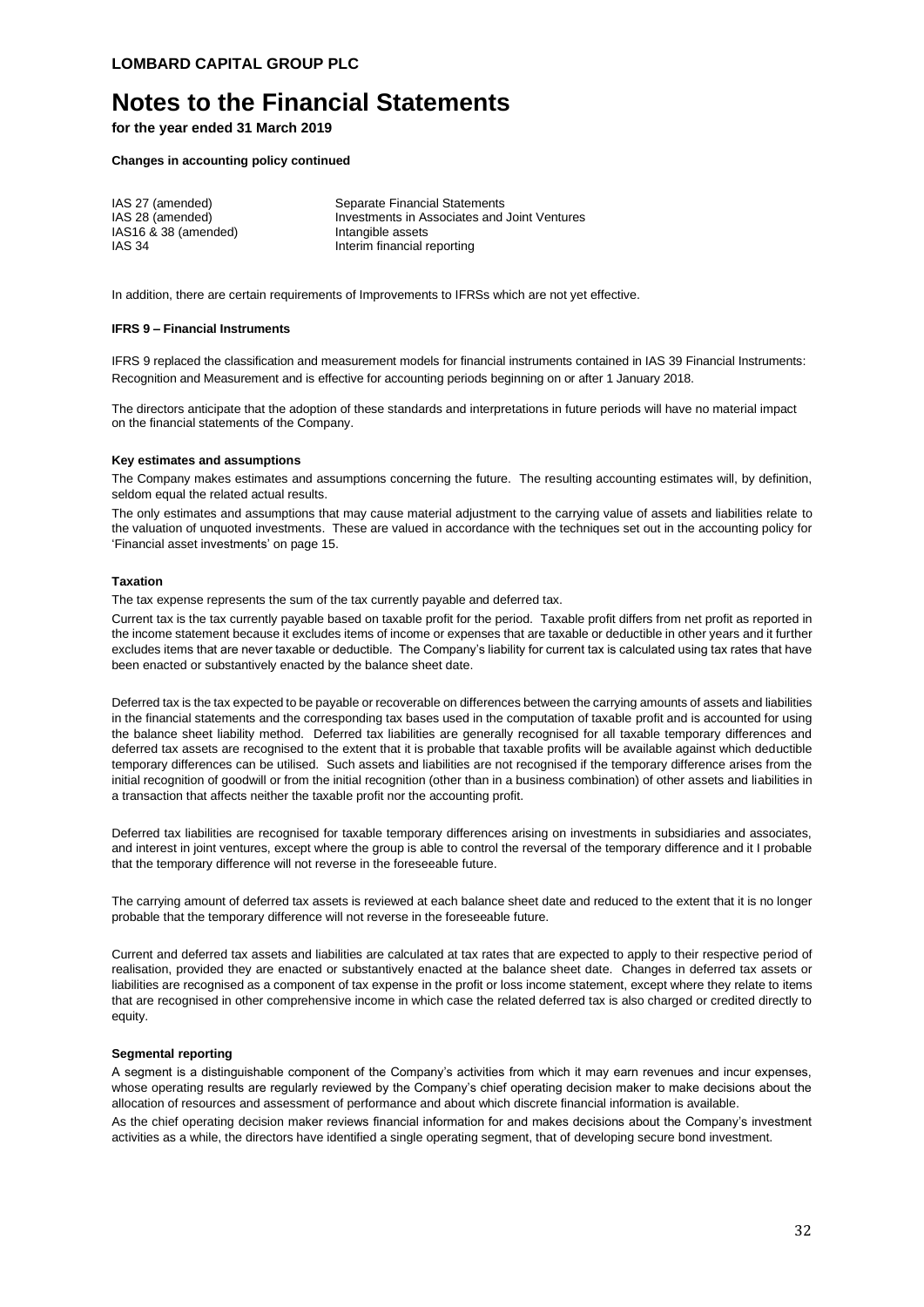**for the year ended 31 March 2019**

# **Financial assets and liabilities**

*i. Recognition and initial measurement*

The Company initially recognises loans and advances, trade and other receivables/payables, and borrowings plus or minus transactions costs when and only when the Company becomes party to the contractual provisions of the instruments.

#### *Financial assets at amortised cost*

The Company's financial assets at amortised cost comprise trade and other receivables. These represent debt instruments with fixed or determinable payments that represent principal or interest and where the intention is to hold to collect these contractual cash flows.

They are initially recognised at fair value, included in current and non-current assets, depending on the nature of the transaction, and are subsequently measured at amortised cost using the effective interest method less any provision for impairment

*Financial assets at fair value through other comprehensive income*

(i) Classification of financial assets at fair value through other comprehensive income

Financial assets at fair value through other comprehensive income (FVOCI) comprise:

- Equity securities which are not held for trading, and which the Company has irrevocably elected at initial recognition to recognise in this category. These are strategic investments and the Company considers this classification to be more relevant.
- Debt securities where the contractual cash flows are solely principal and interest and the objective of the company's business model is achieved both by collecting contractual cash flows and selling financial assets.
- (ii) Equity investments at fair value through other comprehensive income

#### *Financial liabilities at amortised cost*

Financial liabilities at amortised cost comprise trade and other payables. They are classified as current and non-current liabilities depending on the nature of the transaction, are subsequently measured at amortised cost using the effective interest method.

#### *Financial assets*

The Company derecognises a financial asset when the contractual rights to the cash flows from the financial asset expire, or when it transfers the rights to receive the contractual cash flows in a transaction in which substantially all of the risks and rewards of ownership of the financial asset are transferred or in which the Company neither transfers nor retains substantially all of the risks and rewards of ownership and it does not retain control of the financial asset.

On derecognition of a financial asset, the difference between the carrying amount of the asset (or the carrying amount allocated to the portion of the asset derecognised) and the sum of (i) the consideration received (including any new asset obtained less any new liability assumed) and (ii) any cumulative gain or loss that had been recognised in OCI is recognised in profit or loss.

#### **Cash and cash equivalents**

Cash and cash equivalents comprise cash in hand and current and deposit balances deposits at banks, together with other shortterm highly liquid investments that are readily convertible into known amounts of cash and which are subject to an insignificant risk of changes in value.

### **Equity**

An equity instrument is any contract that evidences a residual interest in the assets of the Company after deducting all of its liabilities. Equity instruments issued by the Company are recorded at the proceeds received net of direct issue costs.

The share premium account represents premiums received on the initial issuing of the share capital. Any transaction costs associated with the issuing of shares are deducted from share premium, net of any related income tax benefits.

The investment revaluation reserve represents the difference between the purchase costs of the available-for-sale investments less any impairment charge and the market value of those investments at the accounting date.

Retained earnings include all current and prior period results as disclosed in the statement of comprehensive income.

#### **Financial liabilities**

Financial liabilities are recognised in the Company's balance sheet when the Company becomes a party to the contractual provisions of the instrument. All interest related charges are recognised as an expense in finance cost in the income statement using the effective interest rate method. The Company's financial liabilities comprise trade and other payables.

The Company derecognises a financial liability when its contractual obligations are discharged, cancelled or expire.

Trade payables are recognised initially at their fair value and subsequently measured at amortised cost less settlement payments.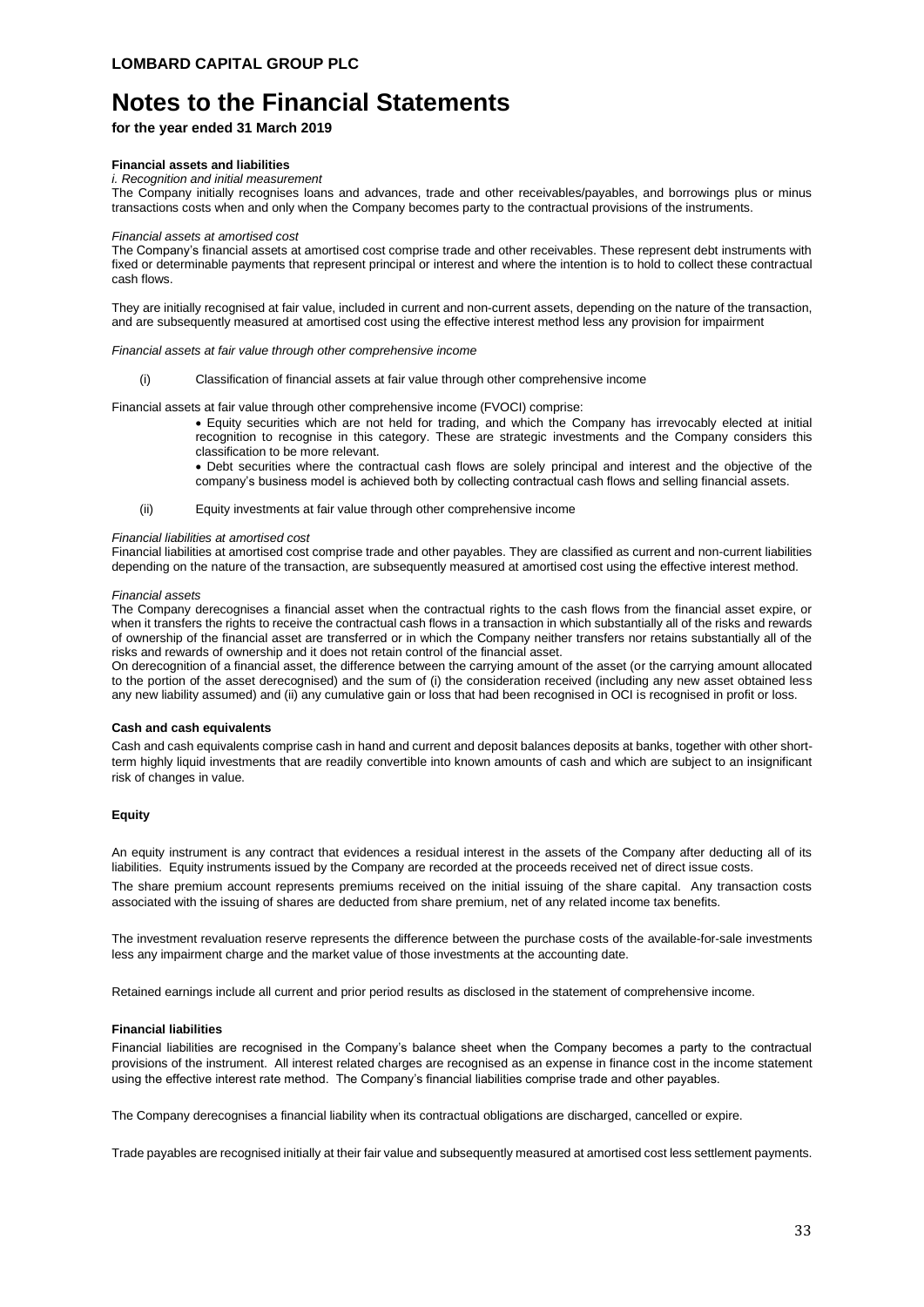**for the year ended 31 March 2019**

# **3 Loss from operations**

Loss from operations is stated after charging:

|                                                 | 2019   | 2018   |
|-------------------------------------------------|--------|--------|
|                                                 |        |        |
| Auditors' remuneration for auditing of accounts | 11.000 | 14.400 |

### **4 Directors remuneration**

The Company had no employees in the year under review, or the prior year. During the year there has been one executive director and one non-executive director.

|                                 | 2019<br>No. | 2018<br>No. |
|---------------------------------|-------------|-------------|
| Administration                  |             | 1           |
|                                 |             |             |
|                                 | 2019        | 2018        |
|                                 | £           | £           |
| Director's remuneration - fees: |             |             |
| N Brent Fitzpatrick             | 15,000      | 12,000      |
| David Grierson                  | 60,000      | 48,000      |
|                                 | 75,000      | 60,000      |

The highest paid director was not granted, nor did he exercise any share options during the year. The highest paid director did not receive any shares in respect of qualifying services under a long-term incentive scheme.

Warrants have been issued for services, to directors. Please refer to note 15.

# **5 Taxation**

|                    | 2019 | 2018 |
|--------------------|------|------|
|                    |      |      |
| UK corporation tax | ۰    |      |
| Deferred tax       | -    |      |
| Tax charge         |      | -    |

*Tax reconciliation* 

|                                           | 2019       | 2018       |
|-------------------------------------------|------------|------------|
|                                           | £          | £          |
| Loss before tax                           | (226, 806) | (384, 658) |
| Tax at 19% (2018: 20%) on loss before tax | (43,093)   | (76, 932)  |
| Effects of:                               |            |            |
| Add back disallowable expenses            |            |            |
| Unrelieved losses carried forward         | 43,093     | 76,932     |
| Total tax (credit)/expense                |            |            |

The unutilised tax losses of the Company available for set off against future taxable profits are estimated to be £80,000 (2018: £80,000). The Company has not recognised a deferred tax asset in respect of these losses as there is insufficient evidence of future taxable profits.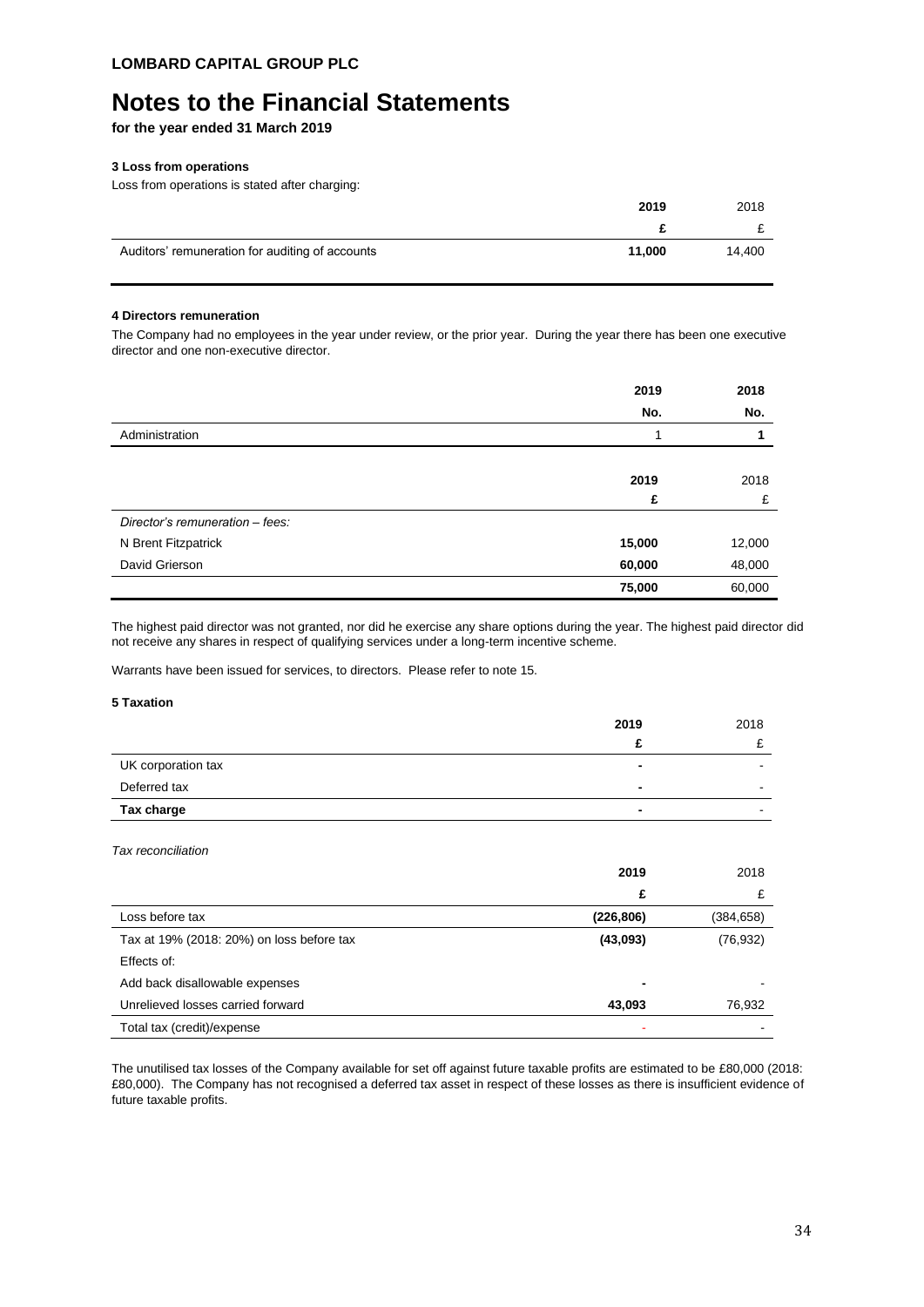**for the year ended 31 March 2019**

# **6 Earnings per share**

The basic and diluted earnings per share is calculated by dividing the loss attributable to owners of the Company by the weighted average number of ordinary shares in issue during the year.

|                                                                           | 2019       | 2018      |
|---------------------------------------------------------------------------|------------|-----------|
|                                                                           | £          | £         |
| Earnings                                                                  |            |           |
| Loss for the purposes of basic and fully diluted loss per share           | (226, 806) | (384,658) |
| Number of shares                                                          |            |           |
| Weighted average number of shares for calculating basic and fully diluted |            |           |
| earnings per share                                                        | 3,455,865  | 3,455,865 |
|                                                                           | 2019       | 2018      |
|                                                                           | Pence      | Pence     |
| Earnings per share                                                        |            |           |
| Basic and fully diluted loss per share                                    | (6.6)      | (11.1)    |

In 2017 the Company issued up to £100,000 warrants, during 2018 the Company received notice from the holders of 75,000 warrants to convert them into 75,000 ordinary shares for a consideration of £7,500.

### **7 Financial Assets**

# **Financial assets at fair value through other comprehensive income**

Equity investments at fair value through other comprehensive income comprises following individual investments:

| <b>Unlisted Securities</b> | 2019    | 2018    |
|----------------------------|---------|---------|
|                            | £       | £       |
| Prego International        | 112,500 | 112,500 |
| <b>Listed Securities</b>   | 2019    | 2018    |
|                            | £       | £       |
| <b>BWA Group Plc</b>       | 18,750  | $\,$    |

Valuation techniques used by the Group are explained on page 15.

The value of £112,500 relates to shares held in Prego International Limited which have been placed on the JP Jenkins matched-bargain platform and the valuation is based on the indicative price, which is based on buy and sell limits from brokers.

# **Financial Assets at amortised cost**

Financial assets at amortised cost include the following debt investments:

Loans to related parties

|                                           | 2019                     | 2019               | 2019         | 2018 |
|-------------------------------------------|--------------------------|--------------------|--------------|------|
|                                           | <b>Current</b>           | <b>Non-Current</b> | <b>Total</b> |      |
|                                           | £                        | £                  | £            | £    |
|                                           |                          |                    |              |      |
| <b>Specialist Design Services Limited</b> |                          | 224,500            | 224,500      |      |
| Capital Protection Program Limited        | $\overline{\phantom{a}}$ | 476,200            | 476,200      |      |
|                                           | ٠                        | 700,700            | 700,700      |      |
|                                           |                          |                    |              |      |

Both loans are advanced to the above entities are unsecured and interest free.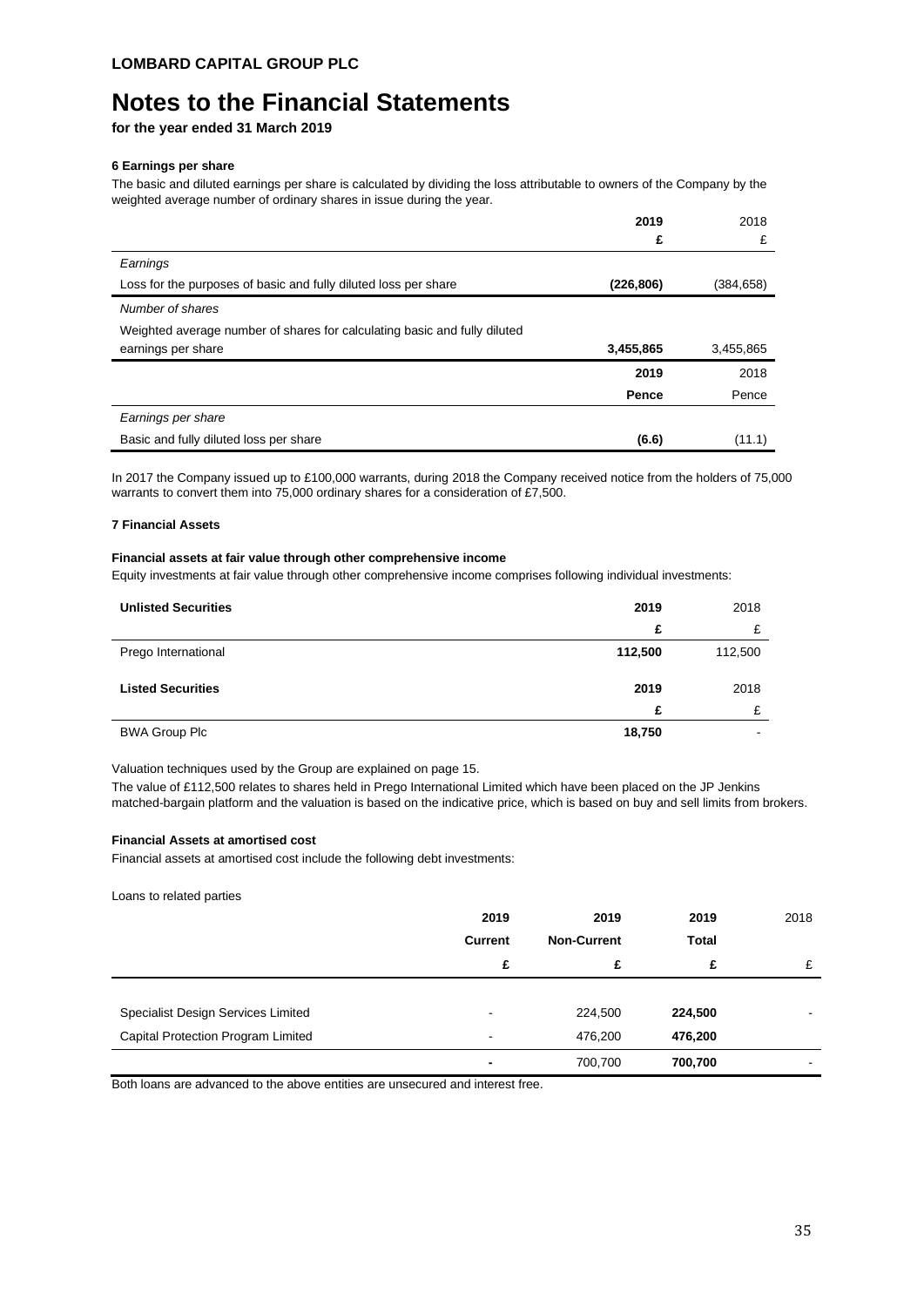**for the year ended 31 March 2019**

### **8 Investments**

|                          | 2019 | 2018                     |
|--------------------------|------|--------------------------|
|                          |      |                          |
| Investments held at cost | 100  | $\overline{\phantom{a}}$ |
|                          | 100  | $\overline{\phantom{a}}$ |

Other non-current assets consist of the investments in LCP Financial Limited, which is registered in England and the Company holds 100 per cent of the shares and voting rights of the subsidiary. The registered office of LCP Financial Limited is the same as the parent company.

#### **9 Trade and other receivables**

|               | 2019    | 2018 |
|---------------|---------|------|
|               | c       | ⌒    |
| Prepayments   | 4,670   | $\,$ |
| Other debtors | 707,326 |      |
|               | 711,996 | $\,$ |

The fair value of trade and other receivables is considered by the directors not to be materially different to the carrying amounts.

### **10 Cash and cash equivalent**

|                                    | 2019      | 2018    |
|------------------------------------|-----------|---------|
|                                    | £         | £       |
| Cash at banks                      | 12,059    | 2,154   |
|                                    | 12,059    | 2,154   |
| 11 Trade and other payables        |           |         |
|                                    | 2019      | 2018    |
|                                    | £         | £       |
| Trade payables                     | 760       | 31,468  |
| Other taxes and social security    | ٠         | 1,383   |
| Unsecured loans                    | 417,250   | 152,250 |
| Amounts owed to group undertakings | 630,100   |         |
| Accrued charges                    | 249,646   | 163,848 |
|                                    | 1,297,756 | 348,949 |

The fair value of trade and other payables is considered by the directors not to be materially different to the carrying amounts.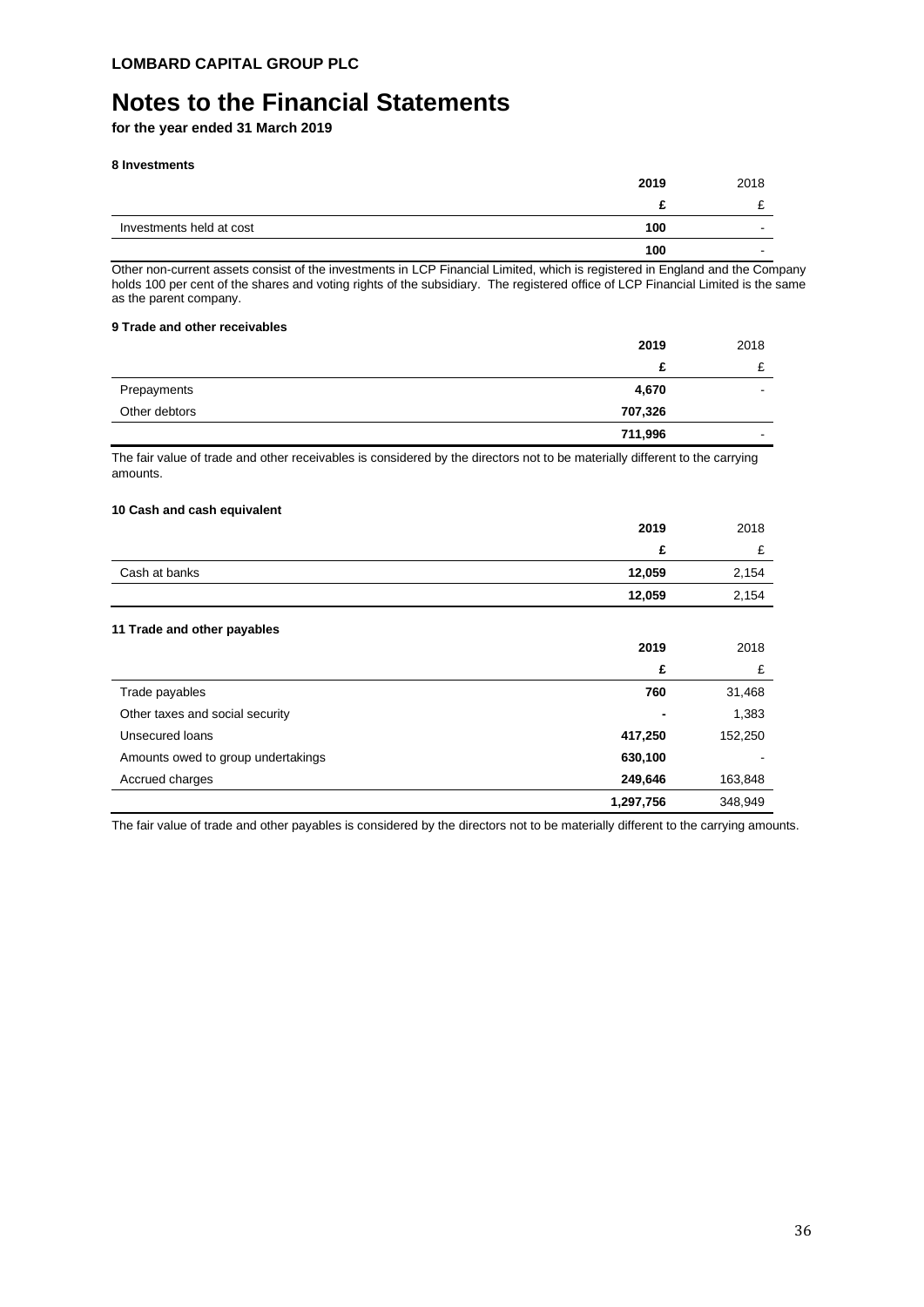**for the year ended 31 March 2019**

# **12 Share capital**

|                                          | 2019    | 2018    |
|------------------------------------------|---------|---------|
|                                          | £       | £       |
| Authorised capital                       |         |         |
| 500,000,000 ordinary shares of 0.1p each | 500,000 | 500,000 |
| 2,000,000 redeemable shares of 1p each   | 20,000  | 20,000  |
|                                          | 520,000 | 520,000 |
| Issued and fully paid                    |         |         |
| 4,219,157 new ordinary shares of 0.1p    | 4,219   | 4,219   |
| 1,918,150 deferred shares of 9.9p        | 189,897 | 189,897 |
|                                          | 194.116 | 194.116 |

The ordinary shares have attached to them full voting, dividend and capital distribution (including on winding up) rights; they do not confer any rights of redemption.

# **13 Investment revaluation reserve**

|                                               | 2019    | 2018    |
|-----------------------------------------------|---------|---------|
|                                               | £       |         |
| Balance brought forward                       | 100,184 | 100.184 |
| Market value adjustment in year               | 18.750  |         |
| Impairment – reclassified to income statement | ۰       |         |
| Balance carried forward                       | 118,934 | 100.184 |

# **14 Risk management objectives and policies**

The Company is exposed to a variety of financial risks which result from both its operating and investing activities. The Company's risk management is coordinated by the board of directors and focuses on actively securing the Company's short to medium term cash flows by minimising the exposure to financial markets.

### *Capital risk management*

The Company's objectives when managing capital are:

- to safeguard the Company's ability to continue as a going concern, so that it can improve returns and benefits for shareholders
- to support the Company's growth: and
- to provide capital for the purpose of strengthening the Company's risk management capability.

The Company actively and regularly reviews and manages the capital structure to ensure an optimal capital structure and equity holder returns, taking into consideration the future capital requirements of the Company and capital efficiency, prevailing and projected profitability, projected operating cash flows, projected capital expenditures and projected strategic investment opportunities. Management regards total equity as capital and reserves, for capital management purposes. There have been no changes in this since the previous reporting date.

#### *Credit risk*

The Company's financial instruments, that are subject to credit risk, are cash and cash equivalents. The credit risk for cash and cash equivalents is considered negligible since the counterparties are reputable financial institutions.

The Company's maximum exposure to credit risk is £12,059 (2018: £2,154) comprising cash and cash equivalents.

# *Liquidity risk*

Liquidity risk is managed by means of ensuring sufficient cash and cash equivalents are held to meet the Company's payment obligations arising from administrative expenses. The cash and cash equivalents are invested such that the maximum available interest rate is achieved with minimal risk.

Financial assets comprise, cash of £12,059 and are available on demand. Financial liabilities comprise trade payables of £760 which are all payable within 3 months.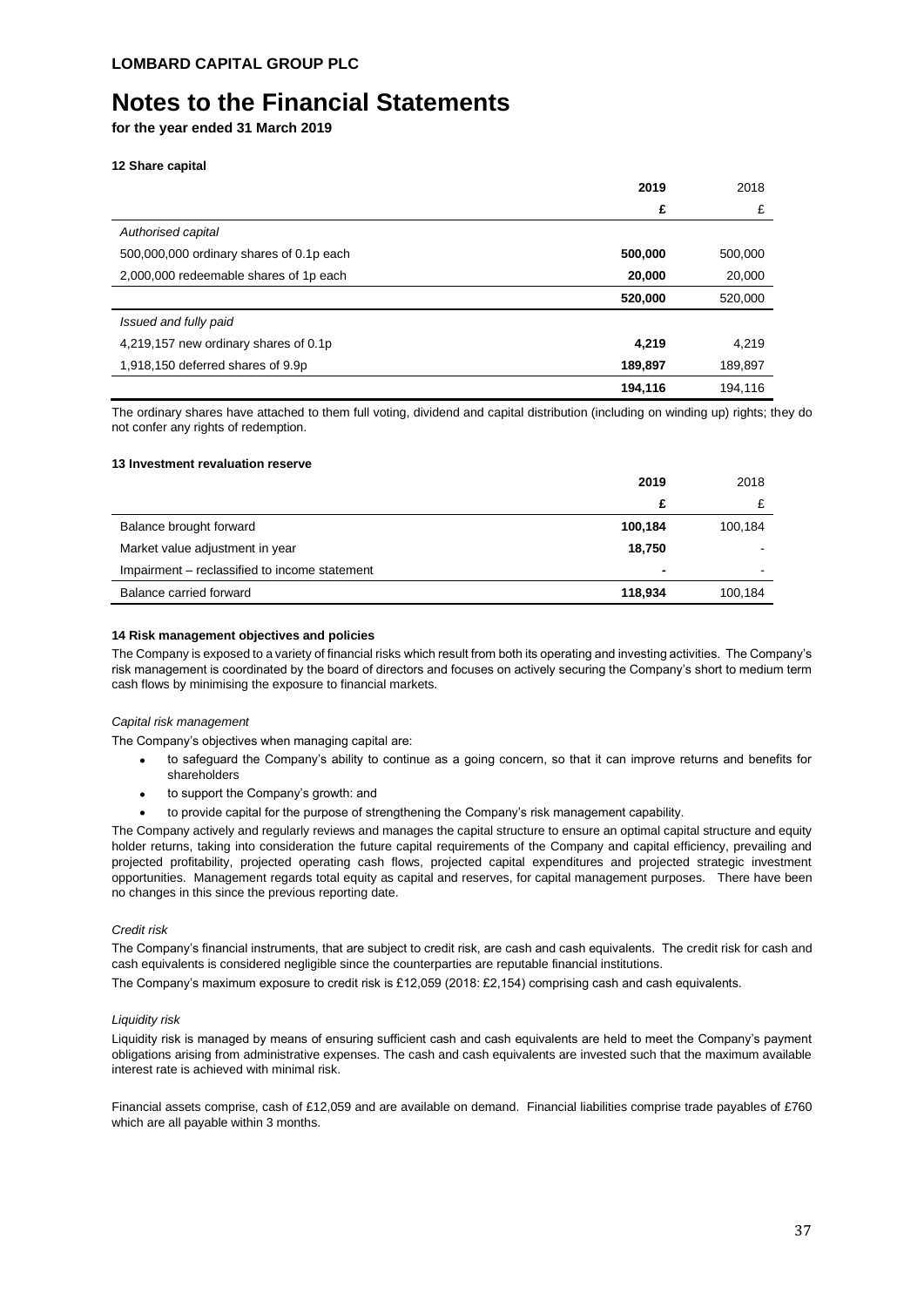**for the year ended 31 March 2019**

# **14 Risk management objectives and policies continued**

### *Market price risk*

j.

 $\overline{a}$ 

The Company's exposure to market price risk mainly arises from potential movements in the fair value of its investments. The Company manages this price risk within its long-term investment strategy to manage a diversified exposure to the market. If each of the Company's equity investments were to experience a rise of fall of 10% in their fair value, this would result in the Company's net asset value increasing or decreasing by £11,250 (2018: £11,250).

# *Financial assets by category*

The IAS 39 categories of financial assets included in the balance sheet and the headings in which they are included are as follows:

|                                                                   | 2019    | 2018    |
|-------------------------------------------------------------------|---------|---------|
|                                                                   | £       | £       |
| Financial assets:                                                 |         |         |
| Financial assets at fair value through other comprehensive income | 131,250 | 112,500 |
| Financial assets at amortised cost                                | 700,700 |         |
| Investment in subsidiary                                          | 100     |         |
| Trade and other receivables                                       | 11,296  |         |
| Cash and cash equivalents                                         | 12,059  | 2,154   |
|                                                                   | 855,405 | 114.654 |

# *Financial liabilities by category*

The IAS 39 categories of financial liability included in the balance sheet and the headings in which they are included are as follows:

|                                          | 2019      | 2018    |
|------------------------------------------|-----------|---------|
|                                          | c         |         |
| Financial liabilities at amortised cost: |           |         |
| Trade and other payables                 | 1,422,656 | 348,949 |
|                                          | 1,422,656 | 348,949 |

# **15 Share-based payments**

The amount of remuneration expense in respect of the share options granted amounts to £NIL (period ended 31 March 2018: £44,390).

The options for 350,000 shares held by D W Grierson have not been exercised and remain outstanding at the reporting date.